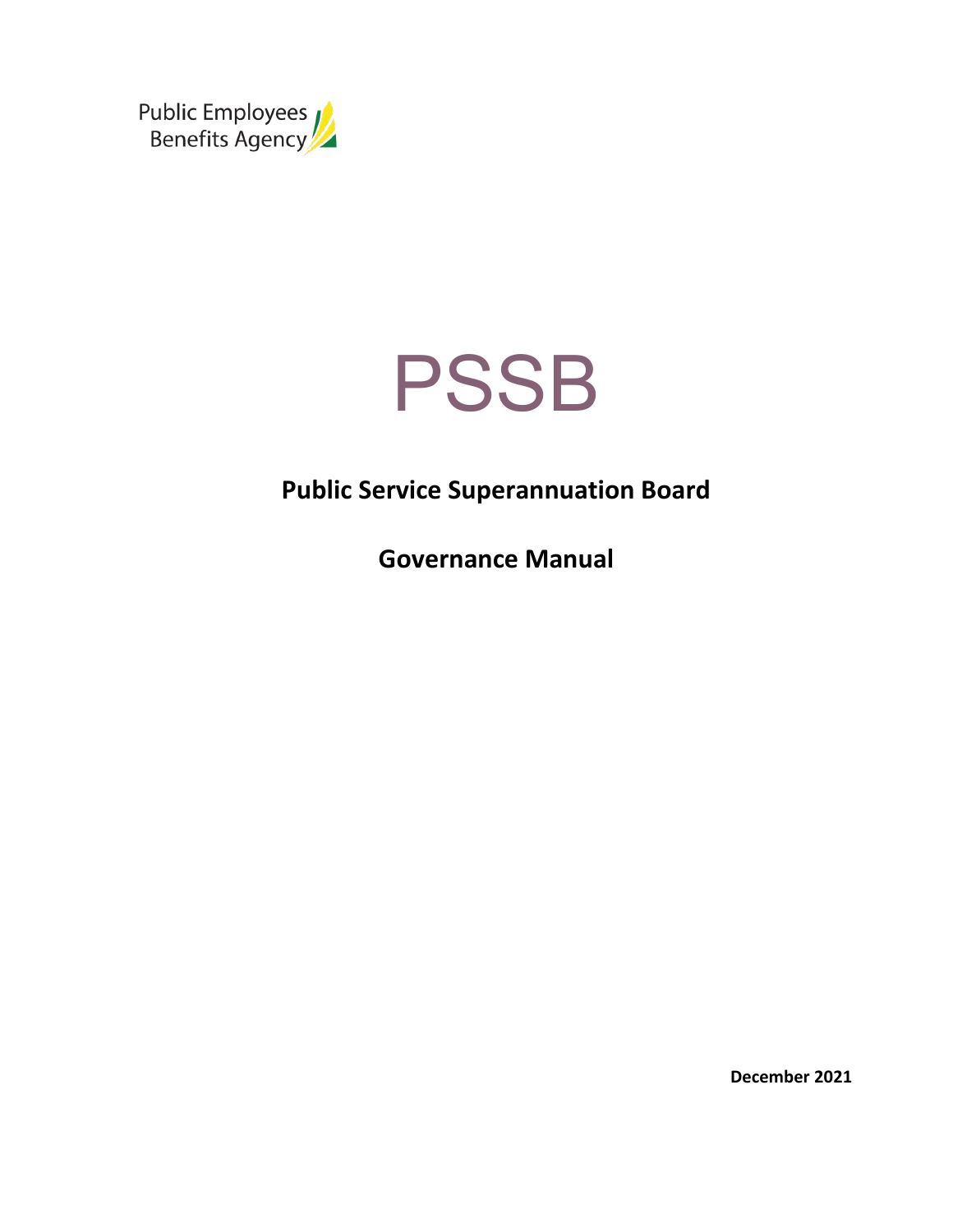# **Table of Contents**

### **I. Overview**

### **Section 1 - What is Pension Plan Governance?**

- 1.1 Brief History
- 1.2 Board's Position
- 1.3 History

### **Section 2 - Background**

- 2.1 History of the Public Service Superannuation Plan
- 2.2 Responsibilities of Minister of Finance
- 2.3 The Anti-Tuberculosis League Employees Superannuation Fund
- 2.4 The Saskatchewan Transportation Company Employees Superannuation Fund
- 2.5 Fiduciary Responsibilities of Board
- 2.6 History

### **Section 3 - Mission Statement and Goals**

- 3.1 Purpose
- 3.2 Mission
- 3.3 Goals and Objectives
- 3.4 History

### **Section 4 - Organizational Chart of Plan's Administration**

- 4.1 Reporting Structure
- 4.2 History

### **II. Structure of Board**

### **Section 5 - Operation of Board**

- 5.1 Composition of the Board
- 5.2 Process for Appointment of Board Members
- 5.3 Appointment of New Board Members
- 5.4 Removal of Board Members
- 5.5 Resignation
- 5.6 Executive Secretary Services
- 5.7 Information to be Received by the Board
- 5.8 Rules & Procedures for Reviewing and Acting on Information
- 5.9 History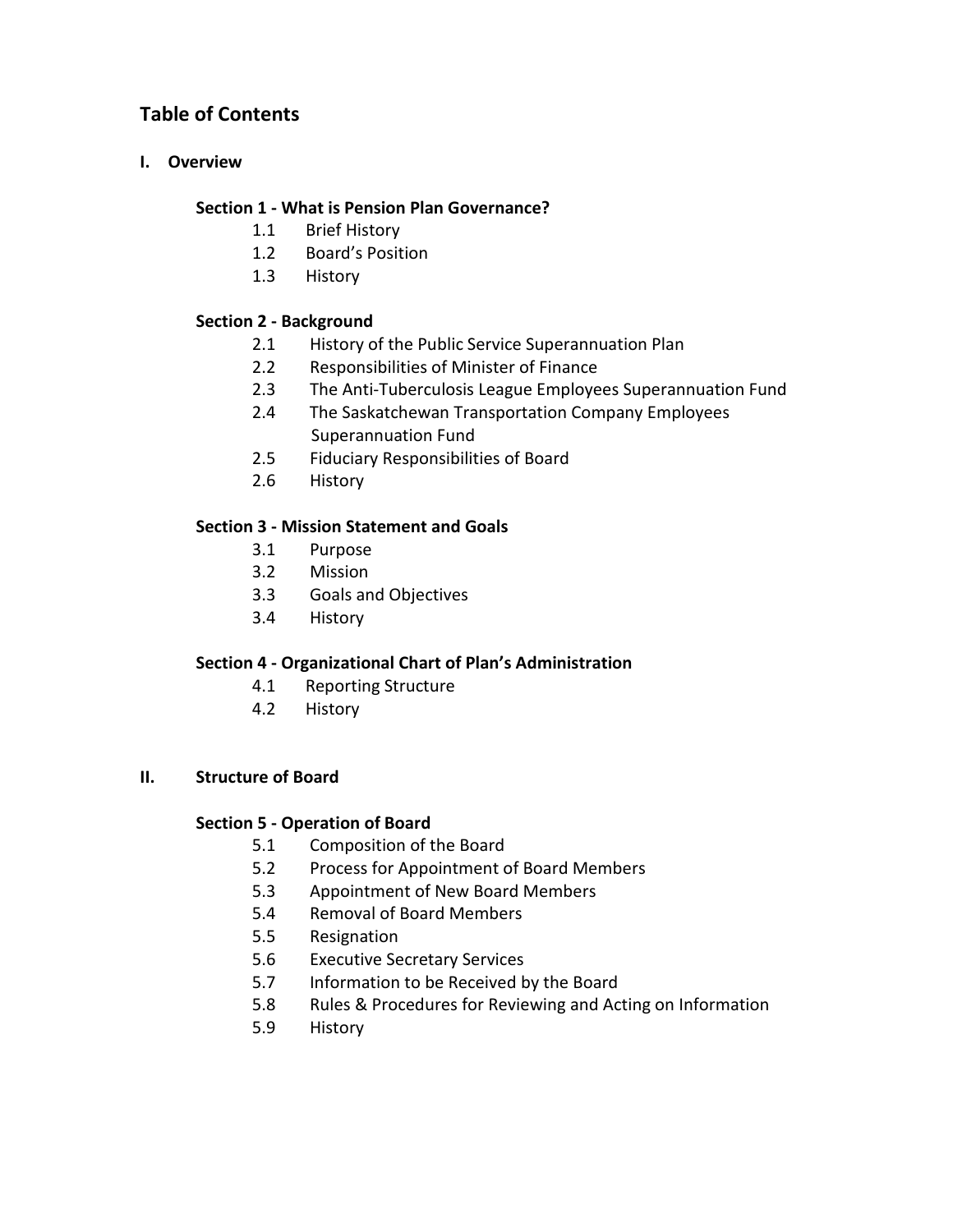### **II. Structure of Board (continued)**

#### **Section 6 - Board Remuneration/Reimbursement**

- 6.1 Board Remuneration/Reimbursement
- 6.2 History

### **Section 7 - Educational Program**

- 7.1 Introduction
- 7.2 Orientation Program for New Members
- 7.3 Ongoing Developmental Program for All Members
- 7.4 Board Member Education Assessment
- 7.5 History

### **Section 8 - Conduct of Meetings**

- 8.1 Board Meetings
- 8.2 Venue
- 8.3 Absenteeism of Board Members
- 8.4 Agenda
- 8.5 Quorum
- 8.6 Voting
- 8.7 Minutes
- 8.8 Confidentiality
- 8.9 *In Camera* Sessions
- 8.10 History

### **III. Duties and Responsibilities**

### **Section 9 - Charter of Expectations**

- 9.1 Board Responsibilities
- 9.2 Appointment of Assistant Deputy Minister and Senior Management
- 9.3 Board Member Attributes
- 9.4 Board Member Responsibilities
- 9.5 Chair Responsibilities and Duties
- 9.6 History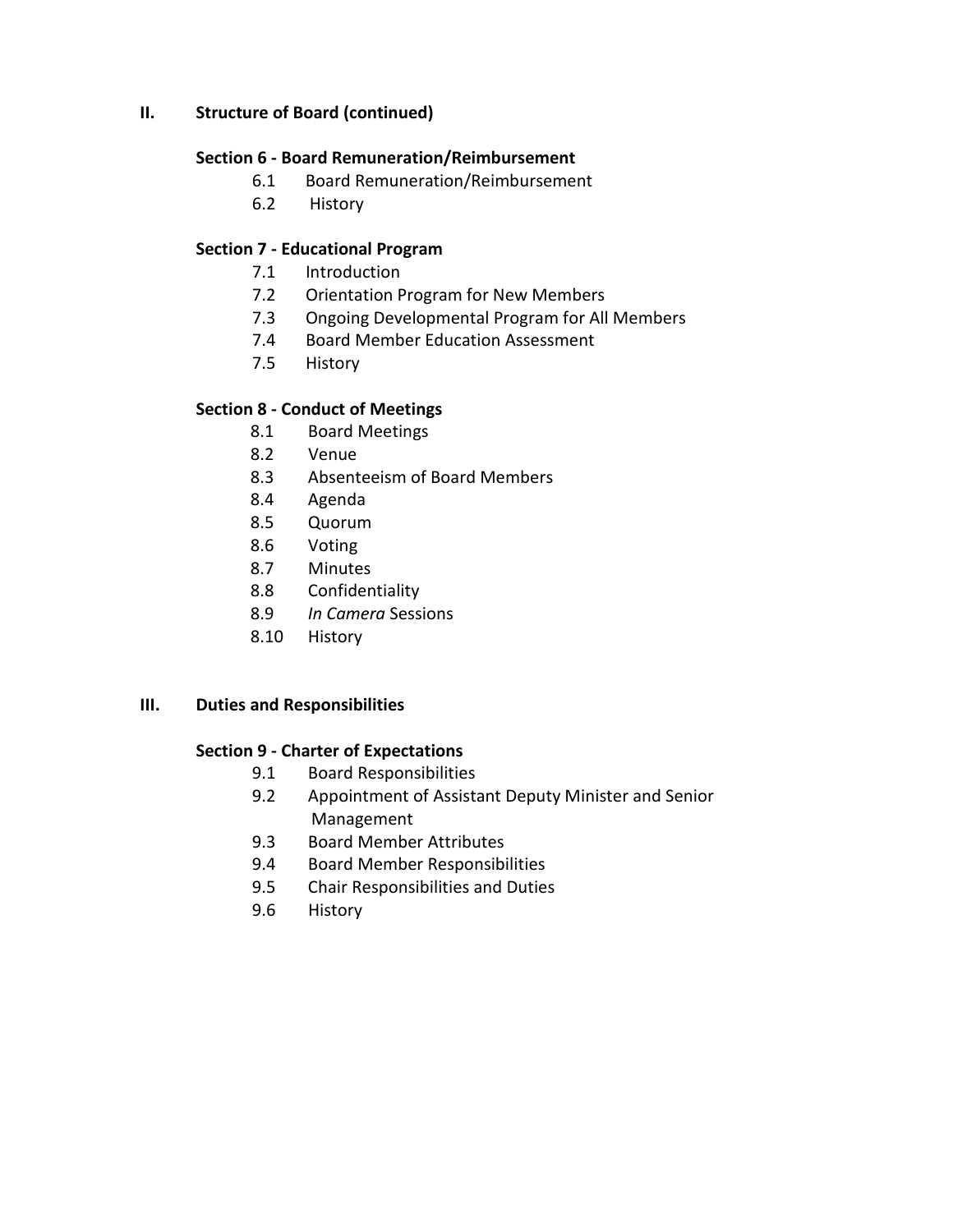### **Section 10 - Responsibilities and Accountabilities/Performance Measurement and Reporting**

- 10.1 Administration
- 10.2 Communication
- 10.3 Funding
- 10.4 Compliance
- 10.5 Governance
- 10.6 Goals and Objectives
- 10.7 Board Effectiveness
- 10.8 Risk Assessment
- 10.9 Integrity
- 10.10 Orientation/Ongoing Education
- 10.11 History

### **IV. Code of Conduct/Conflict of Interest**

### **Section 11 - Code of Conduct and Conflict of Interest Procedures**

- 11.1 Purpose and Objective
- 11.2 Application
- 11.3 Fiduciary Duties
- 11.4 Duty of Care
- 11.5 Ethical Standards
- 11.6 Conflict of Interest Procedures
- 11.7 Consequences of a Breach
- 11.8 Avoidance of Bias
- 11.9 Board Member's Acknowledgement
- 11.10 History

### **V. Board Self-Assessment**

#### **Section 12 - Governance: Periodic Self-Assessment**

- 12.1 Benefits of Self-Assessment
- 12.2 About the Questionnaire
- 12.3 History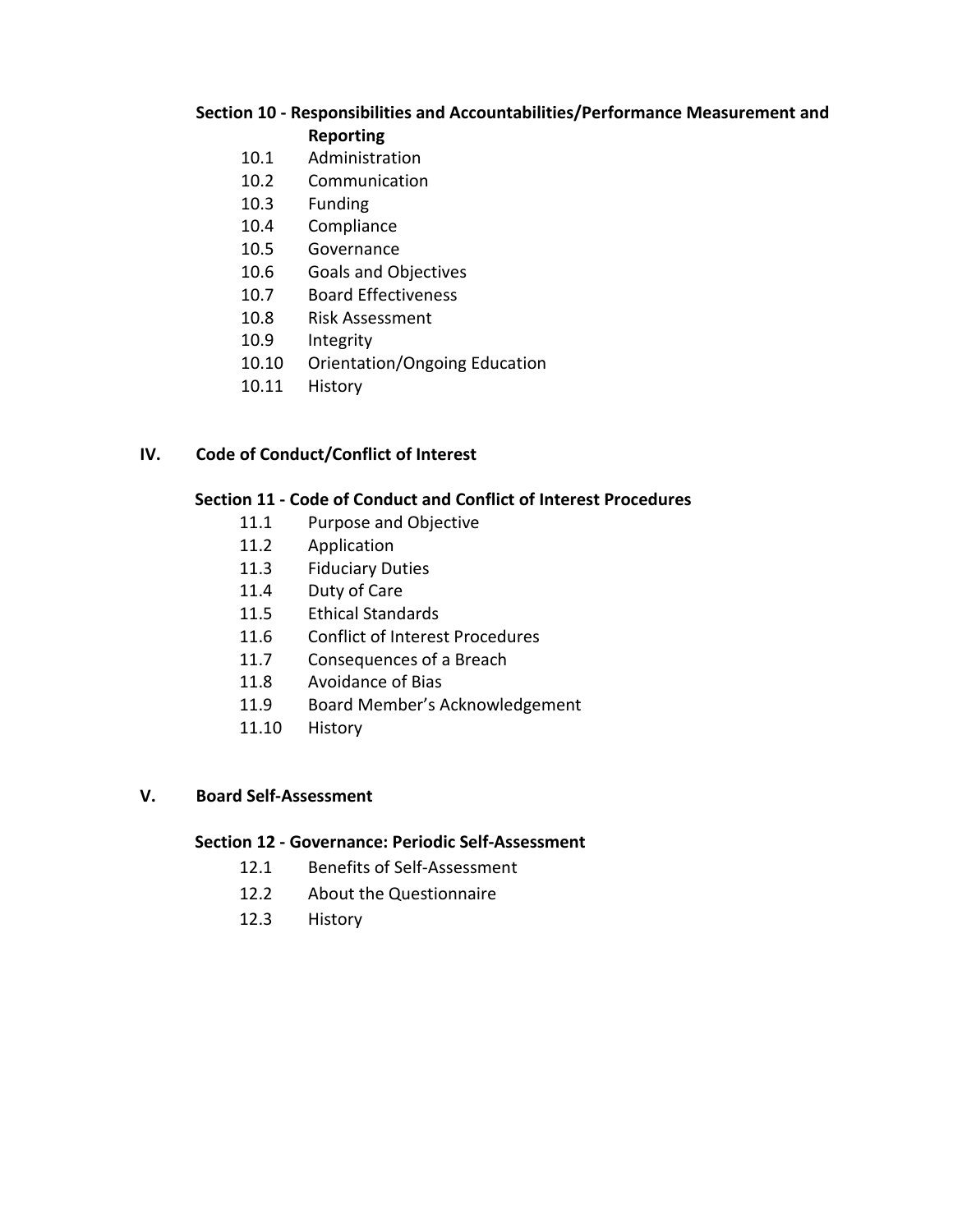**VI. General**

### **Section 13 - Complaint Process**

- 13.1 The Process
- 13.2 Board's Point of Reference
- 13.3 History

### **Section 14 - Board Liability**

- 14.1 Indemnity of Board Members
- 14.2 History
- **VII. Definitions**

## **Section 15 - Definitions**

- 15.1 Definitions
- 15.2 History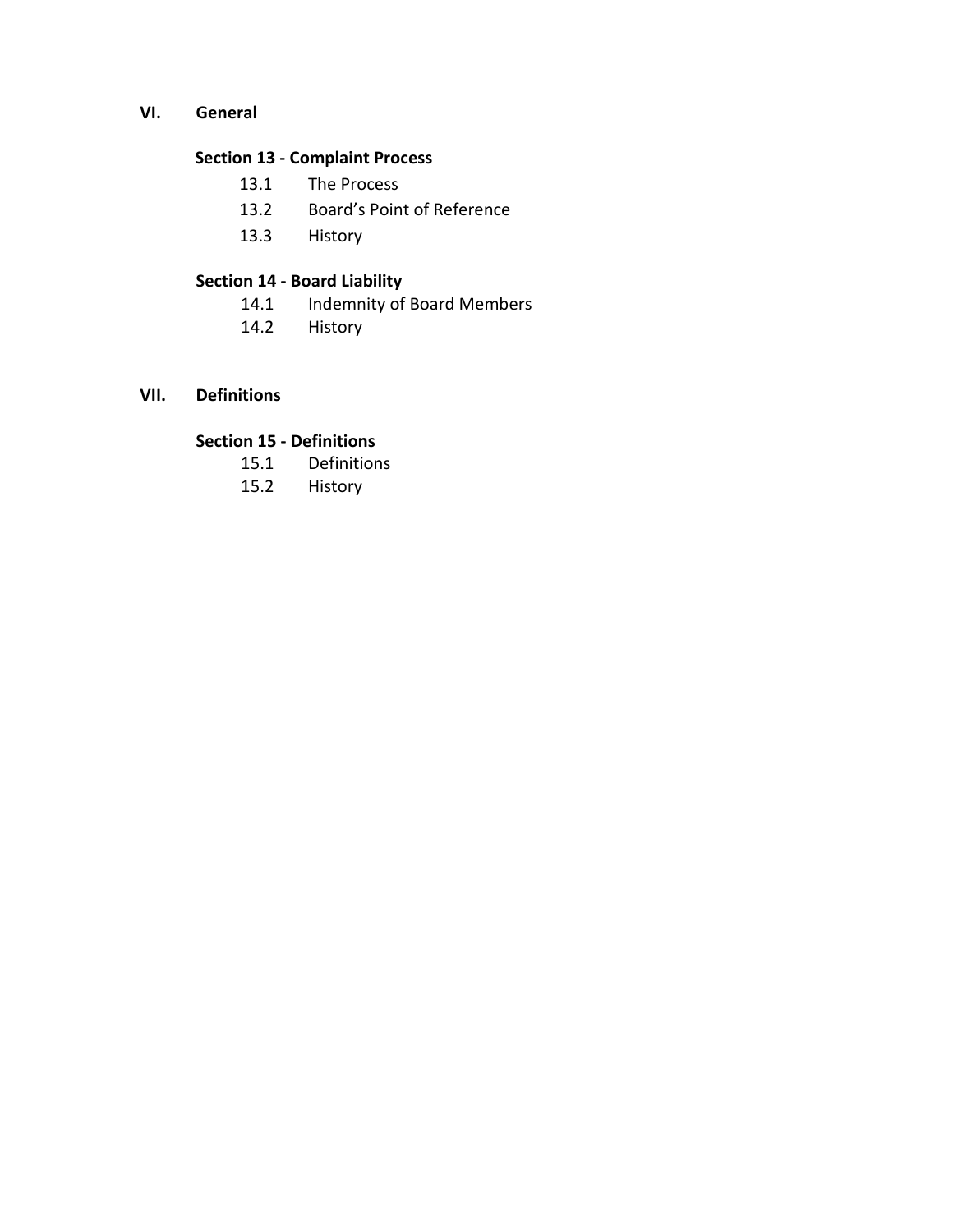### **I. Overview**

### **Section 1 – What is Pension Plan Governance?**

### **1.1 Brief History**

In November of 1998, the Standing Senate Committee on Banking, Trade and Commerce issued its "Report on the Governance Practices of Institutional Investors". This report included a recommendation that pension plans in Canada adopt industry best practices with respect to pension plan governance. The following are the key recommendations released by the Committee:

- That individuals appointed to the boards of pension plans have the necessary knowledge to effectively monitor a fund's managers.
- The pension fund industry should develop practices and techniques that represent the outcomes that stakeholders would value.
- That the trustees of pension plans in Canada adopt one of the Association of Canadian Pension Management (ACPM), Pension Investment Association of Canada (PIAC) or Office of the Superintendent of Financial Institutions (OSFI) guidelines and report annually to pension plan members how they comply with, or exceed, the adopted guidelines. If they do not comply with a set of adopted guidelines, the trustees should explain to the pension plan members why they have elected not to do so.
- The primary responsibility of members of the boards of pension funds should be to the beneficiaries of the fund. Social investment or any other form of investment must be subordinate to the long-term growth of the pension plan.

The guidelines developed by the ACPM, PIAC and OSFI contained many common principles. As a result, these organizations formed a "Joint Task Force on Pension Plan Governance" to develop a common set of pension plan governance principles for plan administrators and governing bodies.

Upon release of the Joint Task Force's report in January 2000, the Standing Senate Committee on Banking, Trade and Commerce recommended that pension plans in Canada consider the principles and the assessment tool developed by the Joint Task Force and implement the principles in a manner that is best suited to each plan's circumstances.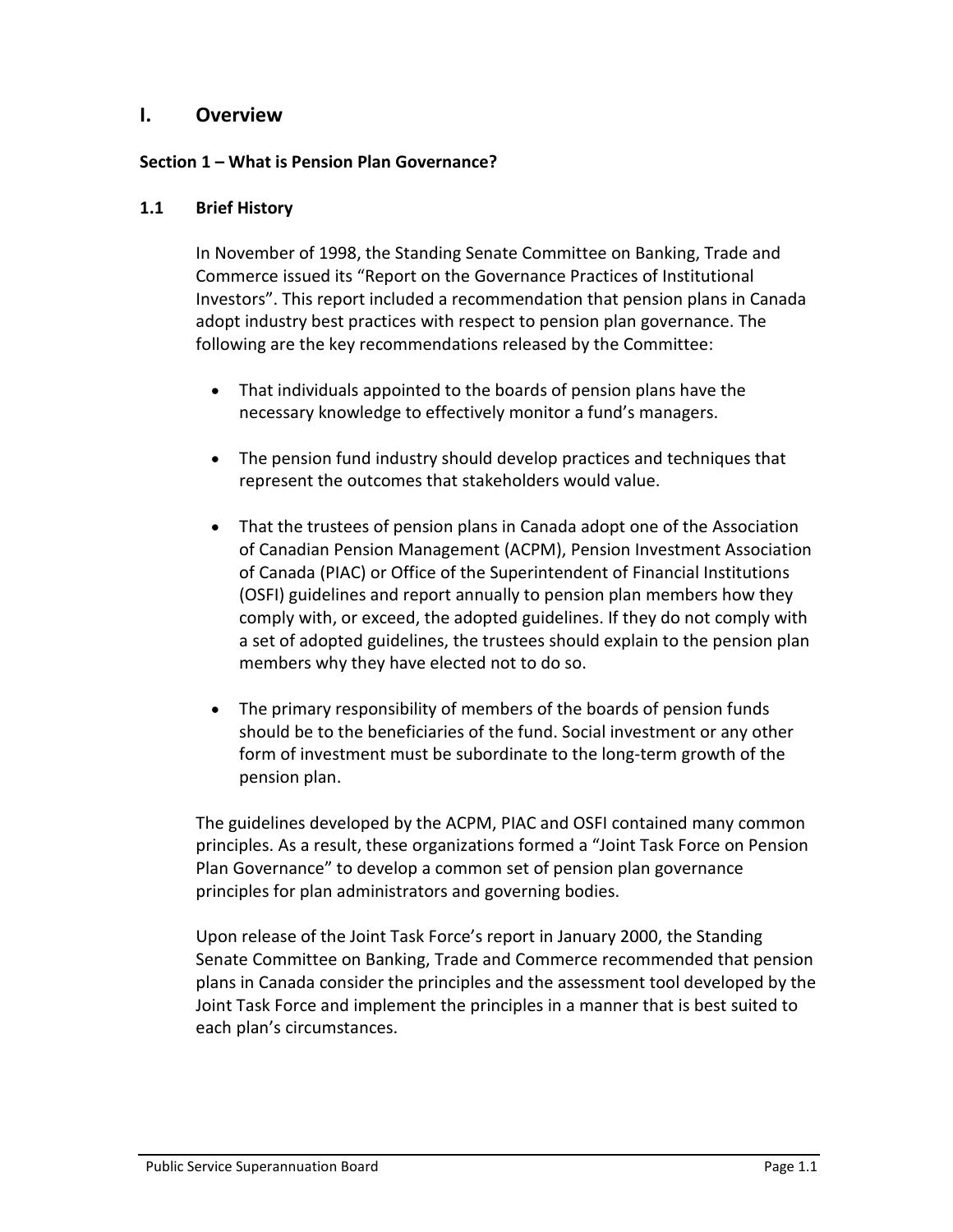Since that time, the Canadian Association of Pension Supervisory Authorities (CAPSA) (which counts OSFI among its member organizations), has elaborated and expanded on the principles enunciated by the Joint Task Force and on October 25, 2004 released its *Pension Plan Governance Guidelines and Self-Assessment Questionnaire*. The questionnaire is updated periodically and is based on the following principles:

1. Fiduciary responsibility

The plan administrator has fiduciary responsibilities to plan members and beneficiaries. The plan administrator may also have other responsibilities to other stakeholders.

2. Governance framework

The plan administrator should establish and document a governance framework for the administration of the plan.

3. Roles and responsibilities

The plan administrator should clearly describe and document the roles, responsibilities, and accountabilities of all participants in the pension plan governance process.

4. Performance monitoring

The plan administrator should establish and document performance measures to monitor the performance of participants in the governance and administration of the plan.

5. Knowledge and skills

The plan administrator, directly or with delegates, has the duty to apply the knowledge and skills needed to meet the plan administrator's responsibilities.

6. Governance information

The plan administrator should establish and document a process to obtain and provide to governance participants appropriate information to meet fiduciary and other responsibilities.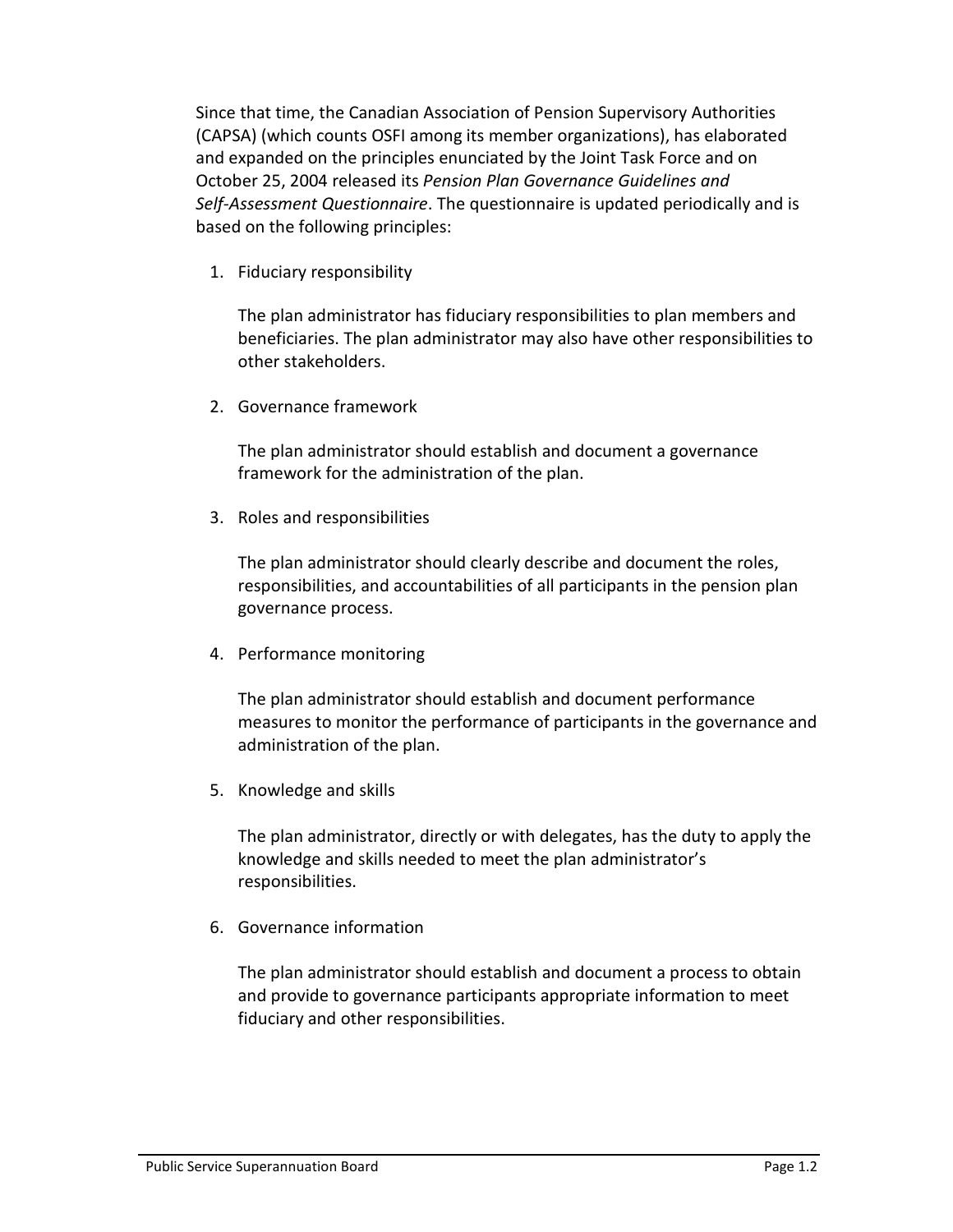7. Risk management

The plan administrator should establish and document a framework and ongoing processes, appropriate to the pension plan, to identify and manage the plan's risks.

8. Oversight and compliance

The plan administrator should establish and document appropriate processes to ensure compliance with the legislative requirements and pension plan documents.

9. Transparency and accountability

The plan administrator should establish and document a communication process with the aim to be transparent and accountable to plan members, beneficiaries and other stakeholders.

10. Code of conduct and conflict of interest

The plan administrator should establish and document a code of conduct, incorporating a policy to manage conflicts of interest.

11. Governance review

The plan administrator should establish and document a process for the regular review of a pension plan's governance framework and processes.

### **1.2 Board's Position**

Effective pension plan governance is essential in order for the Public Service Superannuation Board (PSSB, the Board) to fulfill its fiduciary responsibilities to members of the Saskatchewan Public Service Superannuation Plan (PSSP, the Plan). In the circumstances, the Board has decided to adopt pension plan governance principles using the guidelines established by the Joint Task Force and CAPSA.

The Board recognizes the need to take a systematic, coherent and transparent approach to:

- Administering PSSP;
- Documenting the roles and responsibilities of service providers;
- Establishing and maintaining a meaningful and remedial performance measurement process; and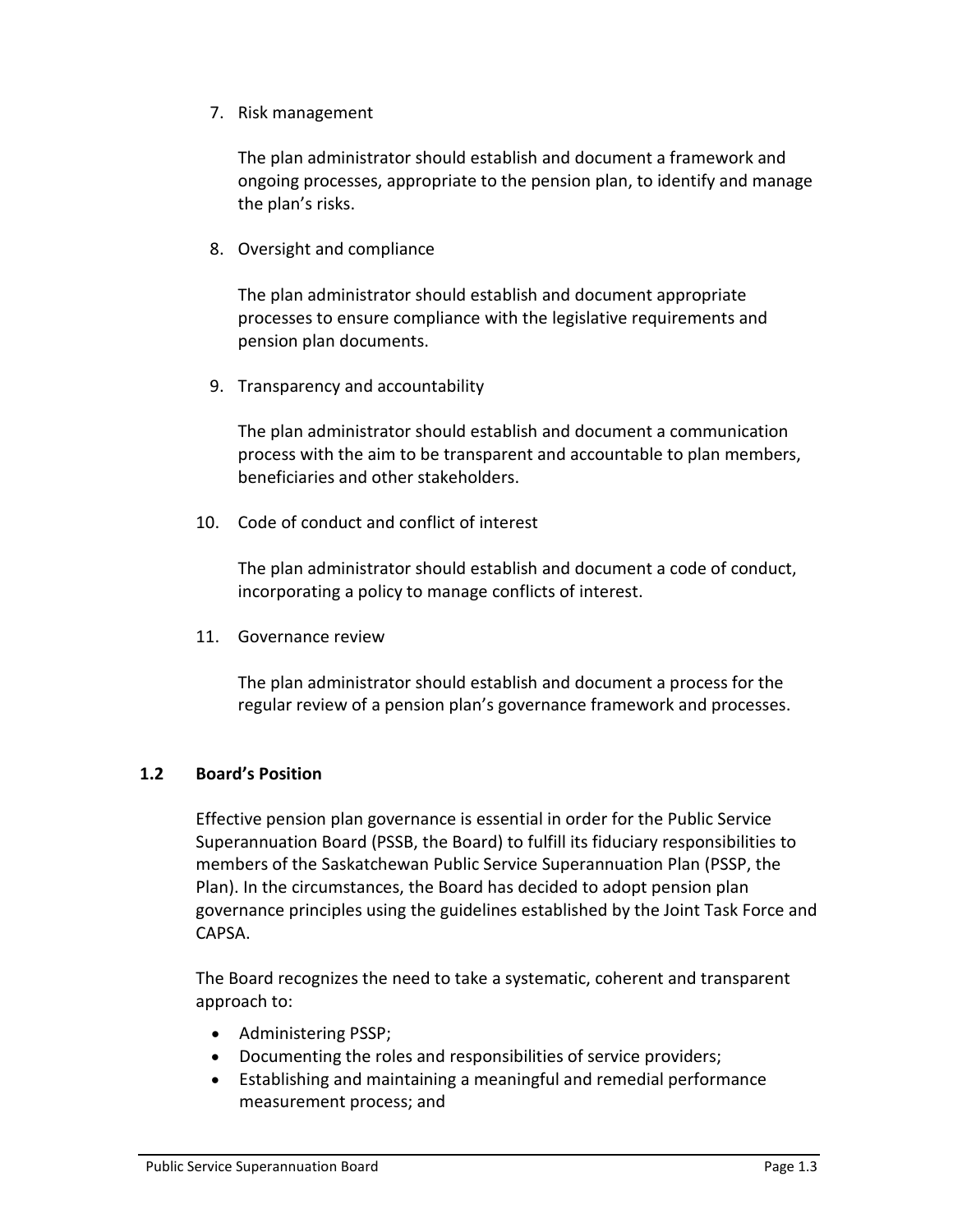• Instituting an appropriate reporting structure.

The pension plan governance process needs to be clear and specific about its goals, priorities and expectations. As such, the Board has developed a comprehensive governance manual in order to document the governance process and to communicate the open nature of the process to PSSP members and other stakeholders. This governance manual will be made available to stakeholders on the Plan administrator's website.

The Board recognizes that communication is a key element to successful pension plan governance. The Board is therefore committed to the transparency of the process to demonstrate their fiduciary responsibility to act in the best interest of all plan members.

As part of the on-going articulation and implementation of the governance principles contained in this governance manual, the governance process will be reviewed at least annually and modified as required. An annual self-assessment will be conducted by the Board to ensure effectiveness of the governance process. The results of this assessment will be made available to stakeholders on the Plan administrator's website.

### **1.3 History**

| Approval date:         | December 8, 2005, November 24, 2014, |
|------------------------|--------------------------------------|
|                        | December 9, 2015,                    |
| Last review:           | December 1, 2021                     |
| Next scheduled review: | November 2022                        |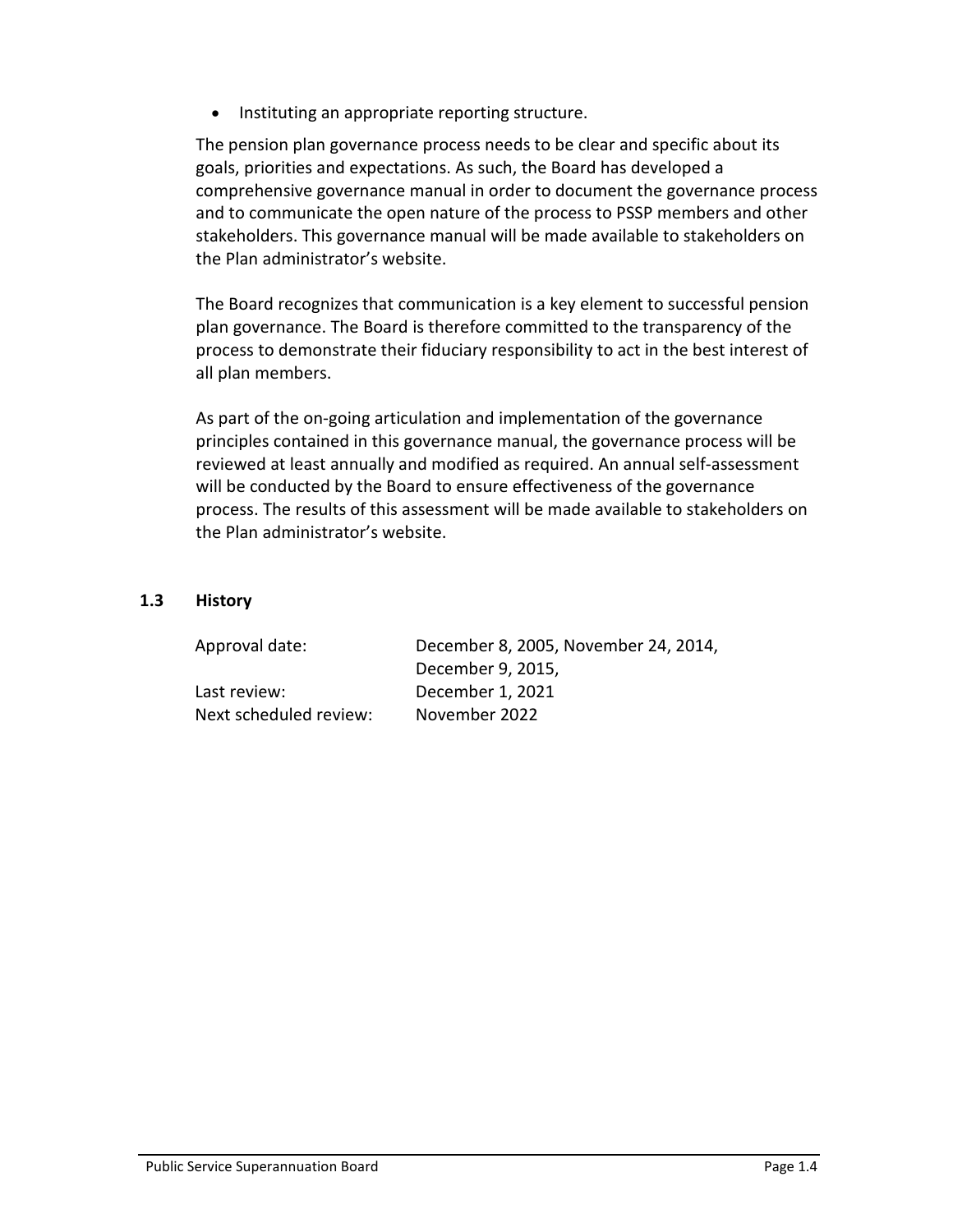### **I. Overview**

### **Section 2 – Background**

### **2.1 History of the Public Service Superannuation Plan**

The Public Service Superannuation Plan (PSSP, the Plan) was established with the enactment of *The Public Service Superannuation Act* (the Act) by the Saskatchewan Legislature in 1927. When the Public Employees (Government Contributory) Superannuation Plan was established to provide superannuation benefits for provincial public employees of designated participating employers on October 1, 1977, PSSP was closed to new members. All Saskatchewan public employees hired after October 1, 1977 were required to join the Public Employees (Government Contributory) Superannuation Plan.

Subsection **3(1)** of the Act mandates that the Board consists of three members appointed by the Lieutenant Governor in Council. At least one member of the Board shall be a member and representative of the public service.

The Act also confers upon the Board the responsibility for overseeing the Anti-Tuberculosis League Employees Superannuation Fund (Anti-TB Fund) (section **60.1**) and the Saskatchewan Transportation Company Employees Superannuation Fund (STC Fund) (section **60.2**).

### **2.2 Responsibilities of Minister of Finance**

PSSP is currently governed by the Act and the associated Regulations and by *The Superannuation (Supplementary Provisions) Act*. (Please refer to the section entitled **Operation of Board** in the Governance Manual for the current composition of the Board).

In order to fulfill his/her administrative responsibilities under the Act, the Minister of Finance:

- Recommends to Cabinet amendments to the Act, as required or deemed necessary;
- Oversees the passage of amendments to the Act;
- Oversees the passage of Regulations to the Act and amendments; and
- Answers questions in the Legislative Assembly of Saskatchewan regarding PSSP.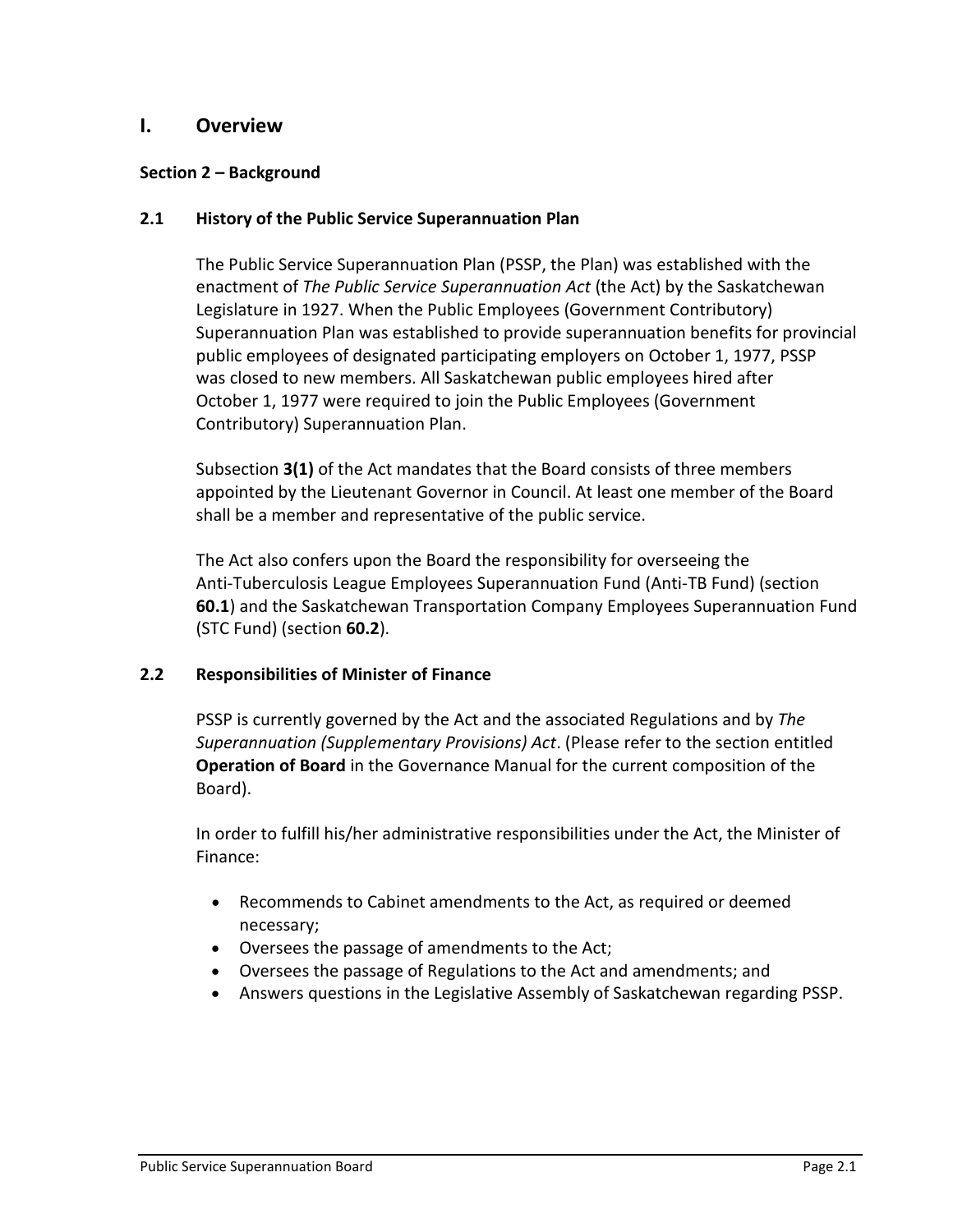### **2.3 The Anti-Tuberculosis League Employees Superannuation Fund**

The Anti-TB Fund was established under provisions of an amendment to the Act, effective April 1, 1979. The Anti-TB Fund accumulates contributions paid by employees of the Saskatchewan Anti-Tuberculosis League and any investment income.

Section **60.1** of the Act conferred trust obligations upon the Minister of Finance with regard to the Anti-TB Fund. Subsection 60.1(9.1) empowers the Minister of Finance to:

- Invest all or any part of the moneys in the fund in securities authorized pursuant to *The Pension Benefits Act, 1992*; and
- Dispose of all or any assets in which the Anti-TB Fund has been invested in any manner and any terms that the Minister considers appropriate.

Further, subsection 60.1(9.2) permits the Minister to:

- Enter into any agreement (including a unanimous shareholder agreement);
- Engage the services of or retain any technical, professional, or other adviser, specialist, or consultant; or
- Do any other things that may be incidental to or necessary for the purposes of managing, investing or disposing of all or any part of the assets of the fund.

Subsection **60.1(9.3)** allows the Minister to authorize the Board, on any terms and conditions that the Minister considers appropriate, to exercise the authority vested in the Minister by subsections **(9.1)**.

Currently, there are no assets in the Anti-TB Fund.

### **2.4 The Saskatchewan Transportation Company Employees Superannuation Fund**

The STC Fund was established by an amendment to the Act, effective April 1, 1981. The STC Fund accumulated contributions paid by employees of the Saskatchewan Transportation Company as of March 31, 1981 and any investment income.

Section **60.2** of the Act confers trust obligations upon the Minister of Finance with regard to the STC Fund. Subsection **60.2(11.1)** empowers the Minister of Finance to:

- Invest all or any part of the moneys in the fund in securities authorized pursuant to *The Pension Benefits Act, 1992*; and
- Dispose of all or any assets in which the STC Fund has been invested in any manner and any terms that the Minister considers appropriate.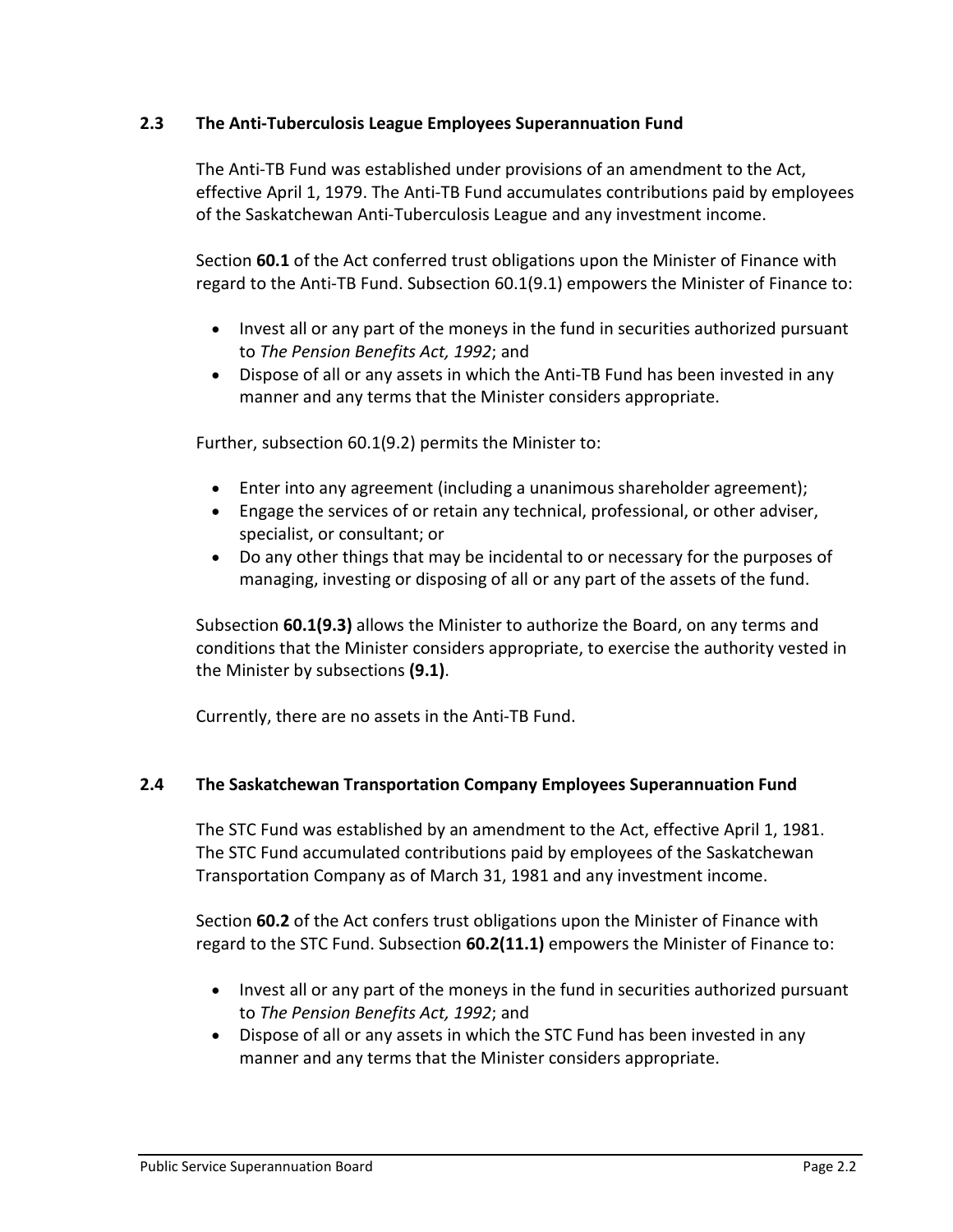Further, subsection **60.2(11.2)** permits the Minister to:

- Enter into any agreement (including a unanimous shareholder agreement);
- Engage the services of or retain any technical, professional or other adviser, specialist or consultant; or
- Do any other things that may be incidental to or necessary for the purposes of managing, investing or disposing of all or any part of the assets of the fund.

Subsection **60.2(11.3)** allows the Minister to authorize the Board, on any terms and conditions that the Minister considers appropriate, to exercise the authority vested in the Minister by subsections **(11.1)**.

Currently, there are no assets in the STC Fund.

### **2.5 Fiduciary Responsibilities of Board**

In order for the Board to fulfill its primary fiduciary responsibility to all members and beneficiaries the Board must:

- Act solely in the best interest of Plan members and beneficiaries;
- Treat members and beneficiaries impartially;
- Act with the care, skill and diligence of a prudent person;
- Interpret the Plan terms fairly, impartially and in good faith;
- Prevent personal interests from conflicting with those of the Plan; and,
- Within the scope of its authority, ensure that members and beneficiaries receive the benefits promised.

In addition to its primary fiduciary responsibilities, the Board also bears responsibilities to the following:

- The Minister of Finance;
- Participating employers;
- Labour unions representing members of the Plan;
- Organizations and individuals employed by the Board to provide services to the Board; and
- The Legislative Assembly of Saskatchewan.

In order to execute the Board's fiduciary responsibilities under PSSP, the Board shall administer the Act as stated in Section **3(1)** of that Act.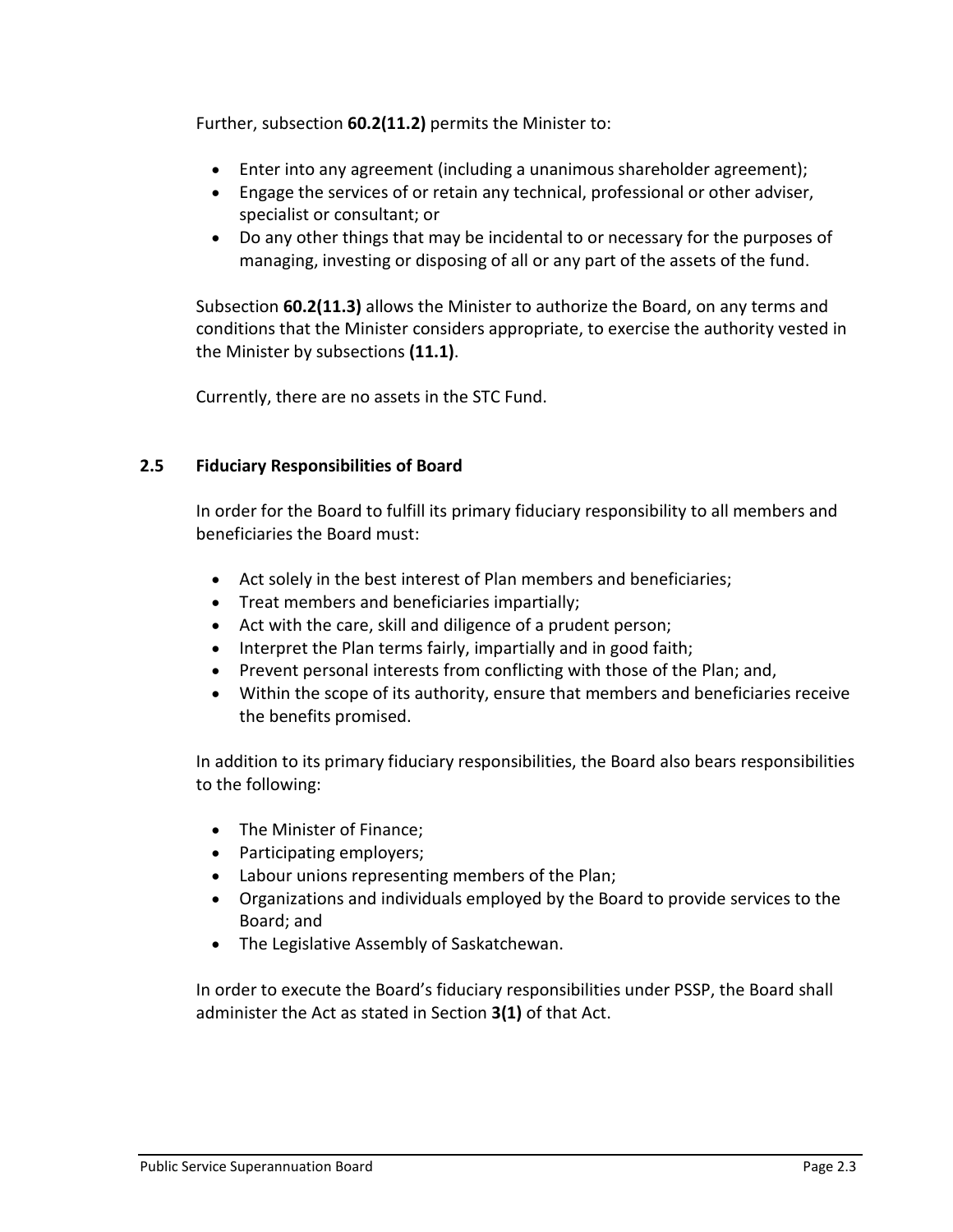The Board may:

- Determine the amounts standing to the credit of members that may exist in the General Revenue Fund;
- Enter into agreements;
- Engage the services or retain any technical, professional or other advisor, specialist or consultant; or
- Do any other things that it considers necessary for the purposes of managing, investing or disposing of the assets of the Plan.

Section **65** of the Act states that should a question arise as to the application of that Act to any employee or class or description of employees, it shall be determined by the Board.

The costs incurred by the Board for the administration of the plan for PSSP, the Anti-TB and the STC members and other expenses related to managing, investing or disposing of assets are payable out of the General Revenue Fund.

The Board is responsible for the effective and timely operation and management of the PSSP, Anti-TB and STC plans. To discharge this obligation, the Board has delegated specific functions to the Senior Executive Officer as well as to the following service providers: Plan Administrator; Actuary; Legal Counsel; and Auditor.

### **2.6 History**

| Approval date:         | December 8, 2005, November 18, 2011, and |
|------------------------|------------------------------------------|
|                        | December 9, 2015                         |
| Last review:           | December 1, 2021                         |
| Next scheduled review: | November 2022                            |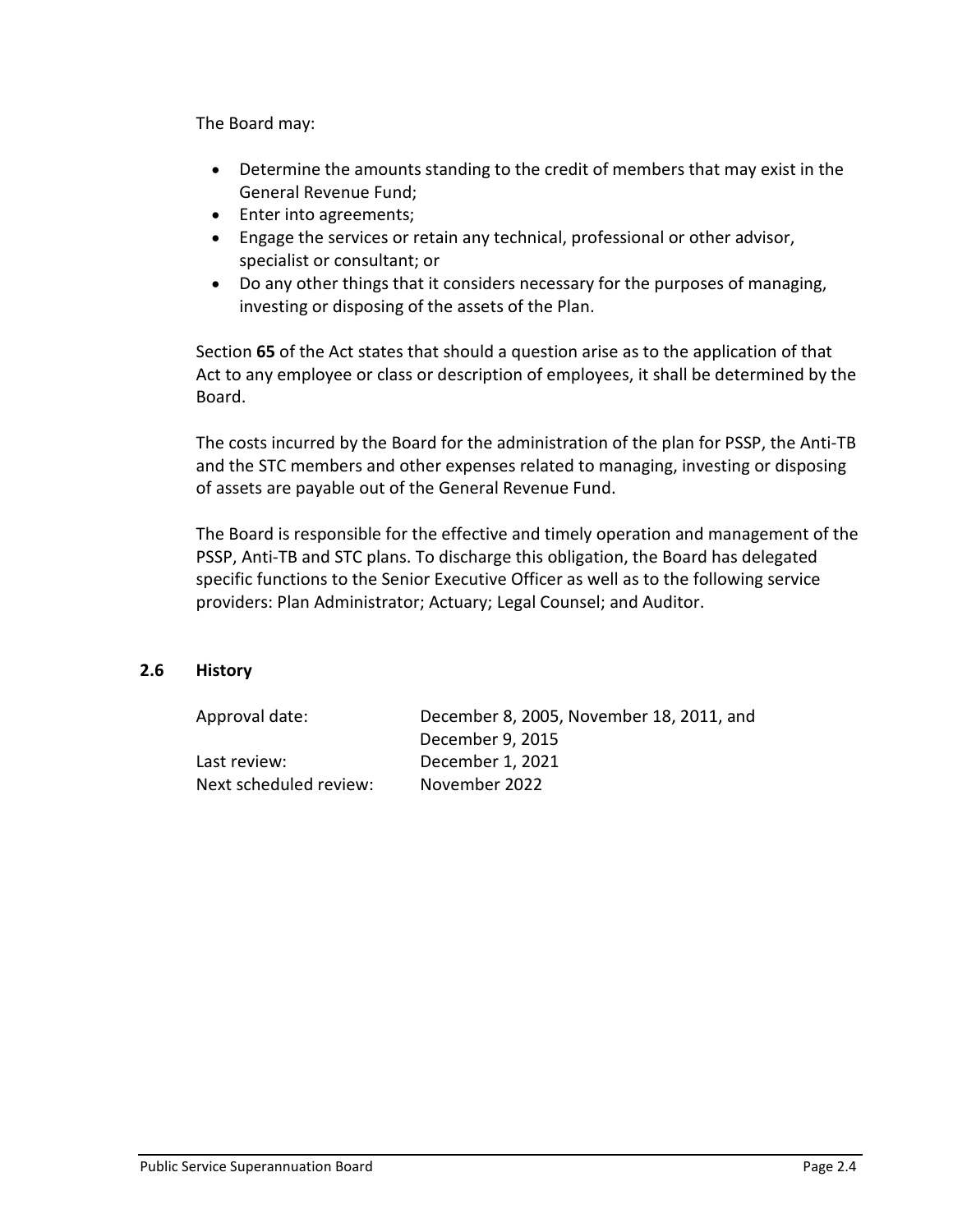### **I. Overview**

### **Section 3 – Mission Statement and Goals**

### **3.1 Purpose**

The purpose of the Public Service Superannuation Plan (PSSP, the Plan) is to provide pension benefits to members.

### **3.2 Mission**

Our mission as the Plan's administrator is to manage the Plan solely in the best interests of the members.

### **3.3 Goals and Objectives**

The Public Service Superannuation Board's (the Board) business goals and the associated objectives are:

- *Financial Management: The Board provides sound financial management of the Plan.*
	- o The Board carries out an actuarial valuation of the Public Service Superannuation Plan at least every three years.
	- o The Board carries out an audit of the Plan annually.
	- o The Board annually reviews and approves the operating budget for the Plan and monitors it quarterly.
- *Service Delivery and Communications: The Board provides excellent service to the members of PSSP.*
	- o Administrative tasks are completed within service standards.
	- o Plan members have access to the information they require to make the decisions about their retirement.
	- $\circ$  The Board tables an annual report in the Saskatchewan Legislature prior to the deadline for tabling.
- *Performance Measurement: The Board evaluates the performance of the Plan's service providers.*
	- o The Board evaluates the performance of the Plan's actuary annually.
	- $\circ$  Administration performance is reported to the Board on a quarterly basis.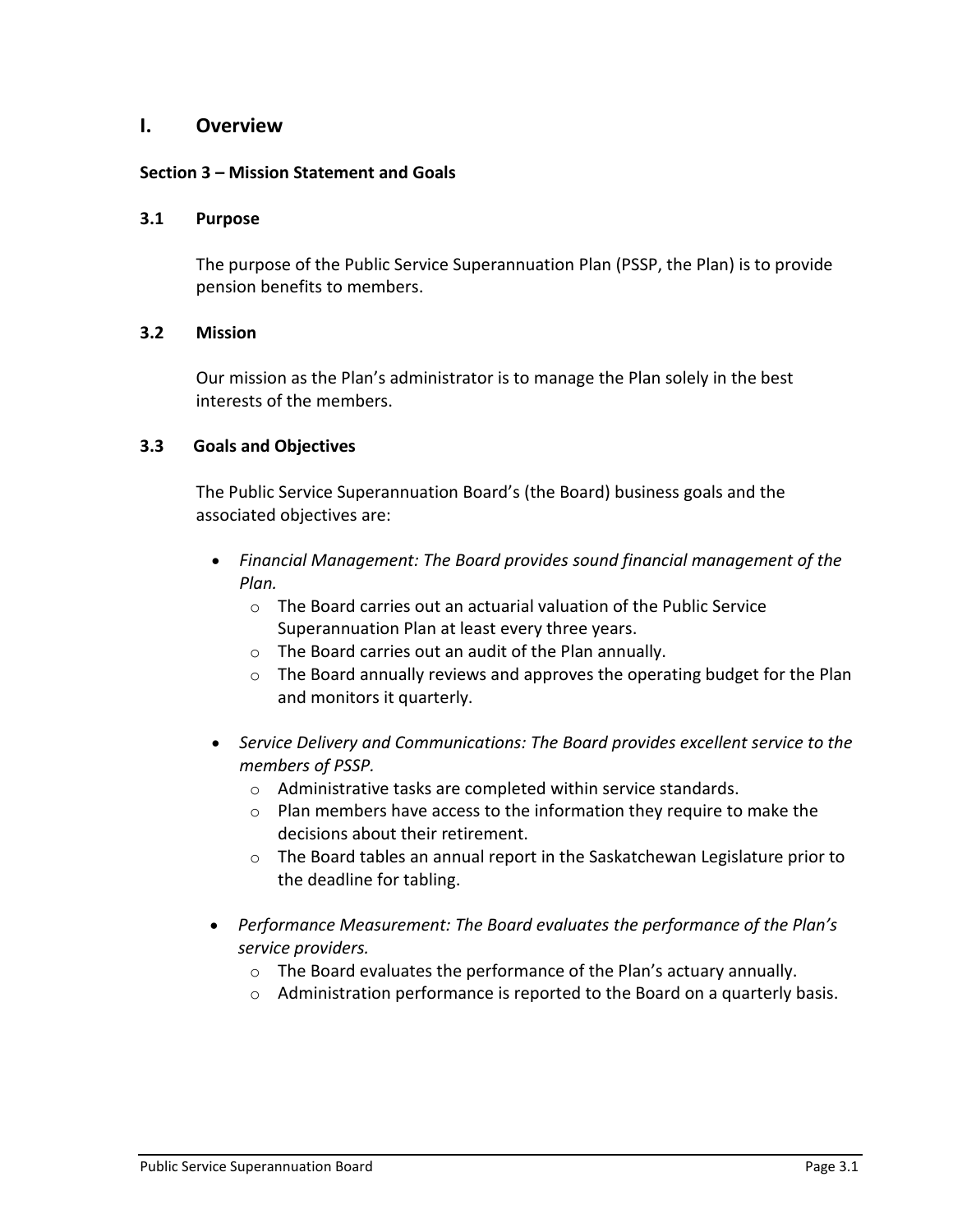# **3.4 History**

| Approval date:         | November 17, 2010, November 24, 2014, |
|------------------------|---------------------------------------|
|                        | and December 9, 2015                  |
| Last review:           | December 1, 2021                      |
| Next scheduled review: | November 2022                         |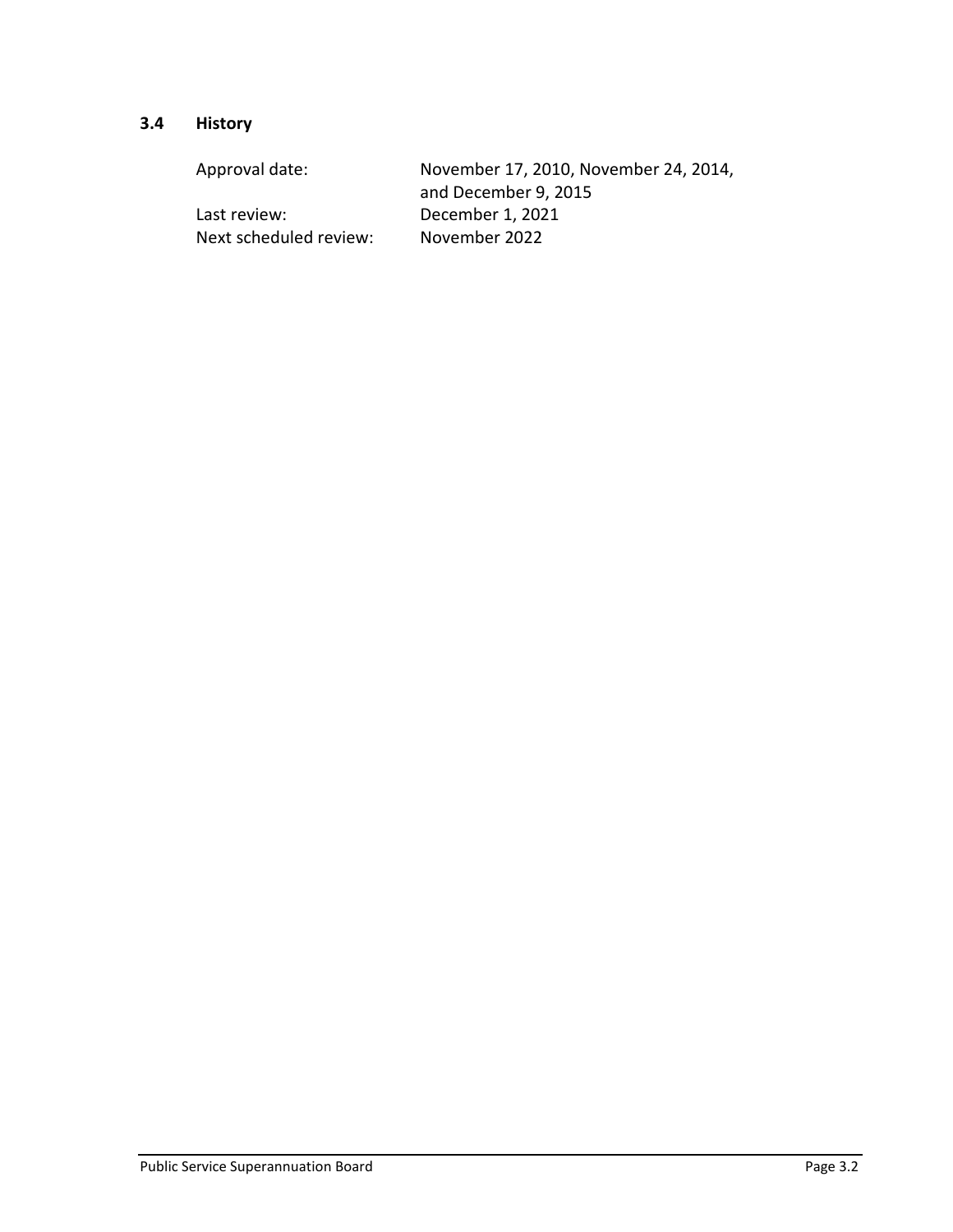# **Section I – Organizational Chart of Plan's Administration**

### **Section 4 – Reporting Structure to the Board**

### **4.1 Reporting Structure**



### **4.2 History**

| Last review:           | December 1, 2021 |
|------------------------|------------------|
| Next scheduled review: | November 2022    |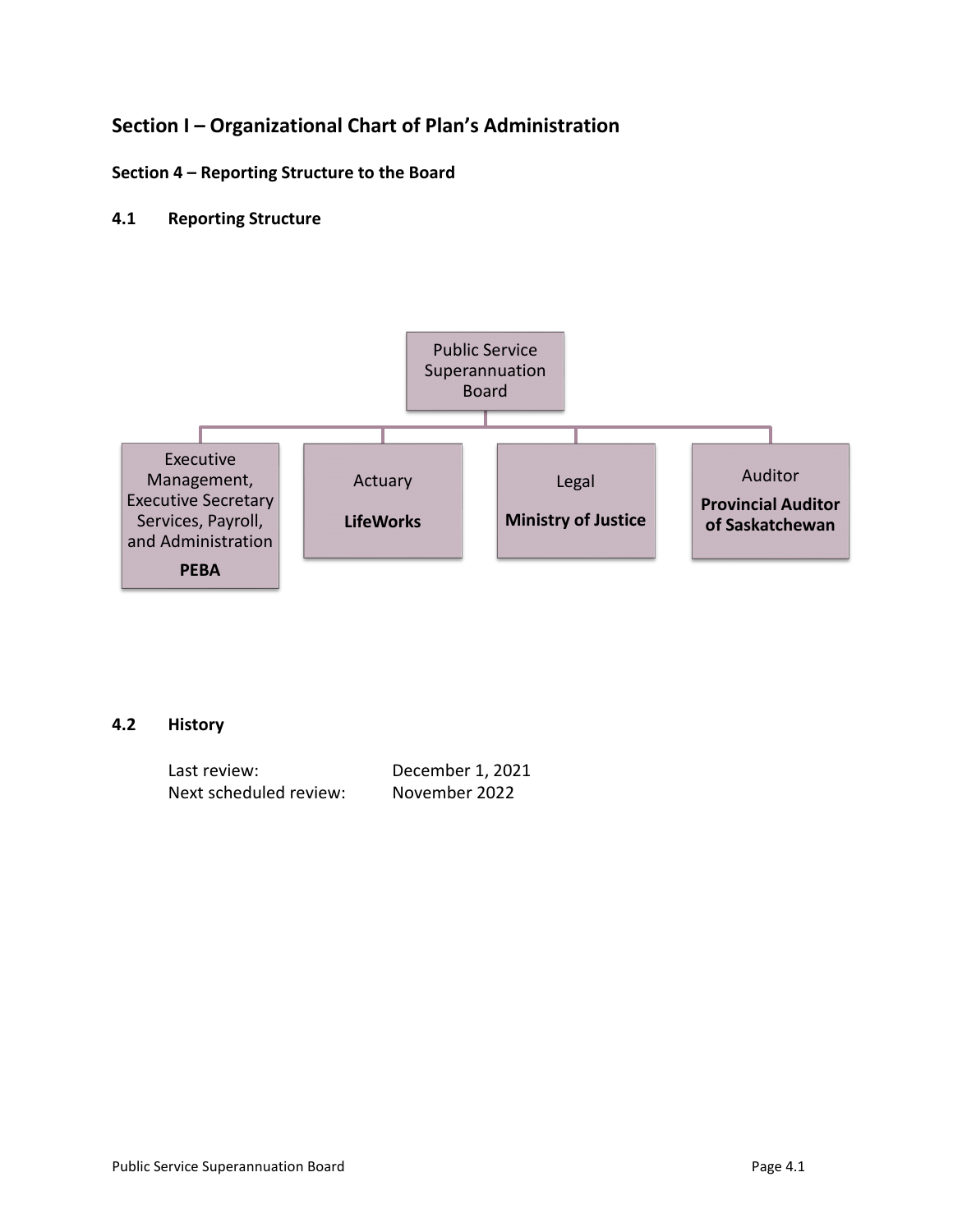## **II. Structure of Board**

### **Section 5 – Operation of Board**

### **5.1 Composition of the Board**

*The Public Service Superannuation Act* (the Act) states the criteria and process for the appointment of members to the Public Service Superannuation Board (the Board).

Subsection **3(1)** of the Act mandates that the Board consists of three members appointed by the Lieutenant Governor in Council. At least one member of the Board shall be a member and representative of the public service.

Once the members have been appointed, the Board members shall nominate and elect one member of the Board to act as Chair.

### **5.2 Process for Appointment of Board Members**

The Act does not specify how the Lieutenant Governor in Council is to appoint Board members.

### **5.3 Appointment of New Board Members**

The Public Employees Benefits Agency (PEBA) provides executive secretary services to the Board. In this capacity, PEBA shall provide each new member of the Board with the following material:

- The Public Service Superannuation Plan (the Plan) Governance Manual;
- The last Annual Report;
- The minutes from the last four Board meetings; and
- A schedule of the Board meetings during the current fiscal year.

### **5.4 Removal of Board Members**

Board members serve at the pleasure of the Lieutenant Governor in Council.

### **5.5 Resignation**

A member of the Board may resign at any time by providing written notice thereof to the Minister of Finance. The resigning member shall return all materials related to Board business to PEBA.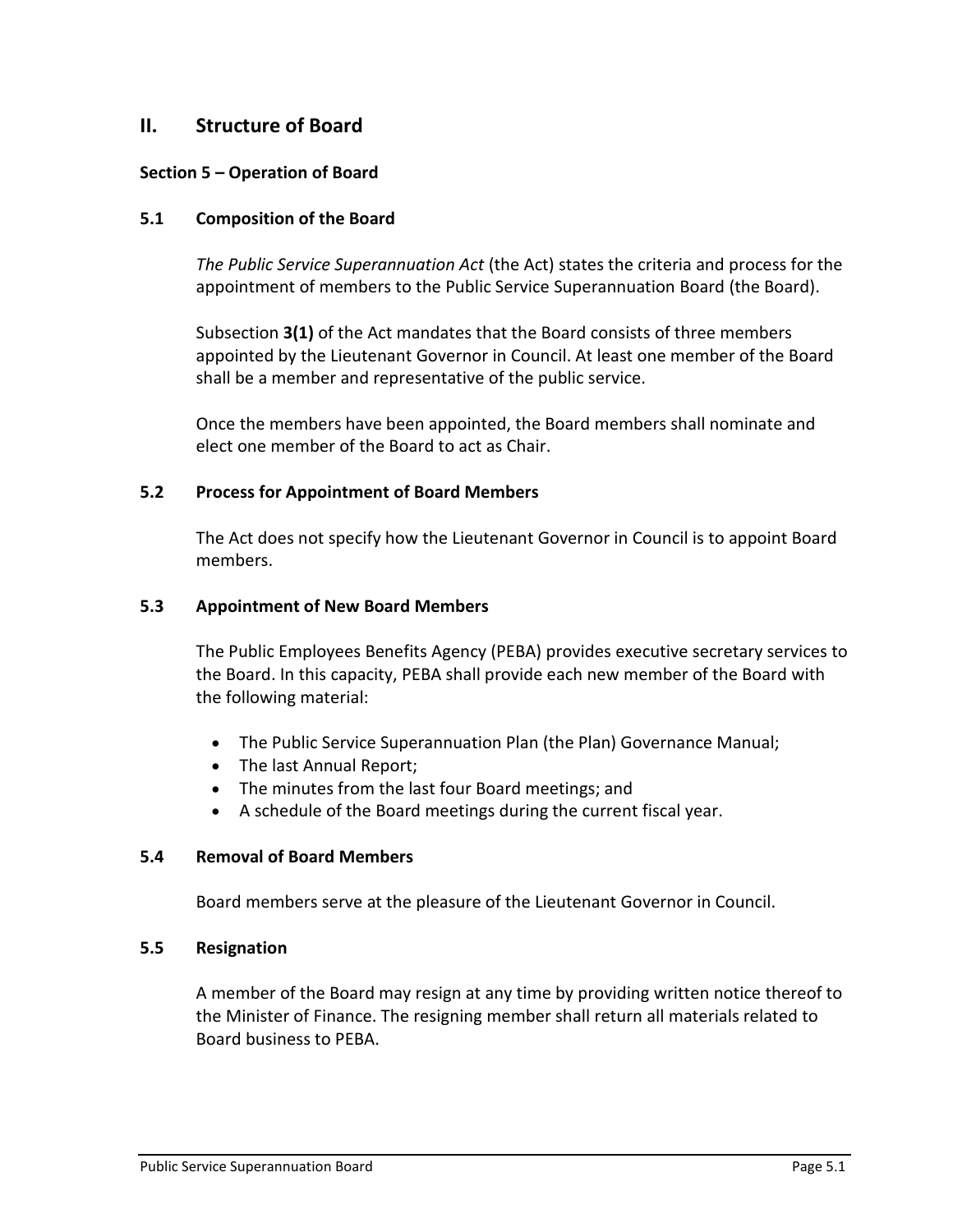### **5.6 Executive Secretary Services**

In consultation with the Chair, PEBA is responsible for:

- Maintaining the integrity of the governance framework;
- The organization of all Board meetings and business;
- Setting and distributing the agenda and related materials for all Board meetings;
- Taking and distributing the minutes of all Board meetings and maintaining custody of the minutes and materials from Board meetings;
- Keeping Board business confidential;
- Ensuring that Board decisions are communicated and acted upon;
- Corresponding with service providers and other stakeholders and preparing reports on the Board's behalf;
- Preparing and filing returns and other statutory reporting;
- Executing documents as a signing authority;
- Coordinating the strategic planning and risk management processes and overseeing the execution of plans developed by the Board with respect to same.

### **5.7 Information to be Received by the Board**

The purpose of providing the Board with periodic reports is to ensure the Board can manage the Plan effectively and monitor the service providers it retains.

The reports required by this section are to be delivered to PEBA. PEBA will table the reports at the next available meeting of the Board.

In the event the Board requires additional information beyond that which had been provided, the Board will provide direction to regarding the information required.

### *Information provided by PEBA*

The Board requires information to support decision-making from its administrator in the form of quarterly administration reports. The report will contain the following information:

- Performance information regarding service standards established for the Plan;
- Financial highlights and status of the budget;
- Reporting of any governance or legislative issues related to Plan design and delivery and the status of any special projects; and
- Plan demographic information.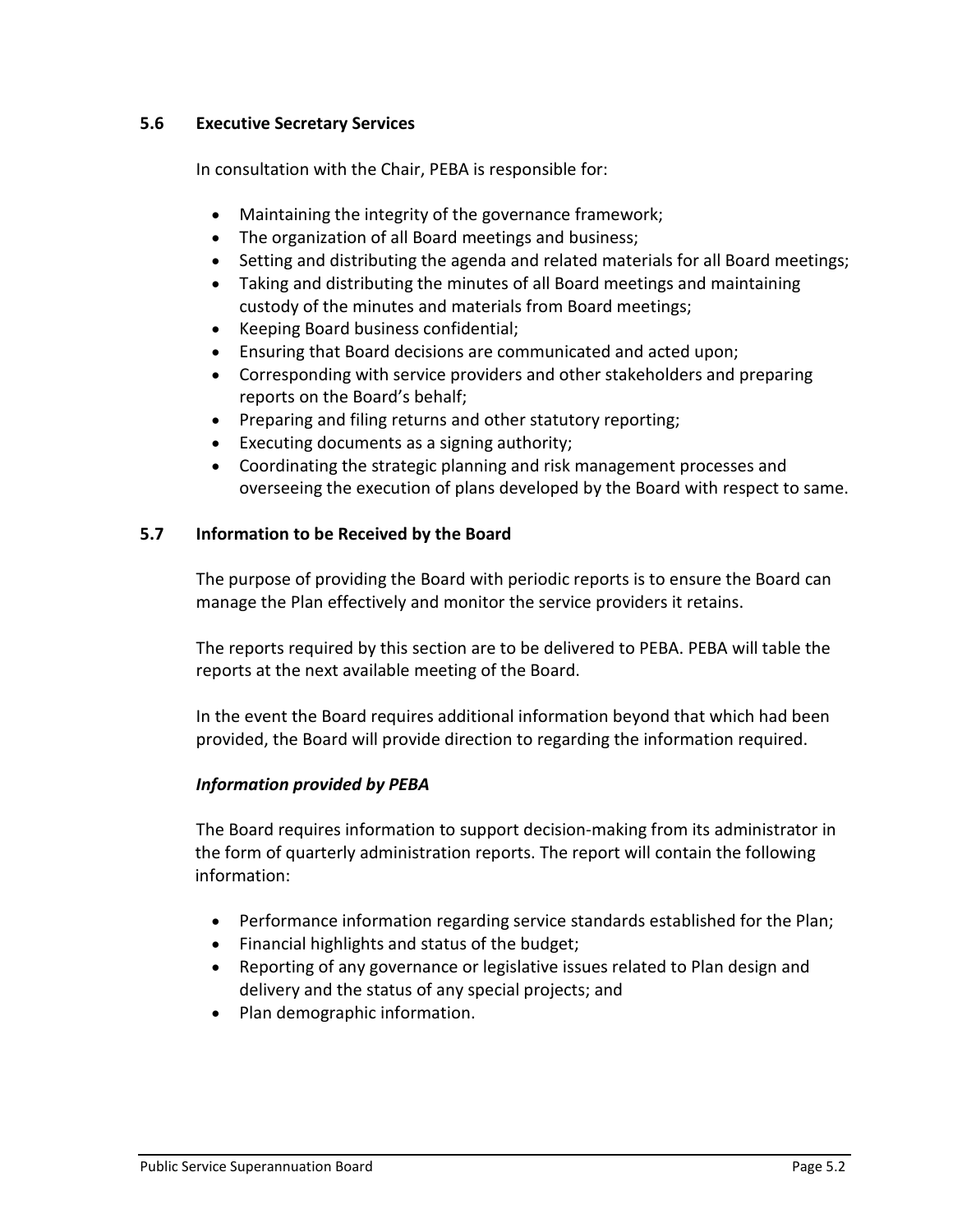The Board also requires information documents it needs to make decisions on governance and risk management issues. These documents include:

- The Periodic Checklist;
- The Goals and Objectives for the Public Service Superannuation Plan (annual) Plan and Review;
- The Governance Self-Assessment Questionnaire;
- The Annual Report;
- The Market Trends and Developments Newsletter;
- The Risk Management Plan for the current Plan year; and
- The Risk Management Review for the preceding Plan year.

### **5.8 Rules & Procedures for Reviewing and Acting on Information**

The information received by the Board is to be reviewed and acted upon in a timely and professional manner.

Actions required for the various items may include:

- 1. *Information Item*: Item is reviewed, background information is researched and a discussion relating to the subject takes place.
- 2. *Decision Item*: Item is reviewed, background information is researched and a decision relating to the subject takes place.
- 3. *Action Item*: Item is reviewed, background information is researched and an identified task is undertaken.

The following tables provide a summary of information provided and the purpose, key points, action required and results of action.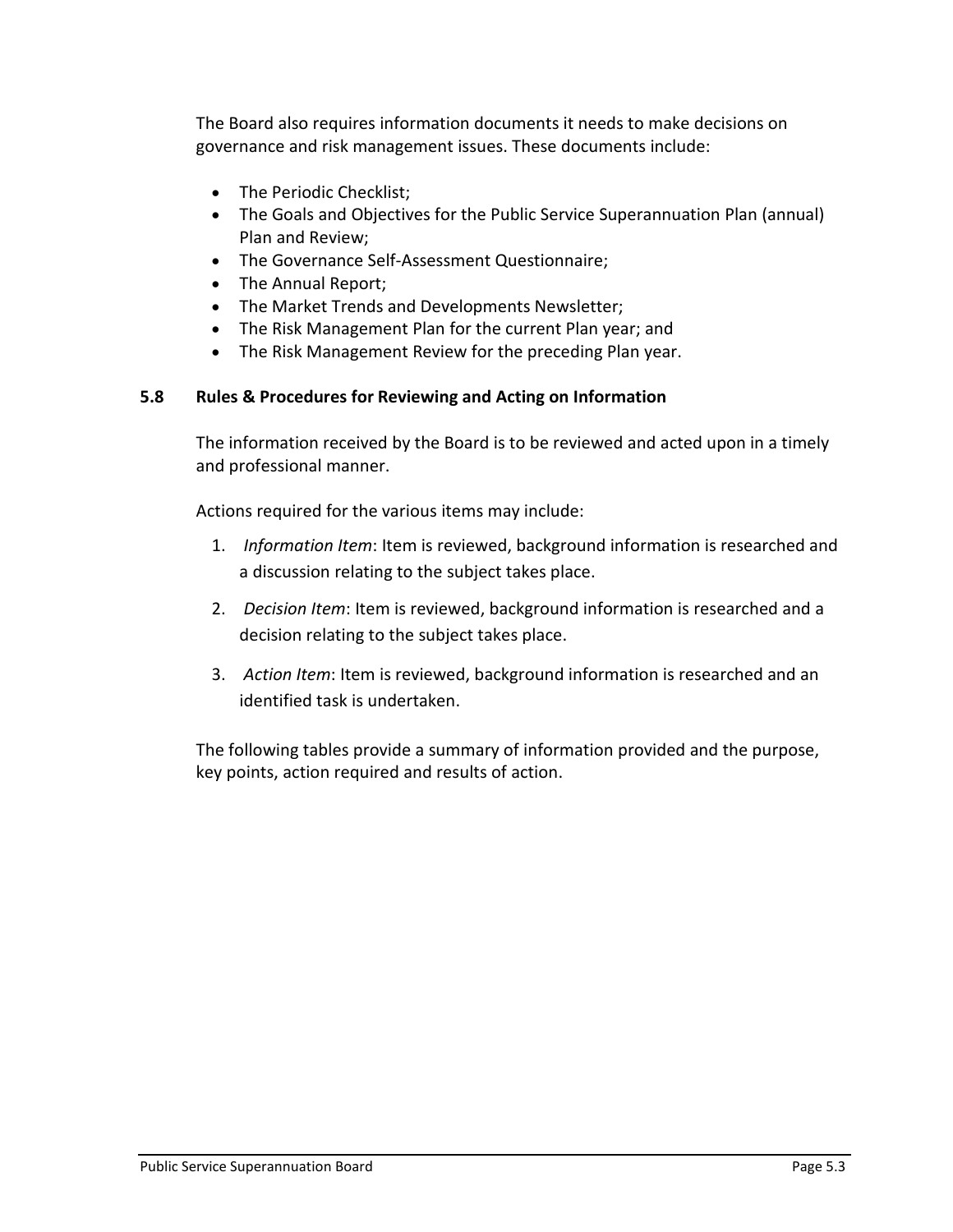# **Meeting Items**

| <b>Meeting Package</b>                                                                                                      |                                                                                                                       |                                     | <b>Prior to Meetings</b><br>Frequency:<br><b>Provider:</b><br>PFBA |
|-----------------------------------------------------------------------------------------------------------------------------|-----------------------------------------------------------------------------------------------------------------------|-------------------------------------|--------------------------------------------------------------------|
| <b>Purpose</b>                                                                                                              | <b>Key Points</b>                                                                                                     | <b>Action</b><br><b>Required</b>    | <b>Result of Action</b>                                            |
| Package is delivered<br>to Board members<br>prior to meeting.<br>Ensures that<br>members are given<br>time to review items. | All items in package are<br>for the Boards' review<br>and vary given the time<br>of year and information<br>required. | Board<br><b>Information</b><br>Item | Board members are prepared for<br>the meeting.                     |

| <b>Meeting Minutes</b>                                            |                                                                          |                                     | Frequency:                       | 1 week after<br>meeting              |
|-------------------------------------------------------------------|--------------------------------------------------------------------------|-------------------------------------|----------------------------------|--------------------------------------|
|                                                                   |                                                                          |                                     | <b>Provider:</b>                 | PEBA                                 |
| <b>Purpose</b>                                                    | <b>Key Points</b>                                                        | <b>Action</b>                       |                                  | <b>Result of Action</b>              |
|                                                                   |                                                                          | <b>Required</b>                     |                                  |                                      |
| Ensures an accurate<br>permanent record of<br>the discussions and | Minutes for each item<br>on the agenda for the<br>meeting as well as any | Board<br>Decision Item              | of minutes.                      | Board reviews and confirms accuracy  |
| decisions of the<br>previous meeting.                             | items added to the<br>agenda at the meeting.                             | Administrator<br><b>Action Item</b> | the decisions to be carried out. | PEBA carries out decisions or causes |

| Agenda              |                     |                    | Frequency:                       | 1 week prior to                       |
|---------------------|---------------------|--------------------|----------------------------------|---------------------------------------|
|                     |                     |                    |                                  | meetings                              |
|                     |                     |                    | <b>Provider:</b>                 | <b>PFBA</b>                           |
| <b>Purpose</b>      | <b>Key Points</b>   | <b>Action</b>      |                                  | <b>Result of Action</b>               |
|                     |                     | Required           |                                  |                                       |
|                     |                     |                    |                                  |                                       |
| Ensures an orderly  | Full listing of the | Board              | Board reviews and confirms the   |                                       |
| and timely meeting. | meeting topics.     |                    |                                  | agenda. Items can be added, deleted   |
| Provides attendees  |                     | Decision Item      |                                  | or deferred. Agenda is approved as is |
| with an opportunity |                     |                    | or with amendments.              |                                       |
| to add or delete    |                     |                    |                                  |                                       |
| items.              |                     | Administrator      |                                  | PEBA uses draft agenda to prepare     |
|                     |                     |                    | materials for the Board meeting. |                                       |
|                     |                     | <b>Action Item</b> |                                  |                                       |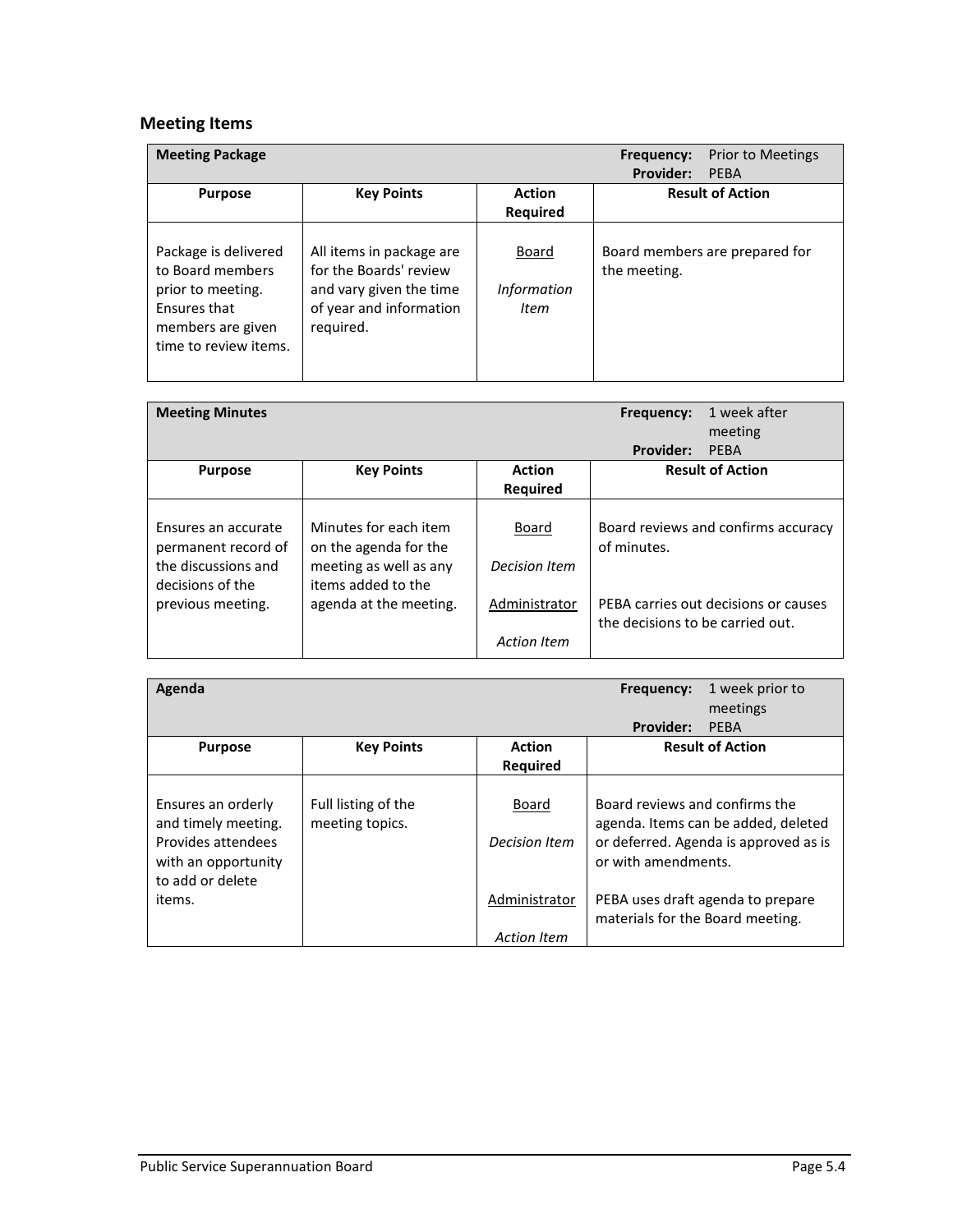# **Risk Management**

|                                                               | <b>Service Provider Evaluations</b>  |                                          | Annually<br>Frequency:                                                                     |
|---------------------------------------------------------------|--------------------------------------|------------------------------------------|--------------------------------------------------------------------------------------------|
|                                                               |                                      |                                          | <b>Provider:</b><br><b>PFBA</b>                                                            |
| <b>Purpose</b>                                                | <b>Key Points</b>                    | <b>Result of Action</b><br><b>Action</b> |                                                                                            |
|                                                               |                                      | <b>Required</b>                          |                                                                                            |
| Ensures that the<br>service providers are<br>being evaluated. | • Evaluation of service<br>providers | Board<br>Decision Item                   | The service providers are evaluated<br>and documentation of the<br>evaluation is recorded. |
|                                                               |                                      | Administrator                            | PEBA prepares and reviews the<br>evaluation to ensure that service                         |
|                                                               |                                      | <b>Action Item</b>                       | provider performance is<br>satisfactory.                                                   |

| Risk Management Plan - Current Year                                                                      |                                                                                                              |                                     | Annually<br><b>Frequency:</b>                                                                                   |
|----------------------------------------------------------------------------------------------------------|--------------------------------------------------------------------------------------------------------------|-------------------------------------|-----------------------------------------------------------------------------------------------------------------|
|                                                                                                          |                                                                                                              |                                     | <b>Provider:</b><br><b>PFBA</b>                                                                                 |
| <b>Purpose</b>                                                                                           | <b>Key Points</b>                                                                                            | <b>Action</b>                       | <b>Result of Action</b>                                                                                         |
|                                                                                                          |                                                                                                              | <b>Required</b>                     |                                                                                                                 |
| Ensures possible risks<br>to the Plan are<br>considered and<br>actions are put in<br>place to manage the | Strategic Risk<br>$\bullet$<br>$\bullet$ Financial Risk<br><b>Regulatory Risk</b><br><b>Operational Risk</b> | Board<br><b>Information</b><br>Item | The Risk Management Plan (RMP),<br>as approved, is used for the<br>upcoming year to manage<br>identified risks. |
| identified risks.                                                                                        |                                                                                                              | Administrator                       | PEBA uses the RMP to ensure that<br>processes are in place to manage                                            |
|                                                                                                          |                                                                                                              | <b>Action Item</b>                  | the identified risks.                                                                                           |

|                                                                                             | <b>Risk Management Review - Previous Reporting Period</b>                               | Annually<br>Frequency:              |                                                                                                                                                                                                          |  |
|---------------------------------------------------------------------------------------------|-----------------------------------------------------------------------------------------|-------------------------------------|----------------------------------------------------------------------------------------------------------------------------------------------------------------------------------------------------------|--|
| <b>Purpose</b>                                                                              | <b>Key Points</b>                                                                       | <b>Action</b><br><b>Required</b>    | <b>Provider:</b><br><b>PEBA</b><br><b>Result of Action</b>                                                                                                                                               |  |
| Ensures that the<br>identified risk<br>management<br>strategies were<br>implemented for the | • Strategic Risk<br><b>Financial Risk</b><br>Regulatory Risk<br><b>Operational Risk</b> | Board<br><b>Information</b><br>Item | The Board ensures that the<br>administrator has managed the<br>identified risks throughout the<br>previous year.                                                                                         |  |
| year.                                                                                       |                                                                                         | Administrator<br>Action Item        | PEBA prepares the review and<br>outlines what actions were taken<br>throughout the previous year to<br>manage risks. The review is then<br>used to develop the following<br>year's Risk Management Plan. |  |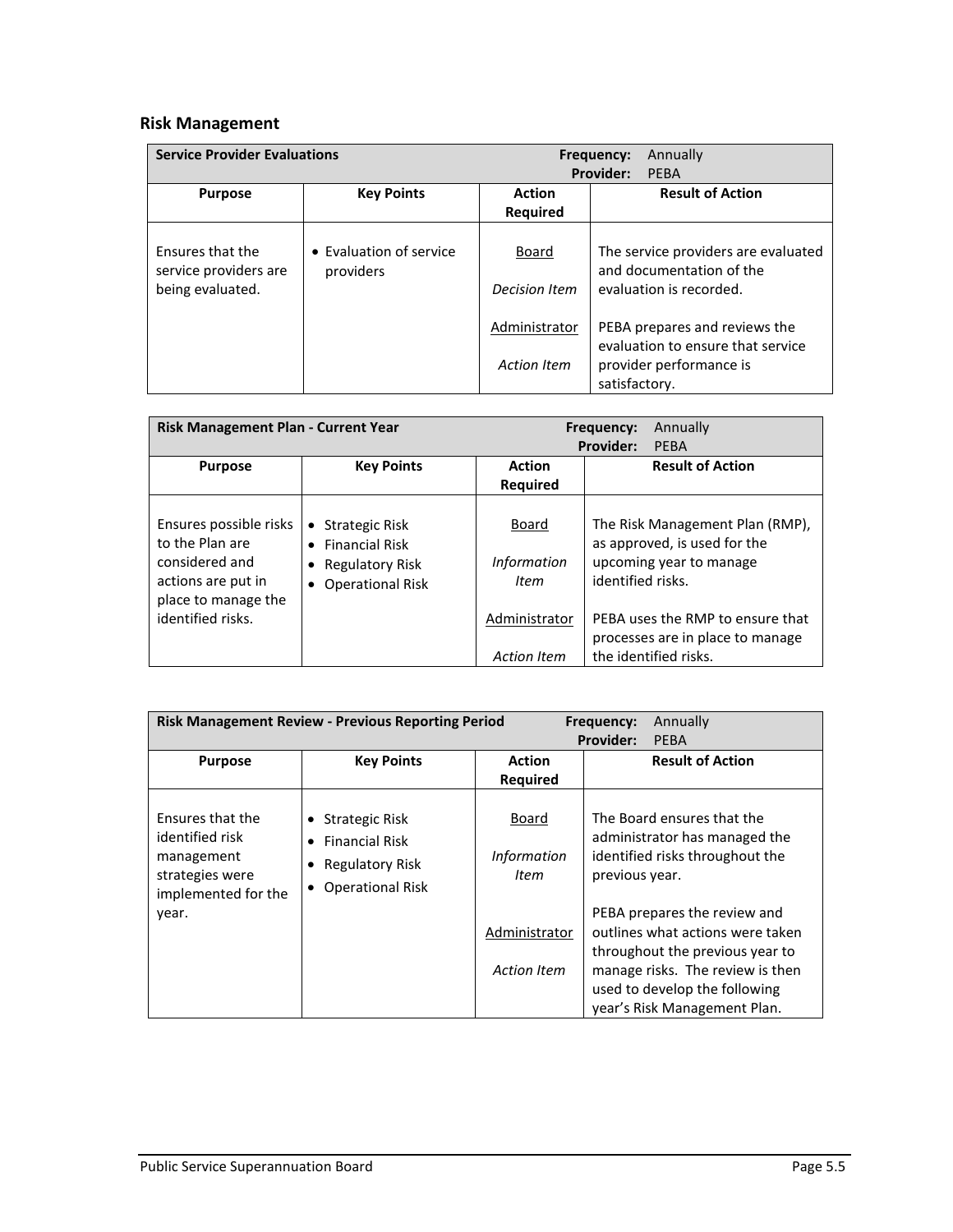# **Risk Management (continued)**

| <b>PEBA Administration Report</b>                                                   |                                                                                                                                                                                                                                                                     |                                                                         | Frequency:                                              | Quarterly                                                                                                                                                                                                                                                                                                 |
|-------------------------------------------------------------------------------------|---------------------------------------------------------------------------------------------------------------------------------------------------------------------------------------------------------------------------------------------------------------------|-------------------------------------------------------------------------|---------------------------------------------------------|-----------------------------------------------------------------------------------------------------------------------------------------------------------------------------------------------------------------------------------------------------------------------------------------------------------|
|                                                                                     |                                                                                                                                                                                                                                                                     |                                                                         | <b>Provider:</b>                                        | <b>PEBA</b>                                                                                                                                                                                                                                                                                               |
| <b>Purpose</b>                                                                      | <b>Key Points</b>                                                                                                                                                                                                                                                   | <b>Action</b><br>Required                                               |                                                         | <b>Result of Action</b>                                                                                                                                                                                                                                                                                   |
| Provides an update<br>regarding the<br>administrative<br>operations of the<br>Plan. | • Executive Summary<br>• Activities in this<br>Quarter<br>• Financial Update<br>• Budget Update<br>• Plan Administration<br>• PEBA Administration<br>$\bullet$ PEBA Risk<br>Management Issues<br>• Service Standards<br>• Financial Statements<br>• Plan Statistics | <u>Board</u><br><i>Information</i><br><b>Item</b><br><b>Action Item</b> | statements;<br>policies;<br>authorities;<br>issues; and | Board reviews and discusses:<br><b>Budget and financial</b><br>• Administrators' service<br>standards performance;<br>• Status of Plan amendments and<br>Compliance with regulatory<br>Status of any risk management<br>Plan demographics.<br>Board uses item to measure service<br>provider performance. |

### **Governance**

| <b>Education Events</b>                                        | At meetings<br>Frequency:<br><b>Provider:</b><br>PFRA            |                                     |                                                                           |
|----------------------------------------------------------------|------------------------------------------------------------------|-------------------------------------|---------------------------------------------------------------------------|
| <b>Purpose</b>                                                 | <b>Key Points</b>                                                | <b>Action</b><br><b>Required</b>    | <b>Result of Action</b>                                                   |
| Provides Board with a<br>list of upcoming<br>education events. | Lists education<br>providers, offerings,<br>locations and dates. | Board<br><b>Information</b><br>Item | The Board members are kept<br>informed of upcoming educational<br>events. |

| <b>Operational Goals and Objectives - Plan</b><br><b>Current Year</b> |                                                  |                                                             | Annually<br>Frequency:<br><b>Provider:</b><br>PEBA       |
|-----------------------------------------------------------------------|--------------------------------------------------|-------------------------------------------------------------|----------------------------------------------------------|
| <b>Purpose</b>                                                        | <b>Key Points</b>                                | <b>Result of Action</b><br><b>Action</b><br><b>Required</b> |                                                          |
|                                                                       |                                                  |                                                             |                                                          |
| Provides direction for<br>the Plan in regard to                       | • Financial Management<br>• Service Delivery and | Board                                                       | The operational goals and<br>objectives for the Plan are |
| the Board's Goals and<br>Objectives.                                  | Communications<br>Performance                    | Decision Item                                               | developed and approved by the<br>Board.                  |
|                                                                       | Measurement                                      |                                                             |                                                          |
|                                                                       |                                                  | Administrator                                               | PEBA develops the plan based on<br>input from the Board. |
|                                                                       |                                                  | <b>Action Item</b>                                          |                                                          |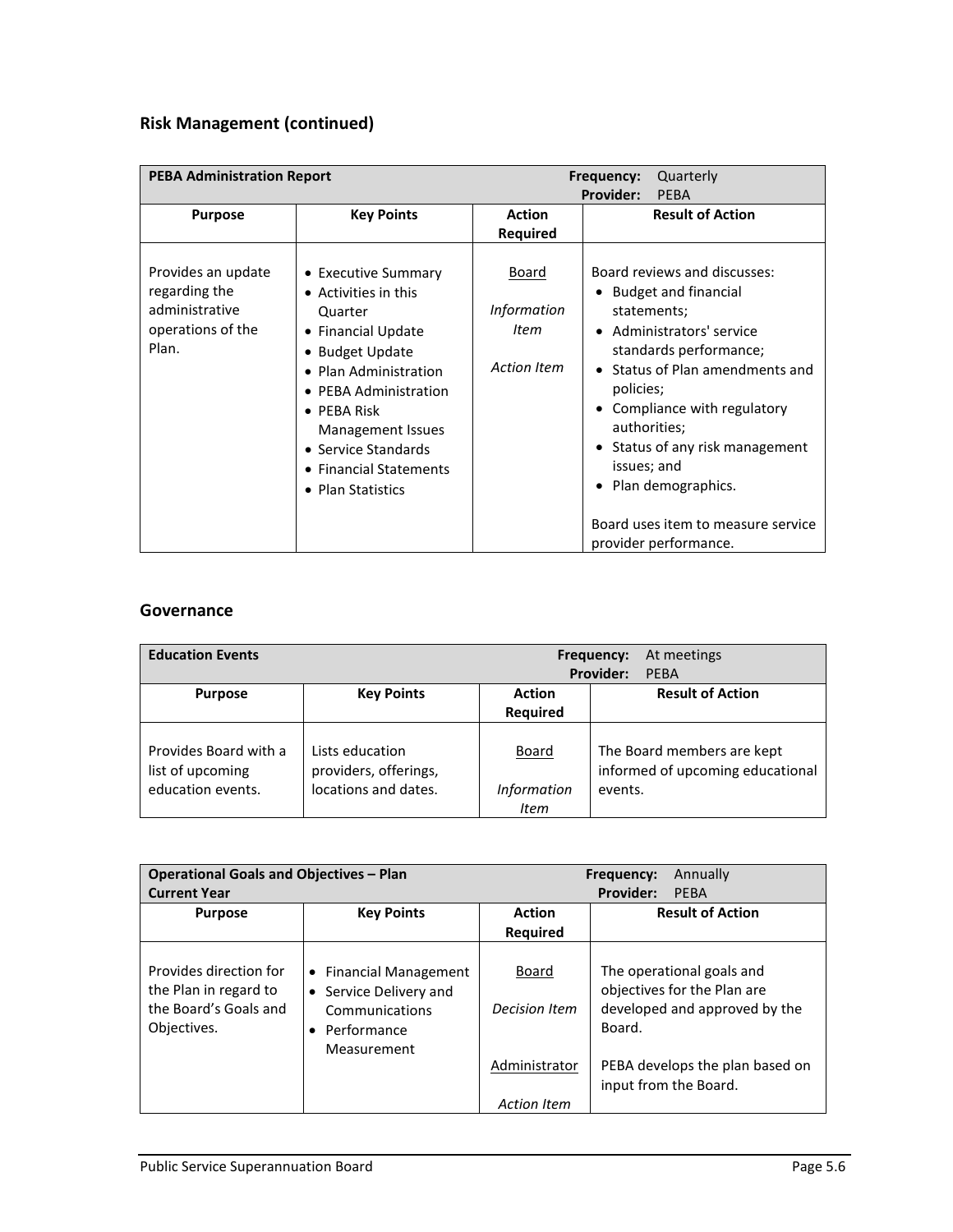# **Governance (continued)**

| <b>Operational Goals and Objectives - Review</b>                                        |                                                                                                                       | Annually<br>Frequency:                                              |                                                                                                                                                                                                                            |
|-----------------------------------------------------------------------------------------|-----------------------------------------------------------------------------------------------------------------------|---------------------------------------------------------------------|----------------------------------------------------------------------------------------------------------------------------------------------------------------------------------------------------------------------------|
| <b>Previous Year</b>                                                                    |                                                                                                                       |                                                                     | <b>Provider:</b><br>PEBA                                                                                                                                                                                                   |
| <b>Purpose</b>                                                                          | <b>Key Points</b>                                                                                                     | <b>Action</b>                                                       | <b>Result of Action</b>                                                                                                                                                                                                    |
|                                                                                         |                                                                                                                       | <b>Required</b>                                                     |                                                                                                                                                                                                                            |
| Provides an update<br>regarding the status of<br>the various agreed<br>upon objectives. | $\bullet$ Financial<br>Management<br>• Service Delivery and<br>Communications<br>$\bullet$ Performance<br>Measurement | Board<br><b>Information</b><br>Item<br>Administrator<br>Action Item | The Board reviews and discusses<br>the status of each objective.<br>PEBA updates the Board<br>regarding the status of objectives.<br>PEBA uses the update to ensure<br>that delegated tasks are<br>progressing as planned. |

| <b>Periodic Checklist</b>                                                                                                                                                                                                                     |                                                                                                                                                                                 |                                                                            | Frequency:<br><b>Provider:</b> | Semi-Annually<br><b>PEBA</b>                                                                                                                                                                                                                                        |
|-----------------------------------------------------------------------------------------------------------------------------------------------------------------------------------------------------------------------------------------------|---------------------------------------------------------------------------------------------------------------------------------------------------------------------------------|----------------------------------------------------------------------------|--------------------------------|---------------------------------------------------------------------------------------------------------------------------------------------------------------------------------------------------------------------------------------------------------------------|
| <b>Purpose</b>                                                                                                                                                                                                                                | <b>Key Points</b>                                                                                                                                                               | <b>Action</b><br><b>Required</b>                                           |                                | <b>Result of Action</b>                                                                                                                                                                                                                                             |
| The Board ensures<br>that the delegated<br>duties are being<br>performed in a timely<br>and effective<br>manner. The Board<br>confirms whether an<br>activity was<br>completed, when it<br>was completed or<br>when it is to be<br>completed. | • Legislative Compliance<br>Administration<br>$\bullet$<br>Communication<br>• Reporting, Guidelines<br>and Standards<br>$\bullet$ Governance<br>• Service Provider<br>Contracts | Board<br><b>Information</b><br>Item<br>Administrator<br><b>Action Item</b> | completed.                     | The Board is able to review the<br>document to ensure that the<br>delegated duties are being<br>PEBA completes the checklist to<br>ensure that tasks are being<br>completed as planned. The<br>checklist is used to monitor the<br>review and evaluation schedules. |

| <b>Market Trends and Developments</b><br><b>Newsletter</b>                                                                                                |                                                                                                                                          |                                                          | Frequency:<br><b>Provider:</b> | Weekly<br><b>PFBA</b>                                                                                                                  |
|-----------------------------------------------------------------------------------------------------------------------------------------------------------|------------------------------------------------------------------------------------------------------------------------------------------|----------------------------------------------------------|--------------------------------|----------------------------------------------------------------------------------------------------------------------------------------|
| <b>Purpose</b>                                                                                                                                            | <b>Key Points</b>                                                                                                                        | <b>Action</b><br><b>Required</b>                         |                                | <b>Result of Action</b>                                                                                                                |
| Board members have<br>the opportunity to<br>review pension and<br>business news,<br>monitor case law,<br>and review market<br>trends and<br>developments. | • Pension News<br>• Business News<br>• Legislation, Litigation<br>and Regulation<br>• Surveys, Studies and<br>Opinions<br>• Benefit News | Board and<br>Administrator<br><b>Information</b><br>Item |                                | The Board and Administrator's staff<br>reviews the newsletter to remain<br>current in pension and business<br>trends and developments. |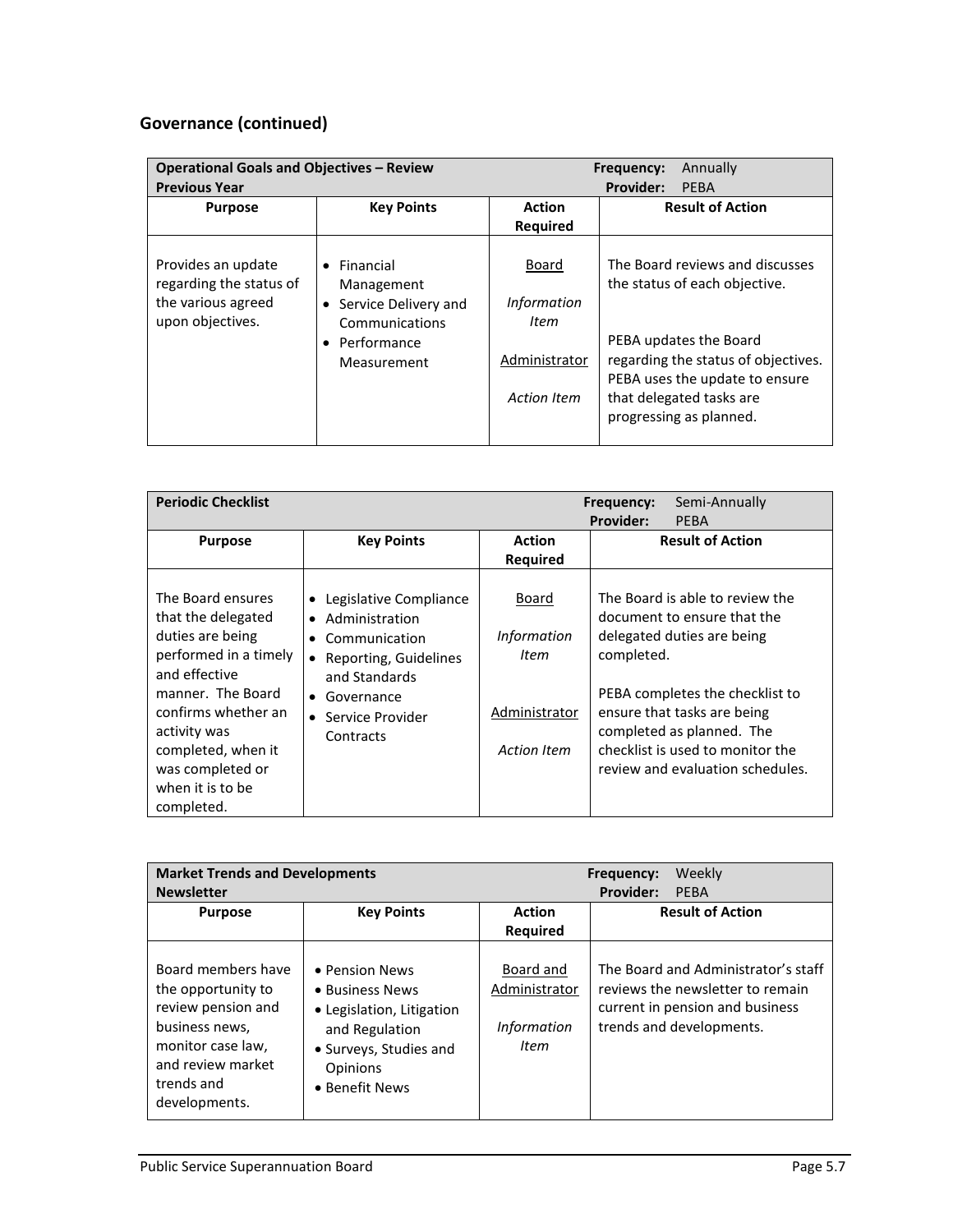# **Governance (continued)**

| <b>Code of Conduct/Conflict of Interest Policy</b>           |                                                                                                                                                                                         |                                  | Annually<br>Frequency:<br><b>Provider:</b><br>PFBA                                                                   |
|--------------------------------------------------------------|-----------------------------------------------------------------------------------------------------------------------------------------------------------------------------------------|----------------------------------|----------------------------------------------------------------------------------------------------------------------|
| <b>Purpose</b>                                               | <b>Key Points</b>                                                                                                                                                                       | <b>Action</b><br><b>Required</b> | <b>Result of Action</b>                                                                                              |
| <b>Ensures Board</b><br>maintains guidelines<br>for conduct. | • Purpose and Objective<br>• Application<br><b>Fiduciary Duties</b><br>Duty of Care<br><b>Ethical Standards</b><br>Procedures<br>Consequences<br>Avoidance of Bias<br>• Acknowledgement | Board<br>Action item             | The Board members are aware of<br>the guidelines for their conduct.<br>This item is reviewed and signed<br>annually. |

| <b>Governance Self-Assessment Review</b>                                                            |                                                                                                                                                                                                                                                                                                                                                                     | Frequency:<br>Annually<br><b>Provider:</b><br><b>PEBA</b>                   |                                                                                                                                                                                                                                                                  |
|-----------------------------------------------------------------------------------------------------|---------------------------------------------------------------------------------------------------------------------------------------------------------------------------------------------------------------------------------------------------------------------------------------------------------------------------------------------------------------------|-----------------------------------------------------------------------------|------------------------------------------------------------------------------------------------------------------------------------------------------------------------------------------------------------------------------------------------------------------|
| <b>Purpose</b>                                                                                      | <b>Key Points</b>                                                                                                                                                                                                                                                                                                                                                   | <b>Action</b><br><b>Required</b>                                            | <b>Result of Action</b>                                                                                                                                                                                                                                          |
| Assists the Board in<br>assessing<br>performance and<br>recognizing<br>weaknesses and<br>strengths. | $\bullet$ Fiduciary<br>Responsibility<br>• Governance<br>Framework<br>• Roles and<br>Responsibilities<br>• Performance<br>Monitoring<br>• Knowledge and Skills<br>• Governance<br>Information<br>• Risk Management<br>• Oversight and<br>Compliance<br>• Transparency and<br>Accountability<br>• Code of Conduct and<br>Conflict of Interest<br>• Governance Review | <u>Board</u><br>Decision Item<br><b>Administrator</b><br><b>Action Item</b> | The Board is made aware of the<br>performance, weaknesses and<br>strengths of its Governance Model.<br>PEBA prepares the self-assessment<br>review for the Board. Actions<br>identified by the Board to<br>strengthen the governance process<br>are implemented. |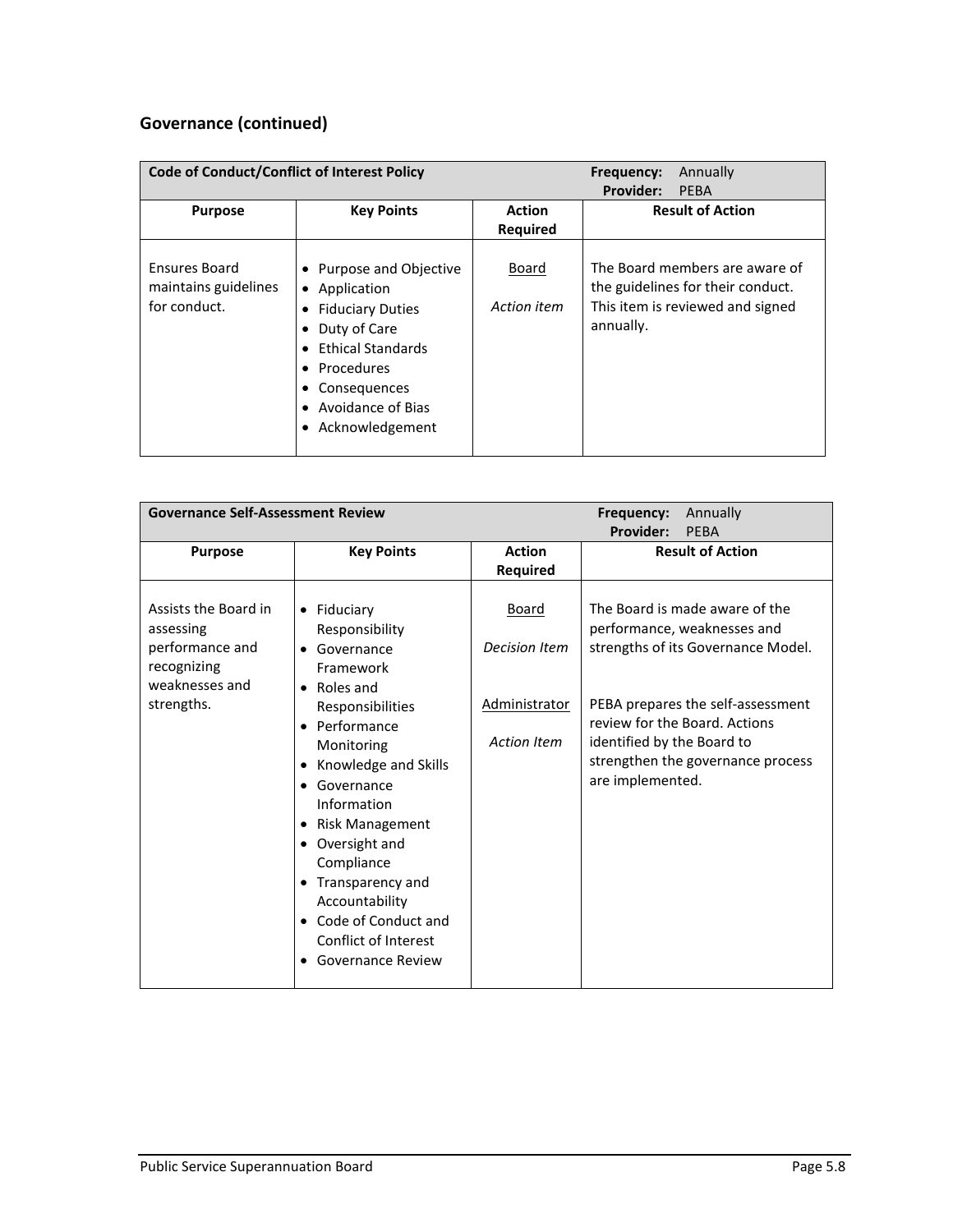# **Governance (continued)**

| <b>Annual Report</b>                                                                                                    | Annually<br>Frequency:<br><b>Provider:</b><br>PFBA                         |                                  |                                                                                                                                                                      |
|-------------------------------------------------------------------------------------------------------------------------|----------------------------------------------------------------------------|----------------------------------|----------------------------------------------------------------------------------------------------------------------------------------------------------------------|
| <b>Purpose</b>                                                                                                          | <b>Key Points</b>                                                          | <b>Action</b><br><b>Required</b> | <b>Result of Action</b>                                                                                                                                              |
| Provides Board and<br>Stakeholders with a<br>comprehensive view<br>of Plan's operations<br>and financial<br>statements. | Communicates the<br>initiatives, operations and<br>financials of the Plan. | Board<br>Decision Item           | The Annual Report is available on<br>the website. Stakeholders are<br>provided with a transparent view of<br>the operations and financial<br>statements of the Plan. |

### **5.9 History**

| Approval date:         | November 30, 2012, November 24, 2014, and |
|------------------------|-------------------------------------------|
|                        | December 9, 2015                          |
| Last review:           | December 1, 2021                          |
| Next scheduled review: | November 2022                             |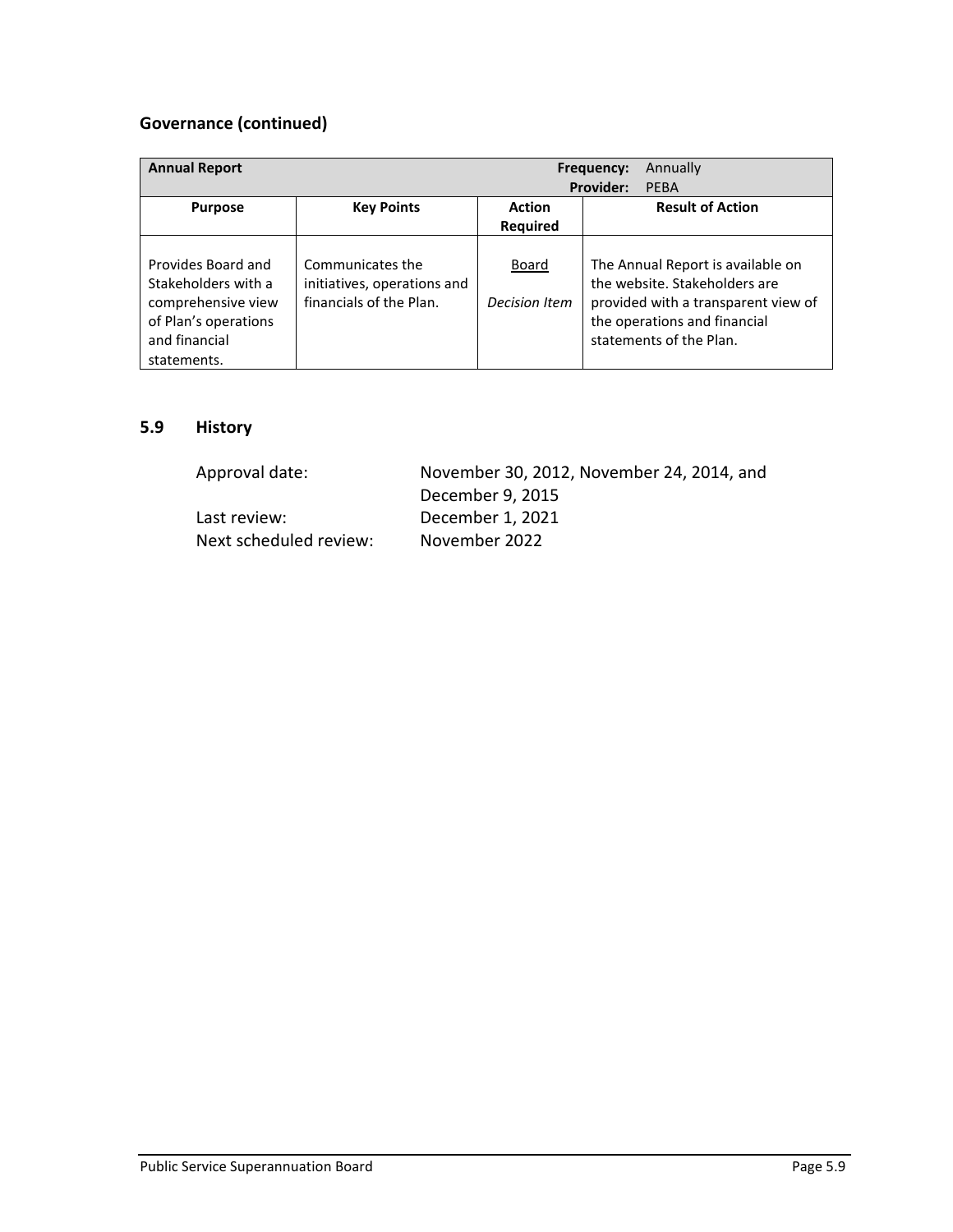# **II. Structure of Board**

### **Section 6 – Board Remuneration/Reimbursement**

### **6.1 Board Remuneration/Reimbursement**

Subsections **3(3)** and **(4)** of *The Public Service Superannuation Act* state:

(3) The necessary salaries and expenses of administering the Public Service Superannuation Plan shall be a charge upon and be paid out of the general revenue fund.

(4) The necessary salaries and expenses of administering the Anti-Tuberculosis League Employees Superannuation Plan pursuant to section **60.1** and the Saskatchewan Transportation Company Employees Superannuation Plan pursuant to section **60.2** shall be a charge on and paid out of the respective superannuation funds.

Currently, Public Service Superannuation Board (the Board) members and the Chair are not compensated for the performance of their duties as members of the Board, but shall be reimbursed for the following expenses:

- 1. Hotel and travel expenses will be reimbursed as incurred;
- 2. Mileage for members' personal vehicles and meals will be reimbursed at the rate established for the Saskatchewan Public Service Commission; and
- 3. Other expenditures authorized by the Board.

In addition to the above, the Board has authorized an Education Allowance for each member of the Board on an annual basis. The allowance is intended for education/training purposes associated with the performance of each member's Board duties and responsibilities. The allowance is currently \$5,000.00 per member, per fiscal year.

### **6.2 History**

| Approval date:         | December 2005    |
|------------------------|------------------|
| Last review:           | December 1, 2021 |
| Next scheduled review: | November 2022    |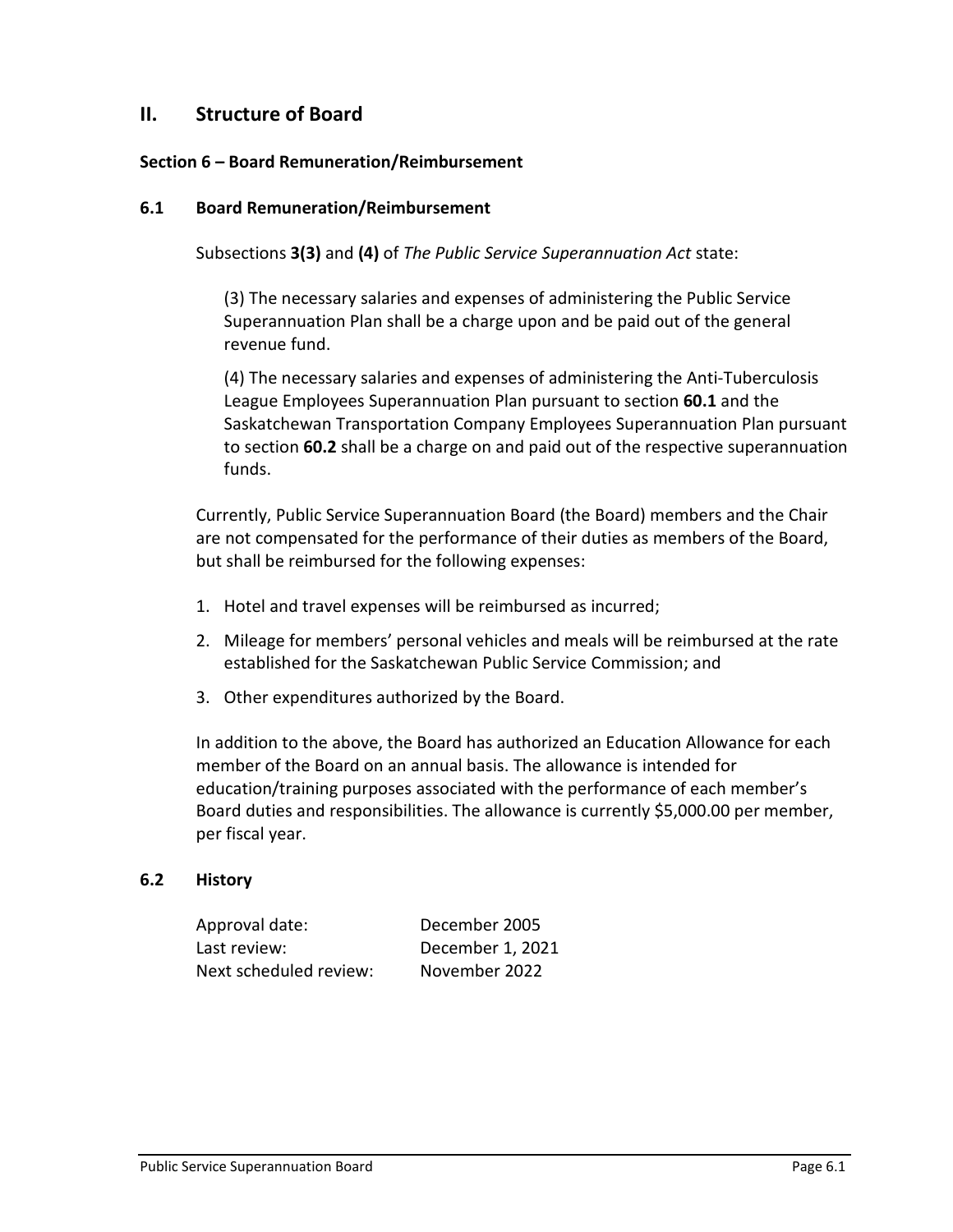# **II. Structure of Board**

### **Section 7 – Educational Program**

### **7.1 Introduction**

In order for the Public Service Superannuation Board (the Board) to fulfill its fiduciary responsibilities, each member of the Board should possess a sound knowledge and understanding of pension related issues to better serve the interests of all Public Service Superannuation Plan (PSSP) members.

Members of the Board must be in a position to question assumptions dealing with the operation of PSSP, and be able to form independent judgment regarding the soundness and practicality of advice received from their service providers.

To achieve the desired objectives, an education program must address relevant and current legislative and pension industry issues, as well as recognize the "hot" topics of the day. In order to meet the educational goals of the Board, members of the Board have decided to implement the following ongoing program for new members joining the Board and for current Board members.

### **7.2 Orientation Program for New Members**

Within three months of appointment to the Board the Public Employees Benefits Agency will make an orientation session available for the new member to:

- Review the Governance Manual;
- Review of the minutes from the last four Board meetings;
- Review current issues being deliberated by the Board; and
- Review *The Public Service Superannuation Act, The Superannuation (Supplementary Provisions) Act,* and related Regulations.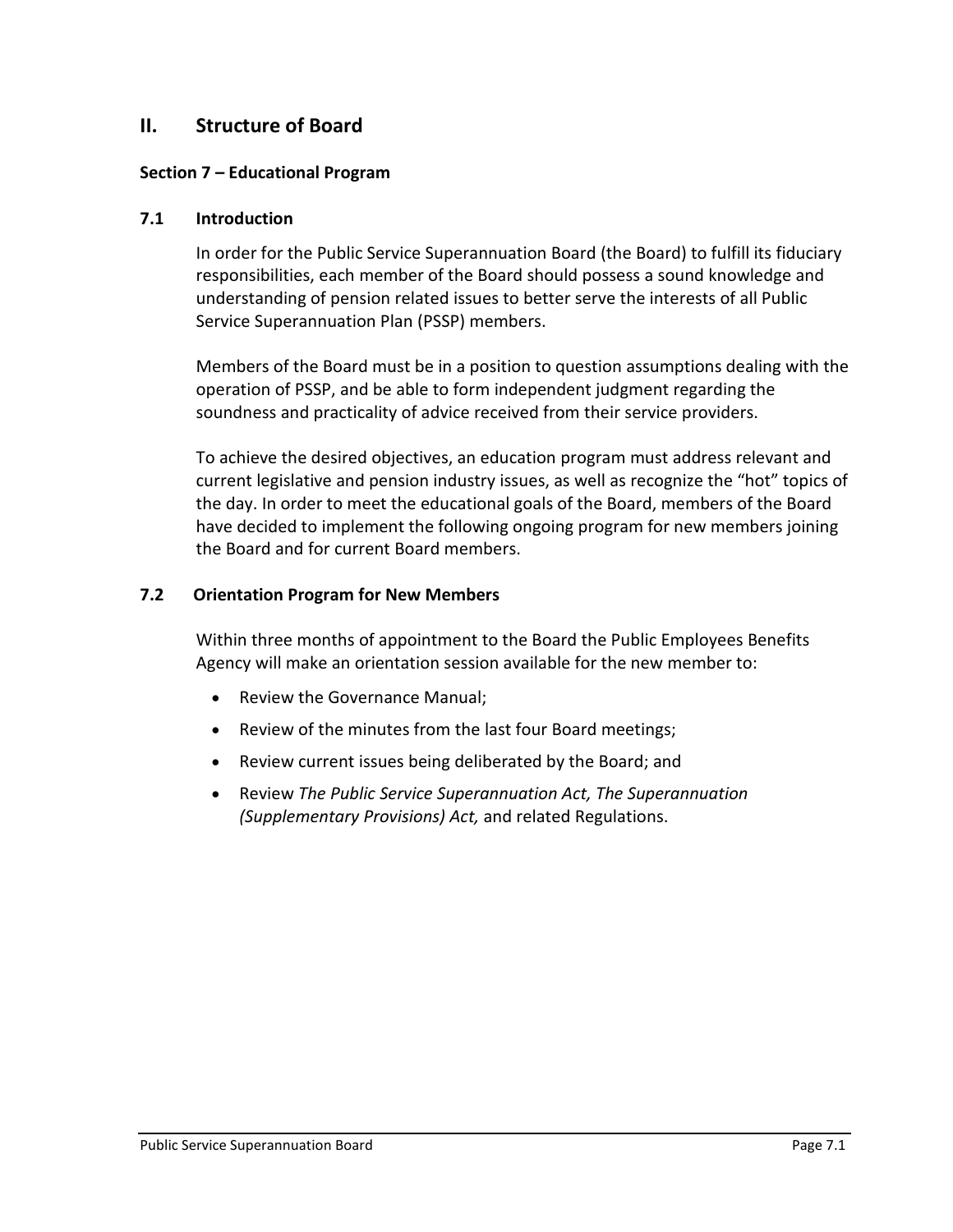### **7.3 Ongoing Developmental Program for All Members**

The following courses/seminars are available for Board members. Within the first three years of their appointment, new Board members are strongly encouraged to attend:

- A basic trustee development course facilitated by a recognized pension and benefits organization; and
- An advanced trustee development course facilitated by an industry recognized pension and benefits education organization.

A listing of courses can be found in the quarterly education events information item distributed to Board members.

### **7.4 Board Member Education Assessment**

As no formal education is mandatory, Board members are responsible to assess and identify any personal gaps in knowledge and address the gaps through education offerings.

### **7.5 History**

| Approval date:         | December 8, 2005, March 22, 2013         |
|------------------------|------------------------------------------|
|                        | November 24, 2014, and November 26, 2019 |
| Last review:           | December 1, 2021                         |
| Next scheduled review: | November 2022                            |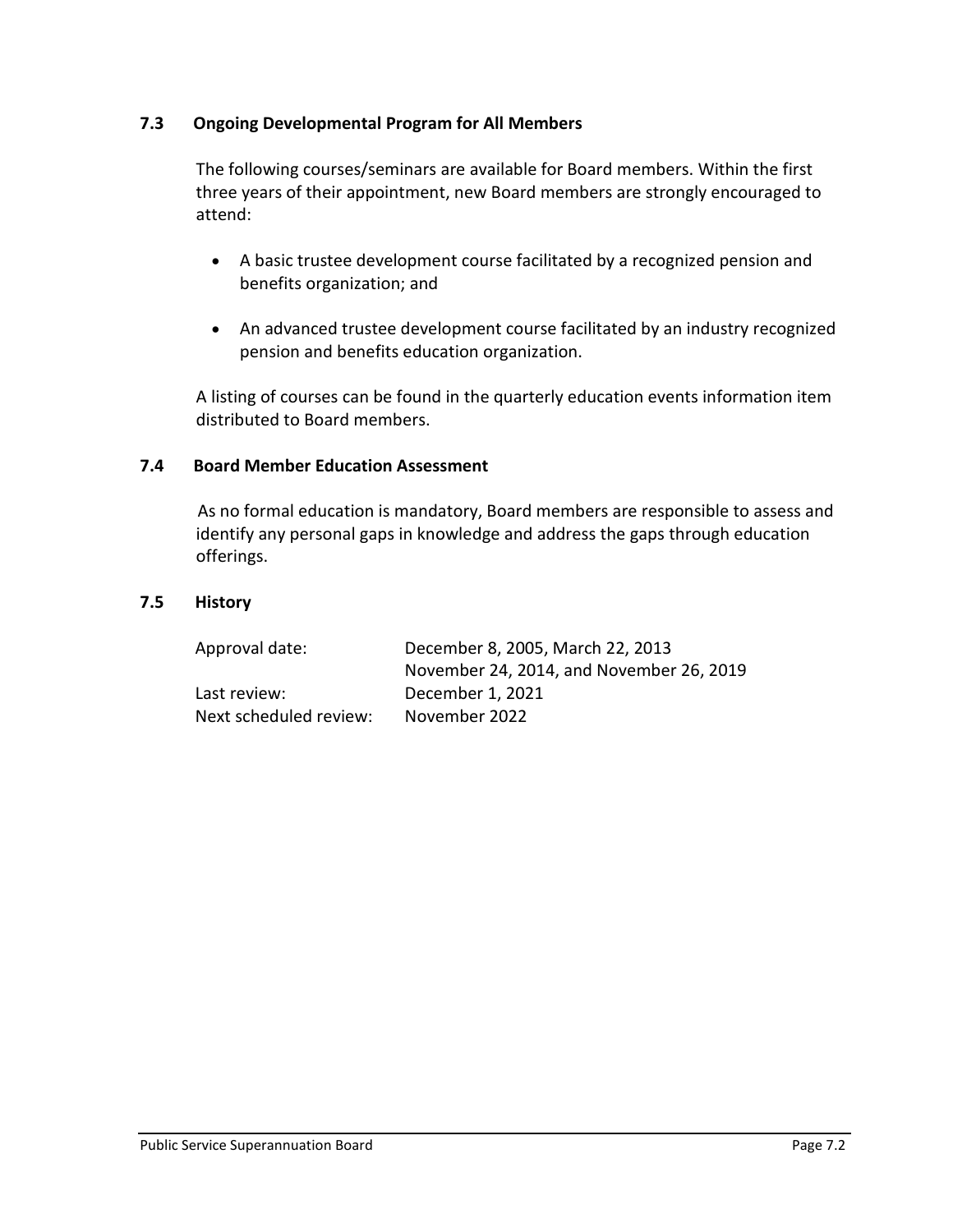## **II. Structure of Board**

### **Section 8 – Conduct of Meetings**

#### **8.1 Board Meetings**

The Chair shall, in consultation with the Board, determine the frequency of meetings of the Public Service Superannuation Board (the Board) whenever he/she considers it necessary to ensure the proper administration of the Act.

A meeting may be postponed or cancelled in the event that a majority of Board members agree that it is appropriate to do so

If the circumstances require, the Chair may cancel any meeting of the Board and decide on the rescheduling of the meeting. The decision to cancel or reschedule a meeting will be made and notice given to the Board at least forty-eight (48) hours prior to the originally scheduled date.

In circumstances where notice is not possible such as when quorum is not met on the day of the meeting, the Chair shall cancel the meeting in consultation with the members present. A record should be kept stating the reason(s) for the cancellation of the meeting.

#### **8.2 Venue**

The meetings of the Board shall be held at the office of the Public Employees Benefits Agency (PEBA) in Regina, Saskatchewan, or such other place, or in any other manner, as may be determined by the Board.

### **8.3 Absenteeism of Board Members**

Should a member's non-attendance at Board meeting(s) become a matter of significant concern to the remainder of the Board, such absenteeism will be reported to the Minister of Finance.

#### **8.4 Agenda**

PEBA shall distribute an agenda, for the next scheduled Board meeting, to each Board member at least one week prior to such meeting.

#### **8.5 Quorum**

Quorum consists of at least two members of the Board.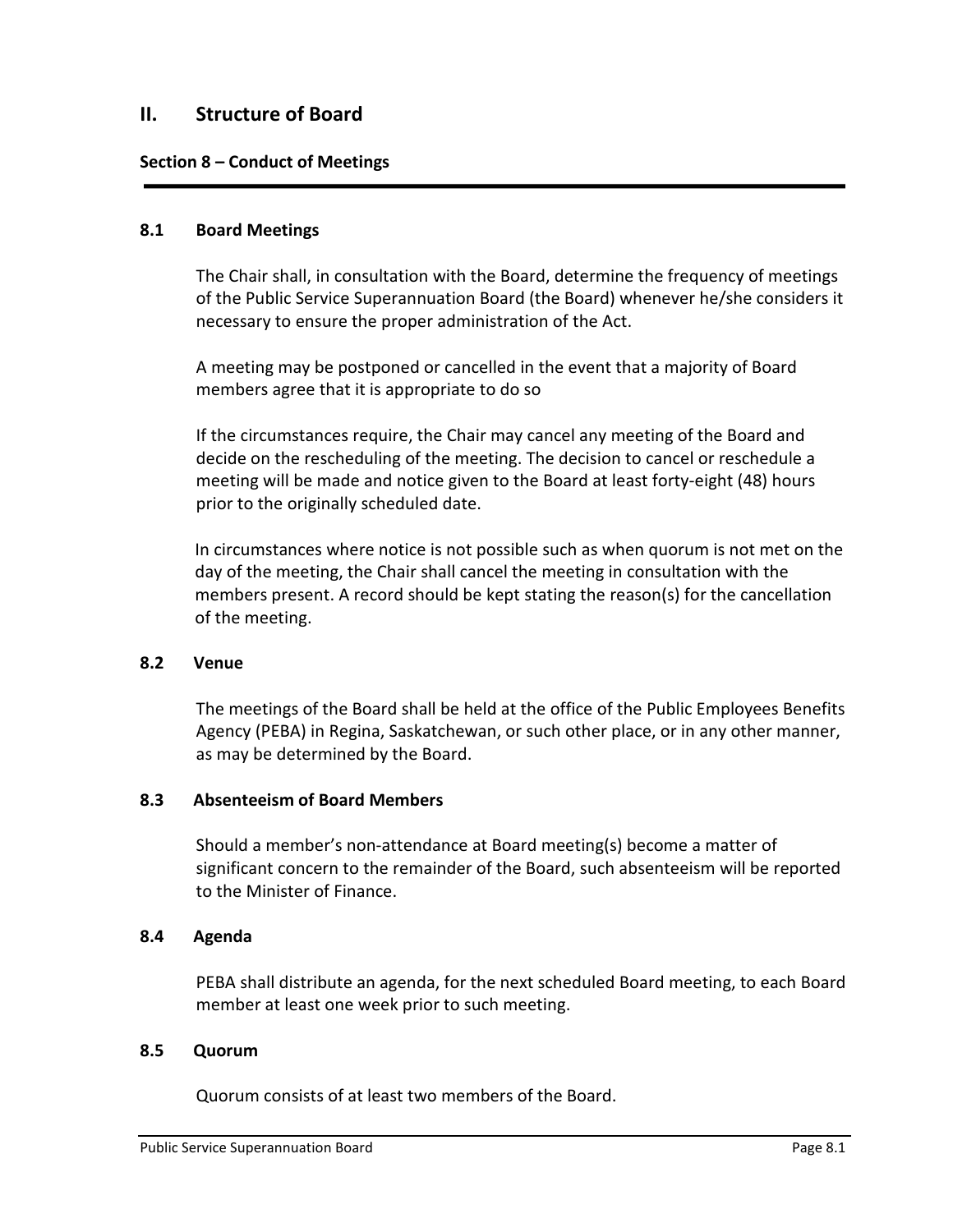### **8.6 Voting**

Each member of the Board shall have one vote. A motion brought forward by a Board member is to be seconded by another Board member. Motions shall be carried by majority vote. In the event of a deadlock, the Chair shall have the deciding vote.

### **8.7 Minutes**

PEBA shall record written minutes of each Board meeting and distribute such minutes to each member of the Board at least one week prior to the next scheduled Board meeting.

### **8.8 Confidentiality**

To ensure open and frank deliberation among Board members, all matters discussed at Board meetings and individual positions on any subject matter will be held in strict confidence.

Members of the Board may communicate motions, which have been approved by the Board, to the party or parties involved. Detailed communication of approved motions must be released through the Chair.

Any material of a confidential nature in the possession of Board members must be held in a secure location and out of public view. Any material, which contains the name or names of members of the Public Service Superannuation Plan, must be returned to PEBA following the completion of a Board meeting.

Minutes of Board meetings are exempt from public release under *The Freedom of Information and Protection of Privacy Act*. The Board has decided that it will review any Freedom of Information requests for Board minutes on a case by case basis.

### **8.9** *In Camera* **Sessions**

A member of the Board may request an *in camera* session during the course of a Board meeting, providing that such request has the support of a majority of the Board members.

All members of the Board, and any other participants invited by the Board, shall attend such *in camera* session. Minutes shall be recorded during an *in camera* session.

In the event that PEBA is not present to record the minutes of an *in camera* session the Chair of the Board shall appoint one Board member to record the minutes. These minutes will be kept in a secure location, separate from the regular meeting minutes.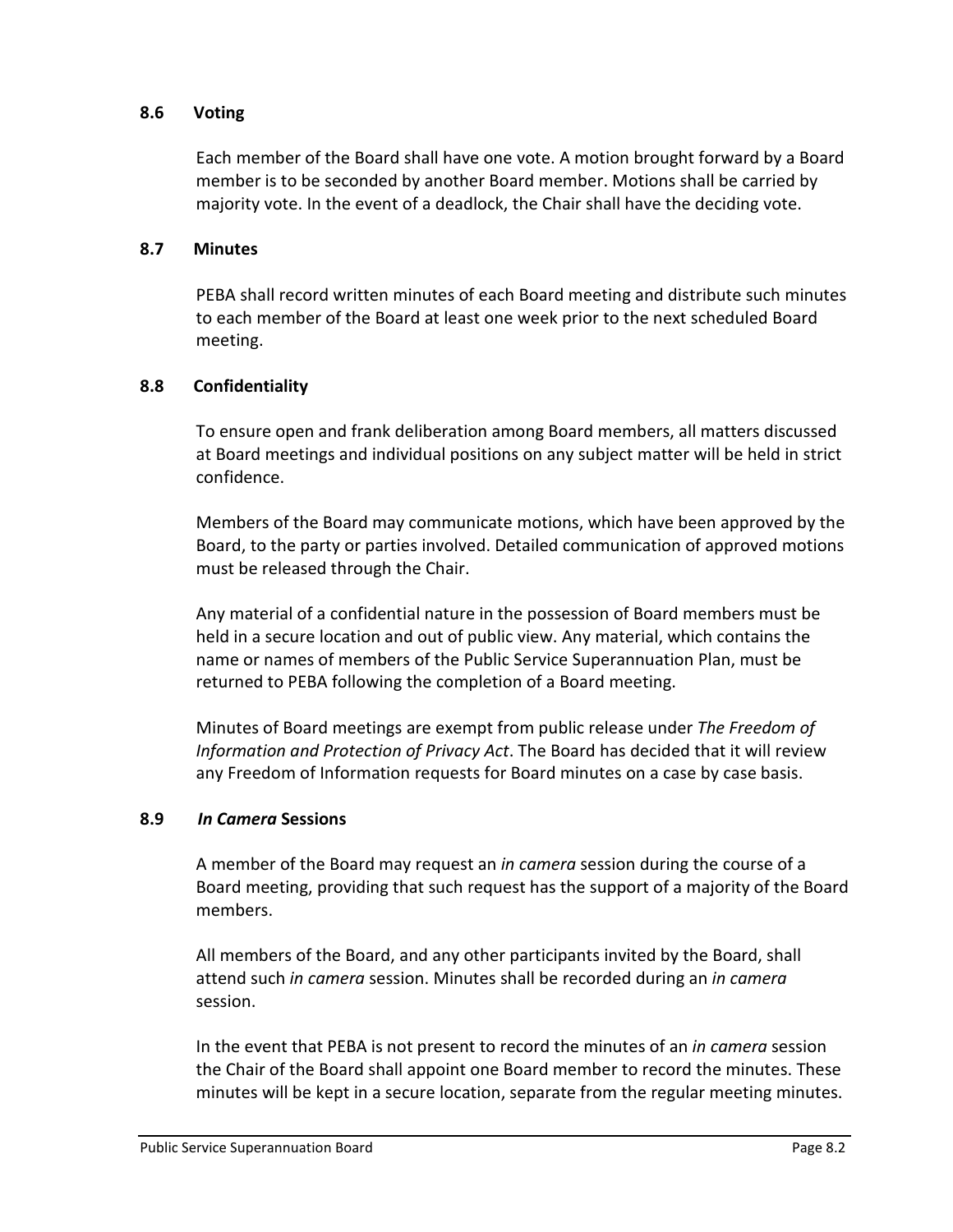*In camera* sessions shall be held to discuss items of a confidential nature.

# **8.10 History**

Last review: December 1, 2021 Next scheduled review: November 2022

Approval date: December 8, 2005 and December 6, 2007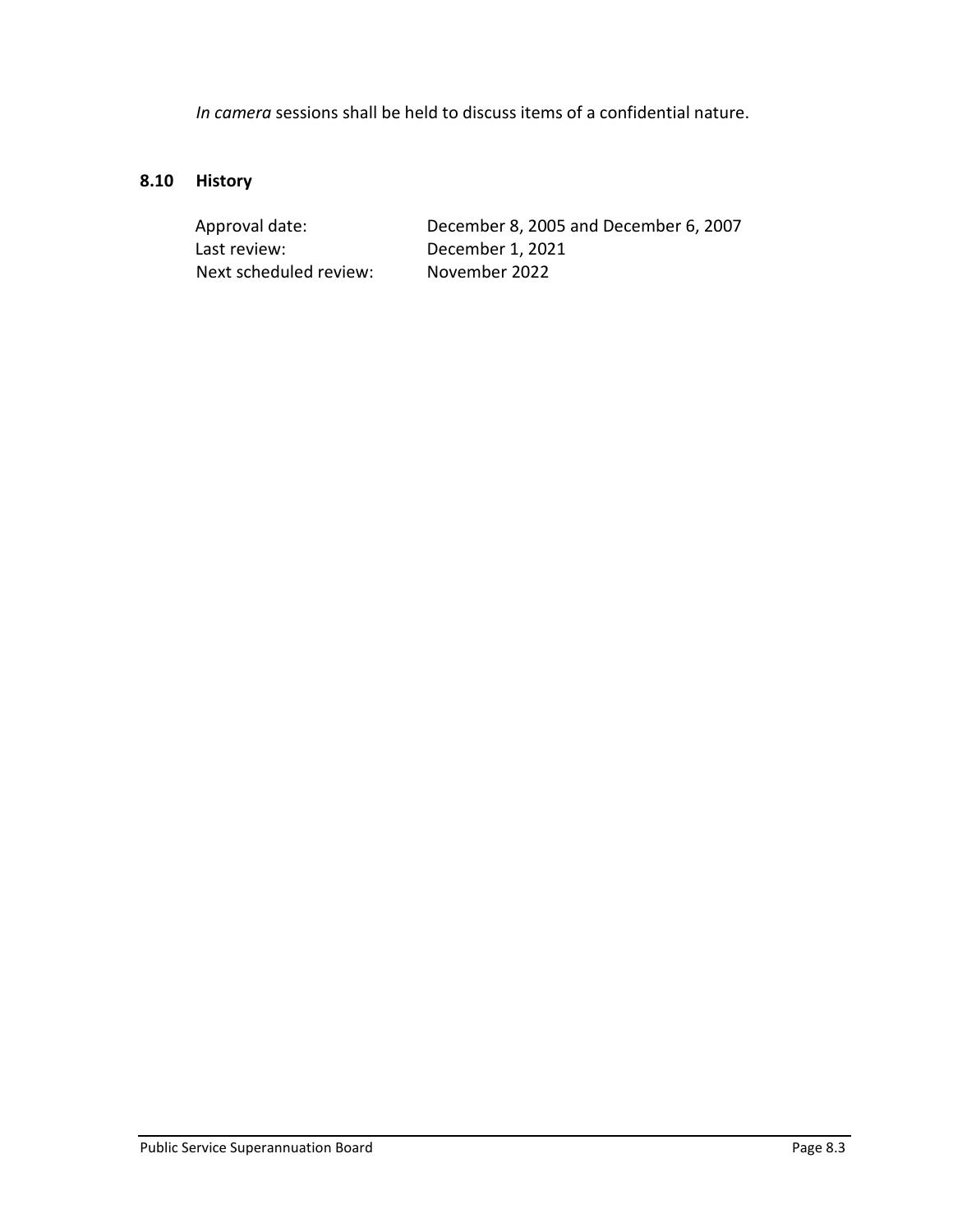## **III. Duties and Responsibilities**

### **Section 9 – Charter of Expectations**

### **9.1 Board Responsibilities**

The Public Service Superannuation Board (the Board) has adopted a Charter of Expectations, which sets out the specific responsibilities of the Board and the individual roles of the members of the Board.

The Charter stipulates the personal and professional characteristics of the members of the Board.

The Minister of Finance has the authority to delegate to the Board management of the assets of the Public Service Superannuation Plan (the Plan). Under subsection **60.1(9.3)** of *The Public Service Superannuation Act* (the Act), the Minister may delegate the authority to invest the assets of the Anti-Tuberculosis League Employees Superannuation Fund (which at present has no assets) and under subsection **60.2(11.3)** of that Act, the Minister may delegate the authority to invest the assets of the Saskatchewan Transportation Company Employees Superannuation Fund (which at present has no assets).

In accordance with section **3** of the Act, the Board is explicitly responsible for the administration of the Act. To discharge this obligation and those delegated to it by the Minister, the Board assumes responsibility in the areas listed below and the Board has, in turn, delegated responsibilities for those areas to various service providers (more information as to the nature and scope of that delegation can be found in Section 10 of this Governance Manual).

### *Administration*

- Ensure the timely payment of benefit entitlements to Plan members/beneficiaries.
- Monitor and review the performance of the Public Employees Benefits Agency (PEBA) and other Service Providers.
- Make decisions affecting the operational costs of the Plans.

### *Communication*

- Promote the communication, awareness and understanding of the Plans among Plan members.
- Ensure that all relevant information is provided to Plan members/beneficiaries which affects their rights, benefits and entitlements.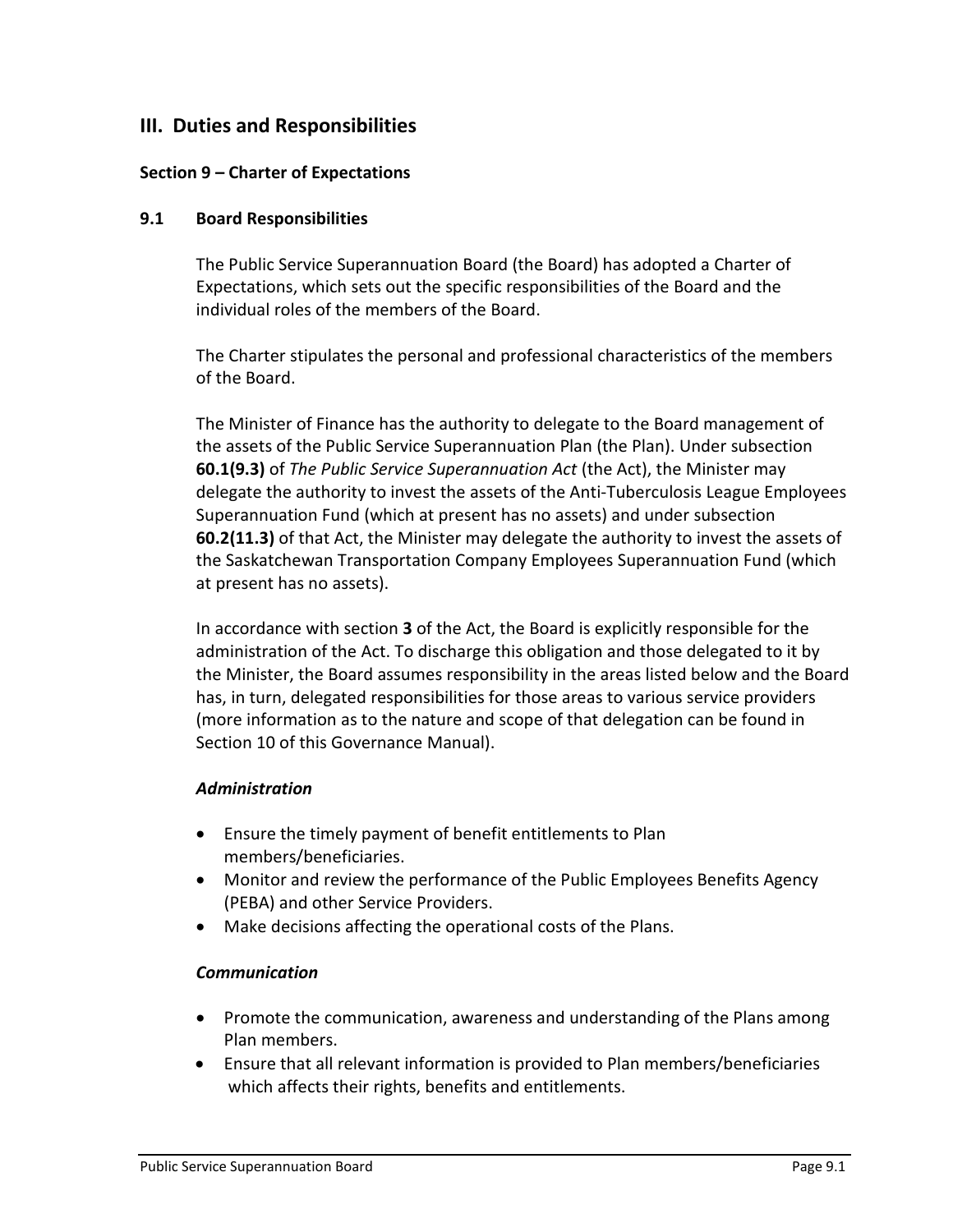### *Funding*

- Appoint actuary, review performance on a periodic basis and terminate their services when necessary.
- Approve the assumptions for actuarial valuations.

## *Compliance*

- Recommend changes to the Plans that are required by the *Income Tax Act*  (Canada) (ITA) or, with respect to investments, by *The Pension Benefits Act, 1992* (PBA) (and accordingly, by the *Pension Benefits Standards Act, 1985* (Canada)).
- Ensure timely reporting to Canada Revenue Agency in accordance with the ITA.
- Review reports from the auditor, determine appropriate action and implement the recommendations contained therein.
- Monitor plan administration to ensure compliance with the Act and *The Superannuation (Supplementary Provisions) Act* (SSPA).
- Monitor plan administration to ensure compliance with the ITA*.*
- Ensure that statutory disclosure regulations are being met and exceeded for the benefit of Plan members/beneficiaries.

## *Governance*

- Conduct a self-assessment review of the governance process on a periodic basis.
- Monitor and confirm the governance framework, and implement changes as deemed necessary.

## *Goals and Objectives*

- Develop and implement operational goals and objectives for the Plans.
- Review and approve the Plans' operational goals and objectives annually.

# *Board Effectiveness*

• The Canadian Association of Pension Supervisory Authorities Governance Self-Assessment is conducted annually to evaluate the effectiveness of the Board in fulfilling its responsibilities and to monitor the effectiveness and contribution of individual members of the Board.

## *Risk Assessment*

- Identify business risks which would adversely or positively affect the operation of the Plans.
- Ensure that appropriate systems and actions are in place to manage such risks.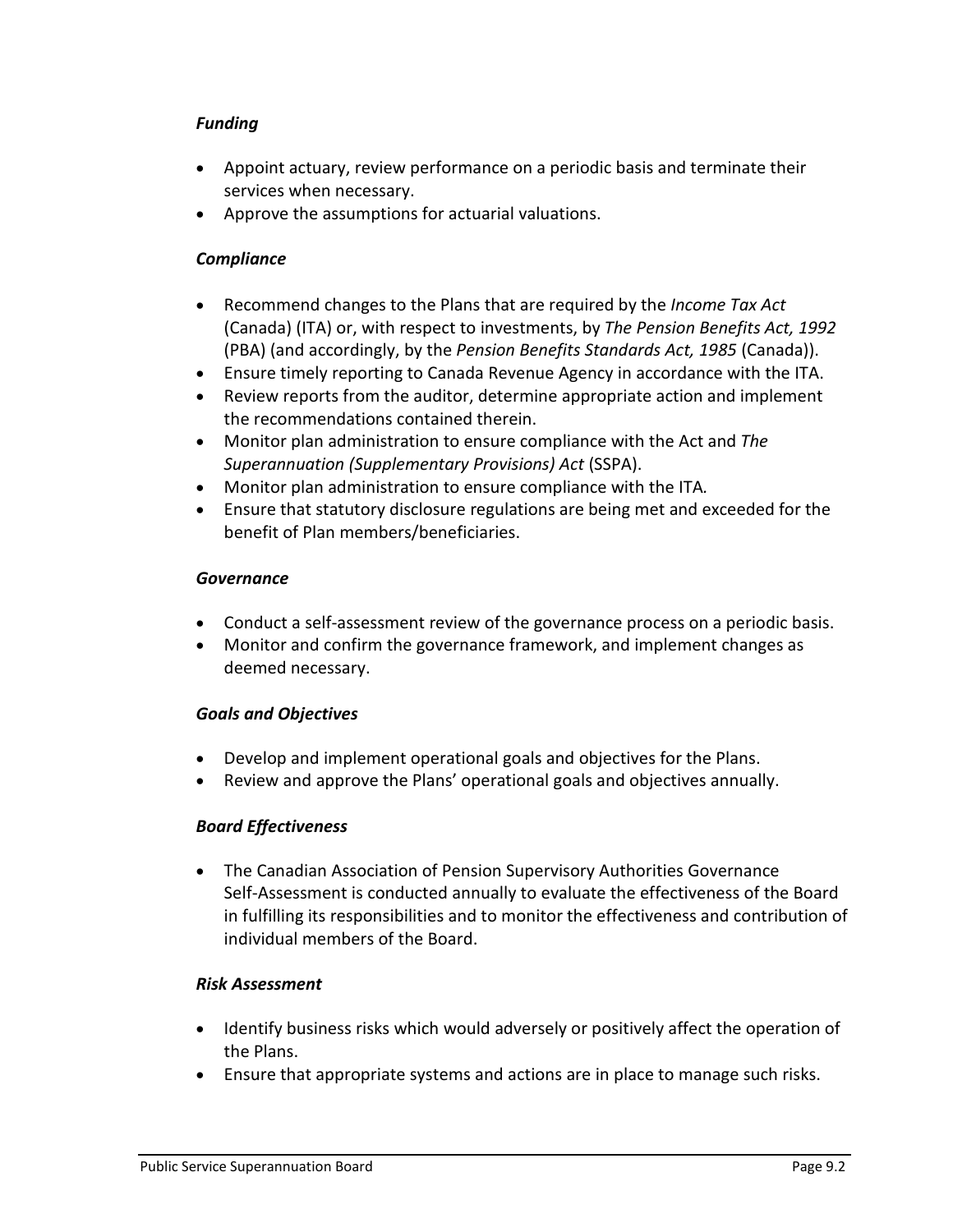### *Integrity*

- Ensure the integrity of the Plans' internal controls and information systems.
- Ensure ethical behavior of all participants involved in the administration of the Plans.

### *Orientation/Ongoing Education*

- Ensure the establishment and implementation of an appropriate orientation program for new members of the Board.
- Ensure that resources are available for an appropriate and practical ongoing educational program for all members of the Board.

### **9.2 Appointment of Assistant Deputy Minister and Senior Management**

### *Senior Level Staffing*

- Selection, appointment, evaluation and, if necessary, termination of the Assistant Deputy Minister of PEBA, is the sole jurisdiction of the Ministry of Finance, Government of Saskatchewan.
- Succession planning, appointment, training, evaluation and, if necessary, termination of senior management at PEBA is the responsibility of the Assistant Deputy Minister of PEBA in conjunction with the Ministry of Finance, Government of Saskatchewan.
- The Board's Chair is selected by the Board. It is recognized that the Chair may concurrently be the Assistant Deputy Minister of PEBA. The Chair is subject to the same Code of Conduct and Conflict of Interest Procedures as are all other members of the Board.

## **9.3 Board Member Attributes**

To execute the Board responsibilities, members of the Board must, collectively and/or individually, possess certain characteristics and traits:

### *Integrity and Accountability*

- Members of the Board must demonstrate high ethical standards and integrity in their personal and professional dealings, and be willing to act on and remain accountable for their boardroom decisions.
- Members of the Board must act solely in the best interest of Plan members/beneficiaries and are required to exercise the care, skill and diligence of a prudent person in carrying out their duties.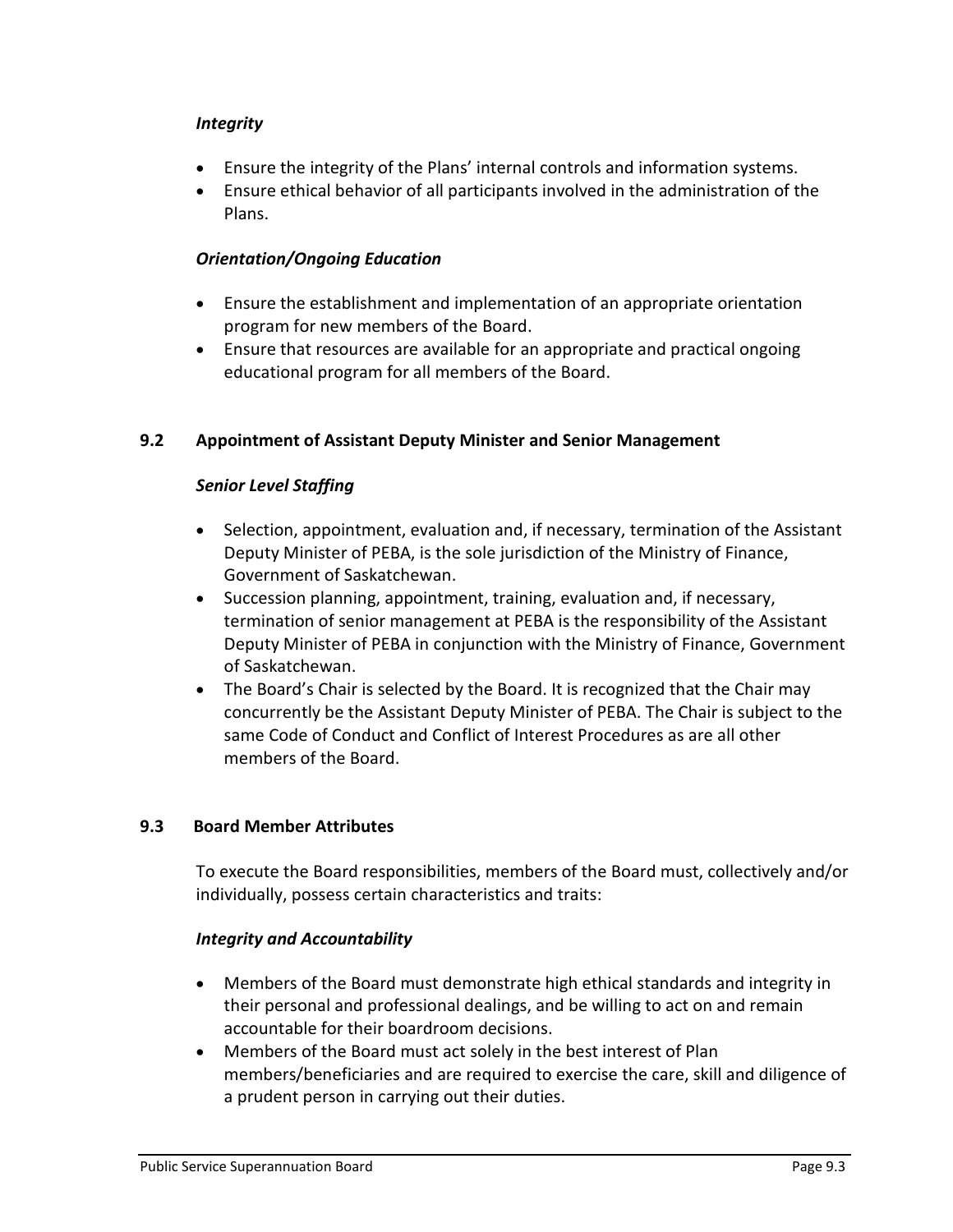• Members of the Board must be seen to possess the qualities of integrity and accountability by being able to demonstrate they are individuals who conduct themselves at all times in accordance with the law as specified in Section 11 of this Governance Manual, in the Board's Code of Conduct and Conflict of Interest Procedures.

### *Informed Judgment*

• Members of the Board must develop a depth of knowledge of pension related matters in order to understand and question the assumptions upon which the strategic and operational plans are based, and to form an independent judgment regarding the probability that such plans can be achieved.

### *Financial Literacy*

• An important function of the Board is to monitor financial performance. Members of the Board should have a high level of financial literacy including knowledge of financial statements and reports.

### *Actuarial Literacy*

• The pension plan actuary undertakes a vital role in determining the plans' funding requirements. A significant function of the Board is to review the recommendations and performance of the actuary. Members of the Board should possess a sound knowledge of actuarial principles. They should be familiar with the methodology, practices and terminology in order to accurately evaluate actuarial assumptions and advice.

## *Mature Confidence*

- Members of the Board who value Board and team performance over individual performance, and who possess respect for others, facilitate superior Board performance.
- Members of the Board should demonstrate openness to the opinions of others, and the willingness to listen should rank as highly as the ability to communicate persuasively.
- Members of the Board must approach others assertively, responsibly and supportively, and be willing to raise difficult questions in a manner that encourages open discussion.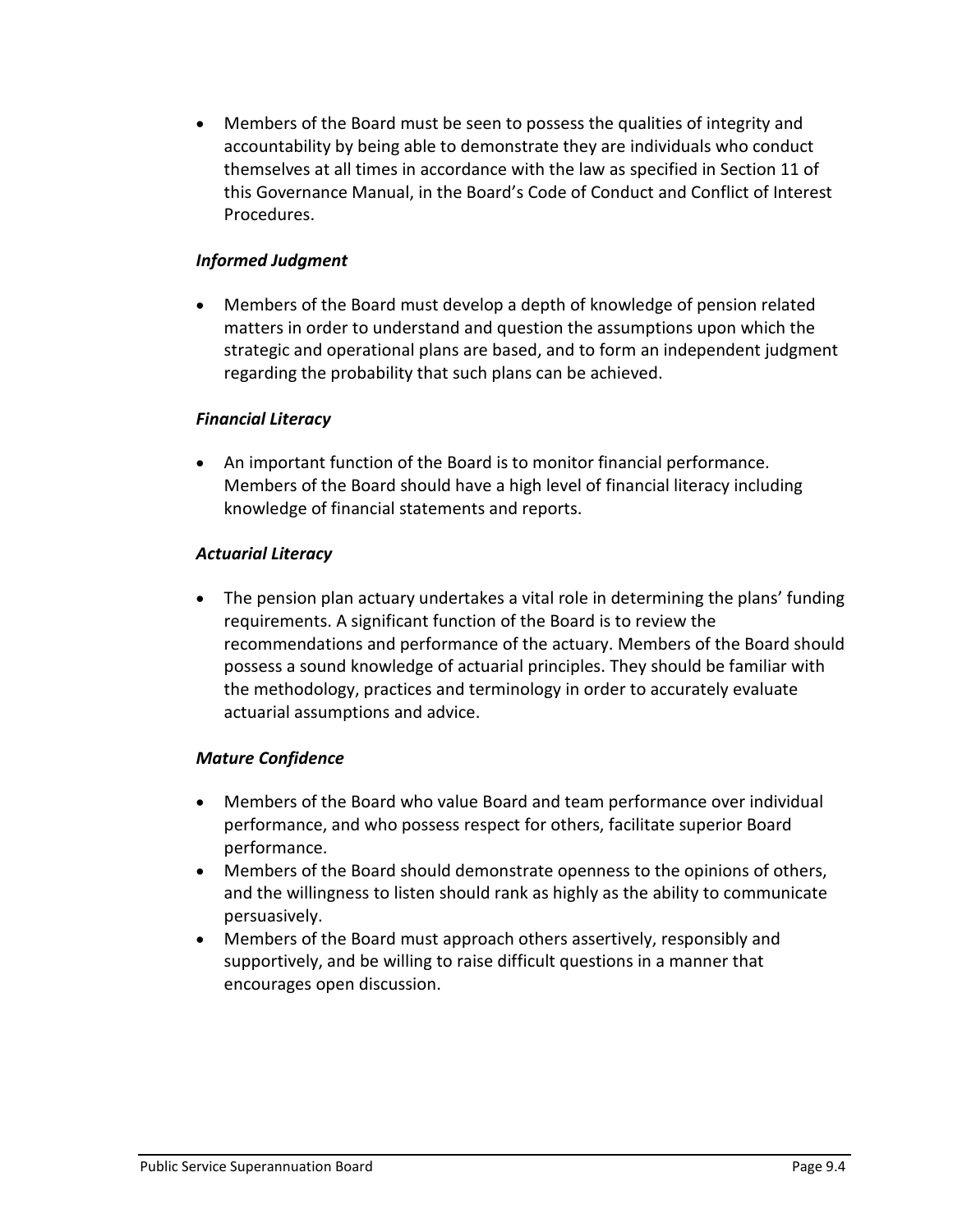### **9.4 Board Member Responsibilities**

To discharge their collective obligation, individual Board members assume responsibility in the following areas:

### *Duty of Due Diligence*

Members shall:

- Be informed of the Act, The SSPA*,* The PBA and *The Trustee Act, 2009,* and related *Regulations* which define the Board's responsibilities and powers.
- Keep generally informed about issues that affect the Plans and about general trends in the sector in which the Plans operate;
- Develop a depth of knowledge of pension plan-related matters in order to understand and question the assumptions upon which operational plans are based;
- Develop a high level of financial literacy. They should know how to read financial statements and reports, and understand appropriate terminology for the evaluation of investment performance; and
- Regularly attend Board meetings and contribute to the work of the Board.

### *Duty of Loyalty*

Members shall:

- Act with honesty and good faith in what they believe to be the best interests of the Plans;
- Maintain solidarity with fellow Board members in support of decisions that have been made in good faith in a legally constituted meeting by members in reasonably full possession of the facts; and
- Exercise vigilance for and declare any apparent or real personal conflict of interest in accordance with the Board's conflict of interest procedures.

## *Duty of Care*

Members shall:

- Exercise the same degree of care, diligence, and skill that a reasonably prudent person would show in comparable circumstances;
- Demonstrate high ethical standards and integrity in their personal and professional dealings, and be willing to act on and remain accountable for their boardroom decisions;
- Offer their personal perspective and opinions on issues that are the subject of Board discussion and decision;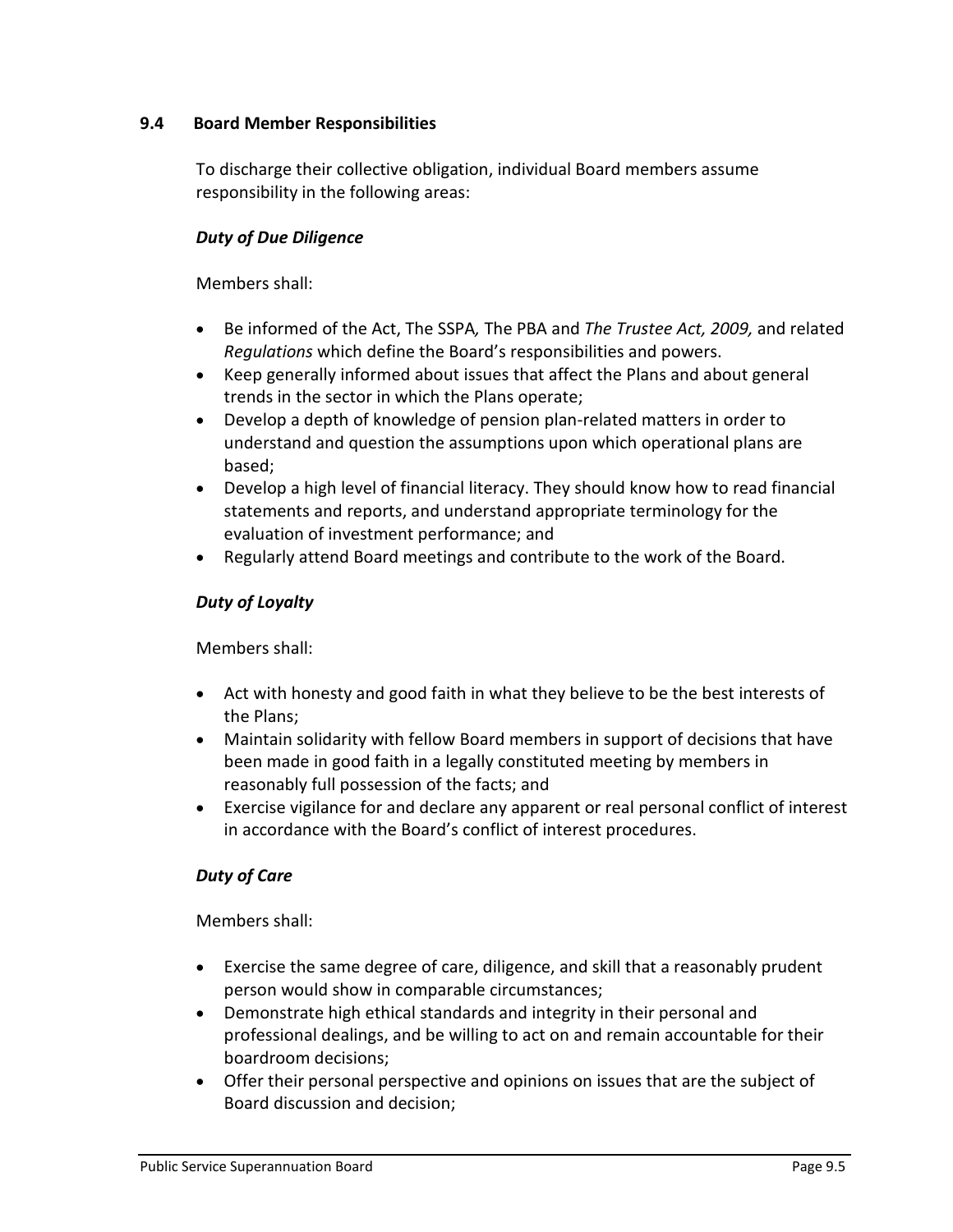- Demonstrate openness to the opinions of others; the willingness to listen should rank as highly as the ability to communicate persuasively;
- Voice, clearly and explicitly at the time a decision is being made, any opposition to a decision being considered by the Board;
- Ask that the Board review any decision made if he or she has reasonable grounds to believe that the Board acted without full information or in a manner inconsistent with its trusteeship responsibilities; and
- Work cooperatively with the staff of PEBA, respecting the distinction between the roles of Board and staff consistent with generally established principles of governance.

### **9.5 Chair Responsibilities and Duties**

### **Primary Responsibilities:**

- Consult with the Board regarding the frequency and dates of regular meetings;
- Call special meetings of the Board whenever the Chair considers it necessary;
- Cancel meetings of the Board if the circumstances require;
- Preside over the meetings of the Board;
- Approve the agenda for Board meetings;
- Approve draft minutes of Board meetings for distribution to the Board;
- Approve/release the communication of Board business;
- Receive and table before the Board notices of conflicts of interest;
- In consultation with the Board, determine the appropriate course of action regarding the resolution of conflicts of interest;
- Receive and table before the Board notices of circumstances that may contribute to a perception of bias;
- In consultation with the Board, determine the appropriate course of action regarding the resolution of situations of bias;
- Authorize individuals to represent the Board at meetings of the Public Accounts Committee or attend if required;
- Act as spokesperson and representative of the Board to management;
- Authorize individuals to speak on behalf of the Board with respect to outside parties;
- Communicate recommended amendments to the Plans to the Minister of Finance;
- In conjunction with the other members of the Board ensure that the contract with PEBA is appropriately carried out;
- Authorize or approve the timely and appropriate execution of Board business;
- Ensure business planning is carried out; and
- Be available for consultation with management when required.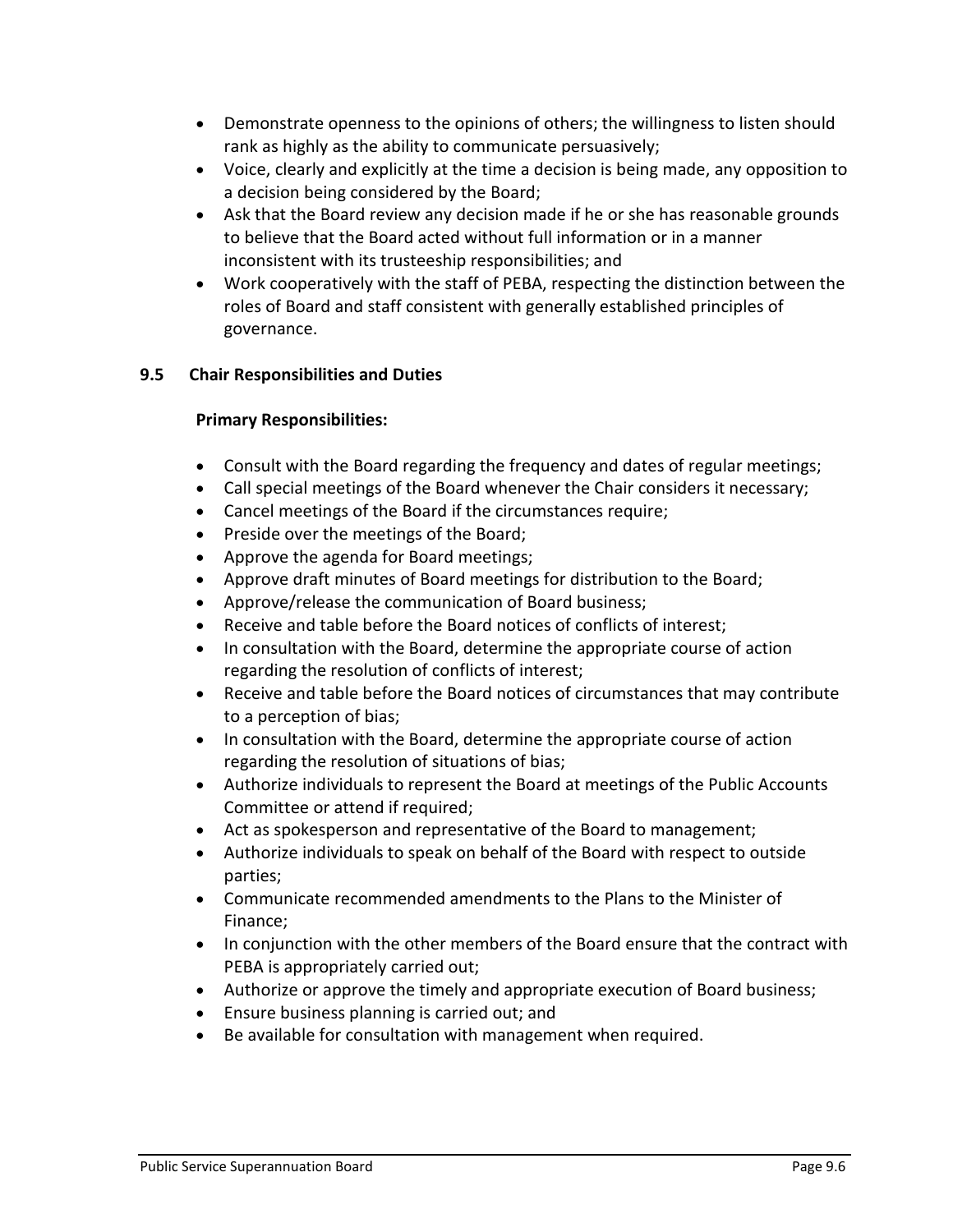# **9.6 History**

| December 8, 2005, November 17, 2009,   |
|----------------------------------------|
| November 17, 2010, November 18, 2011,  |
| November 30, 2012 and December 9, 2015 |
| December 1, 2021                       |
| November 2022                          |
|                                        |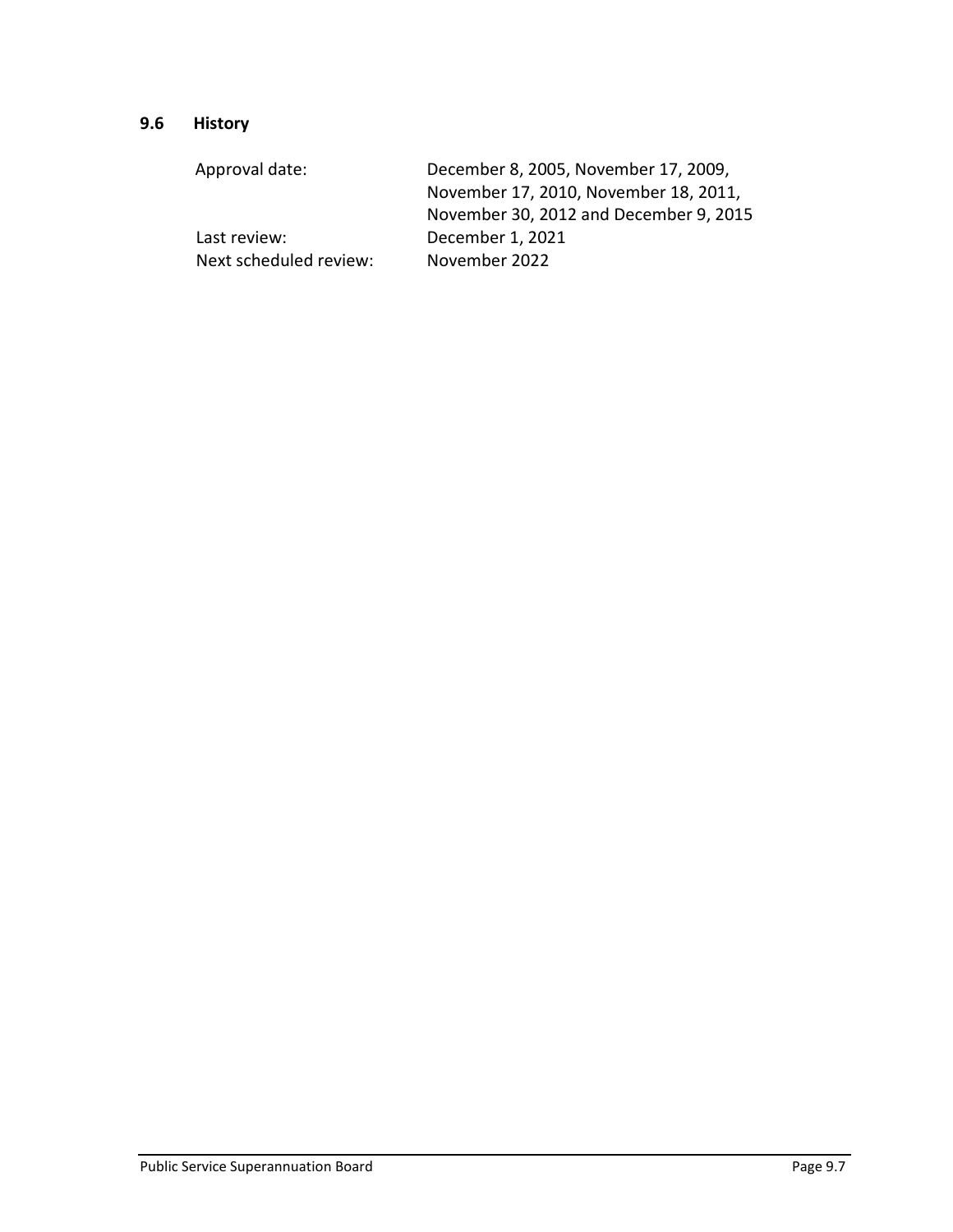# **III. Duties and Responsibilities**

### **Section 10 – Responsibilities and Accountabilities/Performance Measurement and Reporting**

In order to ensure the responsibilities listed in the Charter of Expectations (Section 9 of this Governance Manual) are being carried out, it is necessary for the Public Service Superannuation Board (the Board) to delegate some of its authority to a number of service providers. This is in keeping with the Canadian Association of Pension Supervisory Authorities pension plan governance principles in general (itemized in Section 1 of this manual), and in particular with the following of those principles:

- The plan administrator should clearly describe and document the roles, responsibilities, and accountabilities of all participants in the pension plan governance process;
- The plan administrator should establish and document performance measures to monitor the performance of participants in the governance and administration of the plan;
- The plan administrator should establish and document a framework and ongoing processes, appropriate to the pension plan, to identify and manage the plan's risks; and
- The plan administrator should establish and document appropriate processes to ensure compliance with the legislative requirements and pension plan documents.

The chart on the following pages is designed to provide a reference guide to Board members as to how the roles and responsibilities have been delegated by the Board in order to fulfill its Charter of Expectations.

| <b>Service</b> | Provider                                          | <b>Contractual Documentation</b>      |
|----------------|---------------------------------------------------|---------------------------------------|
| Administration | <b>Public Employees Benefits</b><br>Agency (PEBA) | Statutory/Administration<br>Agreement |
| Legal          | Ministry of Justice                               | Statutory                             |
| Actuary        | LifeWorks Inc.                                    | Contract                              |
| Auditor        | <b>Provincial Auditor of</b><br>Saskatchewan      | Statutory                             |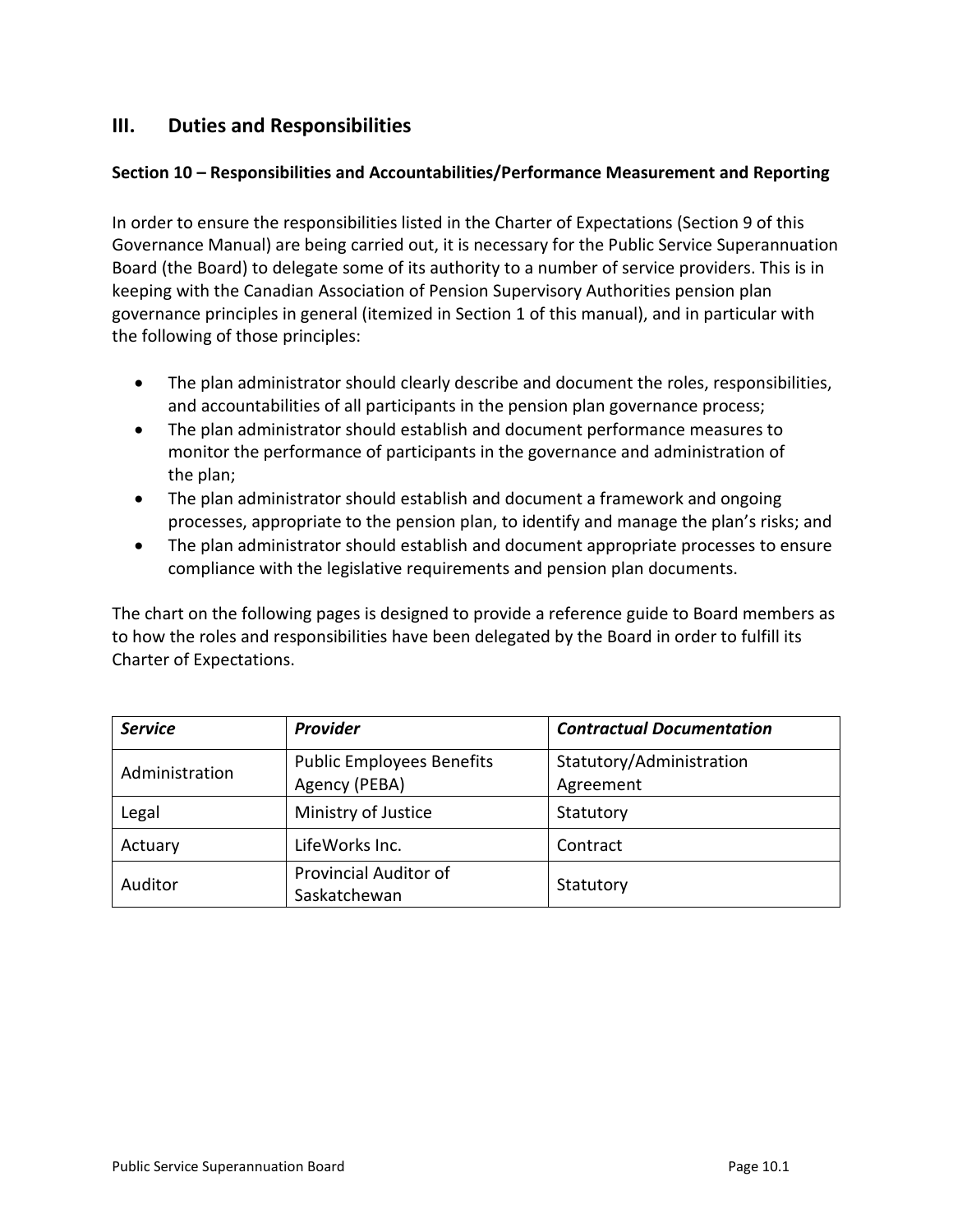### **10.1 Administration**

### *Ensure the timely payment of benefit entitlements to Plan members/beneficiaries*

| <b>SERVICE PROVIDERS</b> | <b>SERVICES</b>                                                                                   | <b>PERFORMANCE MEASUREMENT</b>                                               | PERFORMANCE/TENDER REVIEW<br><b>FREQUENCY</b>                        |
|--------------------------|---------------------------------------------------------------------------------------------------|------------------------------------------------------------------------------|----------------------------------------------------------------------|
| PEBA                     | Maintenance of Member Accounts,<br>Benefit Calculations/Payments,<br>Customer/Plan Member Service | Board satisfaction, PSSA<br>Project Specific<br>Yes - standards set by Board | <b>Quarterly Reports</b>                                             |
| Actuary                  | Pension Administration System verification                                                        | Yes - letters certifying calculations                                        | Annual performance review                                            |
| <b>Employers</b>         | Collecting & remitting contributions<br>Plan information<br>Liaise between members & PEBA         | N/A                                                                          | N/A                                                                  |
| PEBA                     | Pension payments, issue tax forms                                                                 | Must be in compliance with ITA                                               | Semi-annual report, reported to Board in<br><b>Quarterly Reports</b> |

### *Monitor and review the performance of PEBA and other Service Providers*

| <b>SERVICE PROVIDERS</b> | <b>SERVICES</b>                                                                                                      | <b>PERFORMANCE MEASUREMENT</b>    | <b>REPORTING</b>         |
|--------------------------|----------------------------------------------------------------------------------------------------------------------|-----------------------------------|--------------------------|
| PEBA                     | Select service providers, negotiate their<br>contracts and evaluate their performance<br>and self-report performance | Must meet with Board satisfaction | <b>Quarterly Report</b>  |
| Auditor                  | <b>Audit Reports</b>                                                                                                 | N/A                               | <b>Annual Reports</b>    |
| Actuary                  | <b>Actuarial Valuation</b>                                                                                           | Must meet with Board satisfaction | <b>Annual Evaluation</b> |

### *Make decisions affecting the operational costs of the Plan*

| <b>SERVICE PROVIDERS</b> | <b>SERVICES</b>                                                                                                                                          | <b>PERFORMANCE MEASUREMENT</b>                                                                                                        | <b>REPORTING</b>         |
|--------------------------|----------------------------------------------------------------------------------------------------------------------------------------------------------|---------------------------------------------------------------------------------------------------------------------------------------|--------------------------|
| <b>PEBA</b>              | Select service providers, negotiate their<br>contracts and evaluate their performance,<br>Plan Accounting & Financial Statements,<br>Annual Plan Budget. | Yes – must meet with Board satisfaction and<br>comply with CICA Guidelines, and The<br><b>Executive Government Administration Act</b> | <b>Quarterly Reports</b> |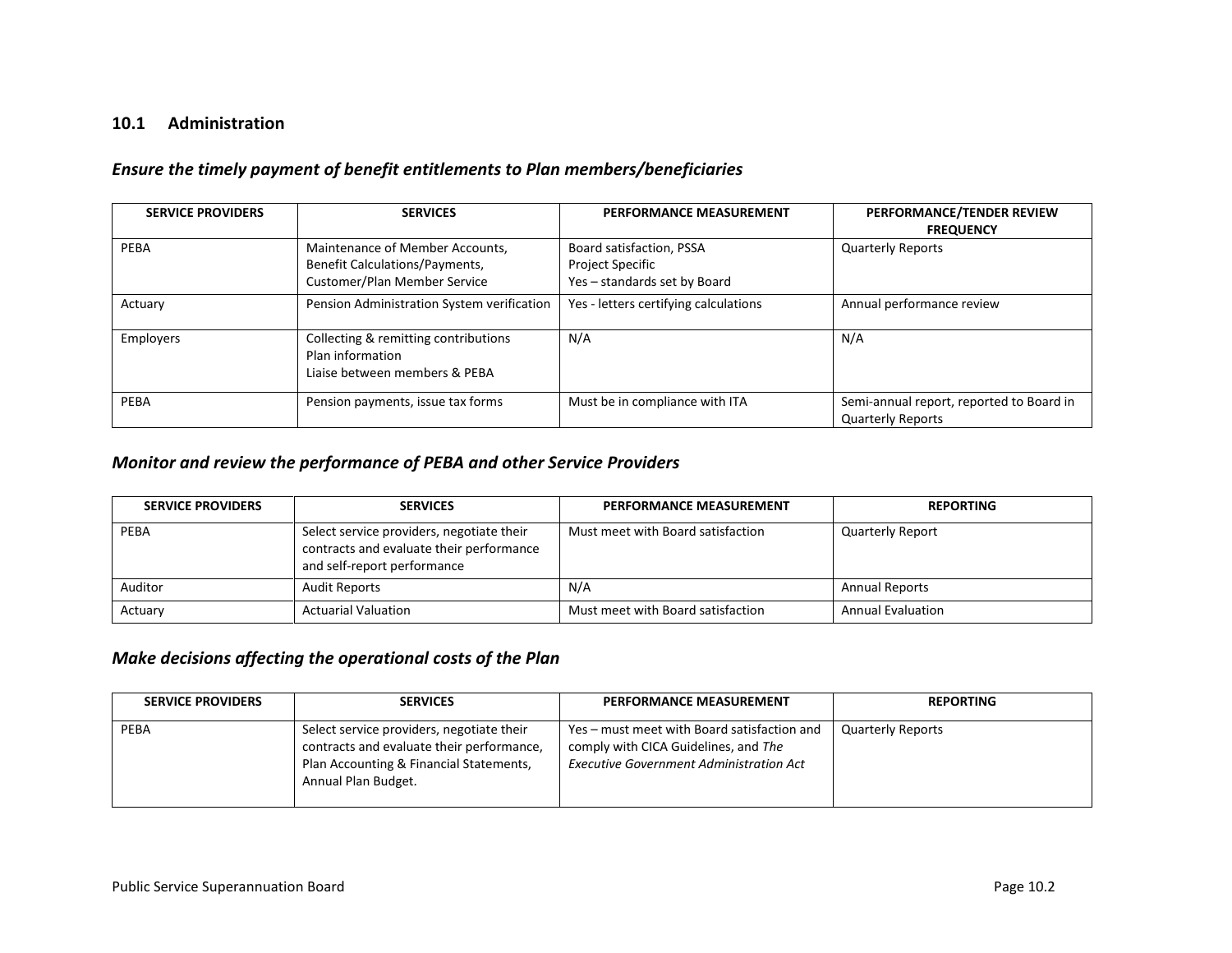### **10.2 Communication**

### *Promote the communication, awareness and understanding of the Plan among Plan members*

| <b>SERVICE PROVIDERS</b> | <b>SERVICES</b>                                                                                                                              | PERFORMANCE MEASUREMENT | PERFORMANCE/TENDER REVIEW<br><b>FREQUENCY</b> |
|--------------------------|----------------------------------------------------------------------------------------------------------------------------------------------|-------------------------|-----------------------------------------------|
| PEBA                     | Develop and distribute communication<br>strategies and materials, Education and<br>training seminars, Website development<br>and maintenance | Board satisfaction      | <b>Quarterly Reports</b>                      |

### *Ensure that all relevant information regarding the rights, benefits and entitlements of members and their beneficiaries is provided to Plan members.*

| <b>SERVICE PROVIDERS</b> | <b>SERVICES</b>                                                                                                         | PERFORMANCE MEASUREMENT                 | PERFORMANCE/TENDER REVIEW<br><b>FREQUENCY</b> |
|--------------------------|-------------------------------------------------------------------------------------------------------------------------|-----------------------------------------|-----------------------------------------------|
| PEBA                     | Develop and make available:<br>Communication material, Education<br>seminars, Website development, Member<br>counseling | Yes - Must meet with Board satisfaction | <b>Quarterly Reports</b>                      |
| Employer                 | Distribution of materials to employees,<br><b>Basic queries</b>                                                         | N/A                                     | N/A                                           |
| Legal                    | Legal advice                                                                                                            | <b>Board satisfaction</b>               | N/A                                           |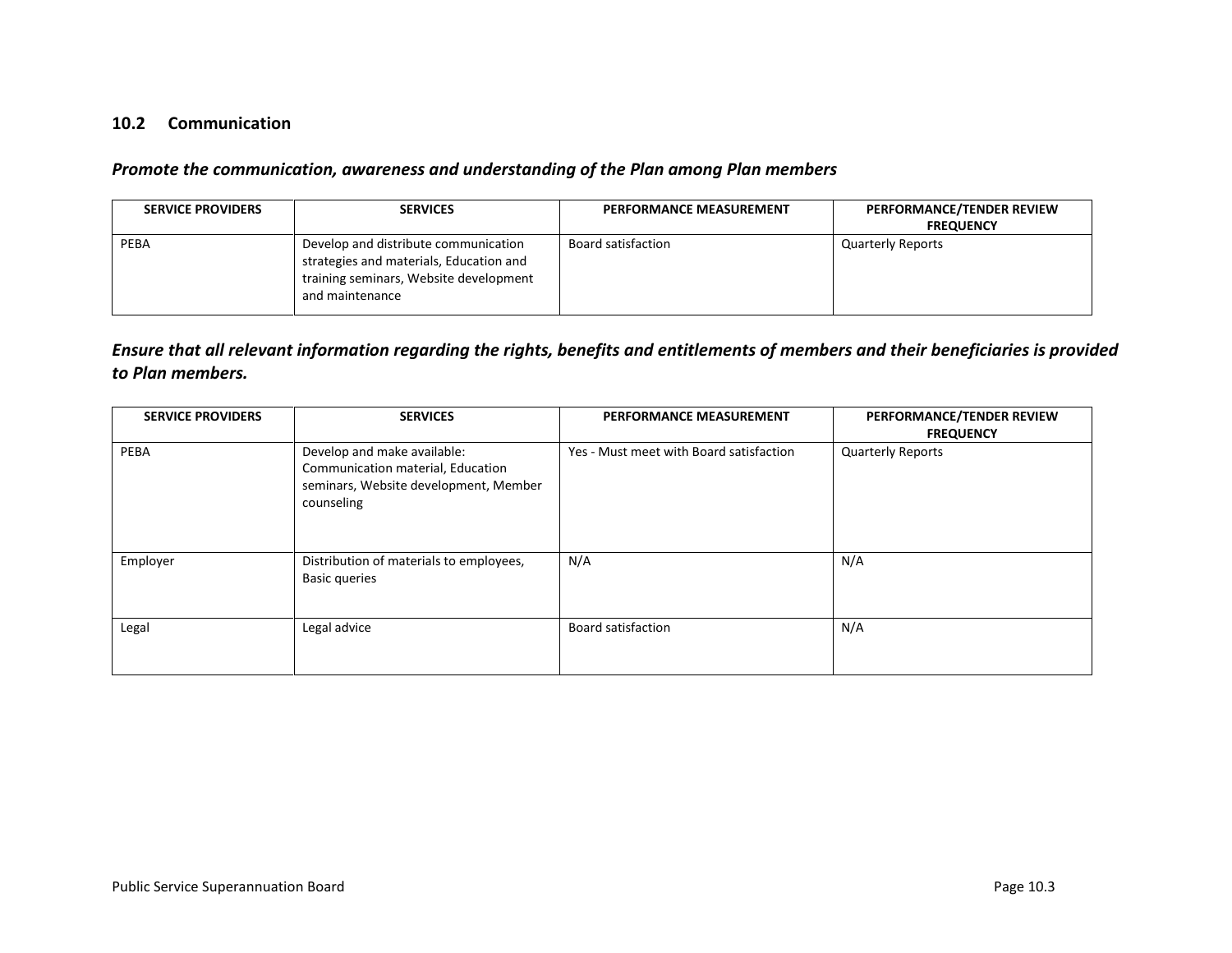### **10.3 Funding**

#### *Appoint Actuary, review performance on a periodic basis and terminate their services when necessary*

| <b>SERVICE PROVIDERS</b> | <b>SERVICES</b>                                                                       | PERFORMANCE MEASUREMENT | PERFORMANCE/TENDER REVIEW<br><b>FREQUENCY</b>        |
|--------------------------|---------------------------------------------------------------------------------------|-------------------------|------------------------------------------------------|
| PEBA                     | Select service providers, negotiate their<br>contracts and evaluate their performance | Board satisfaction      | Review Annually, Tender at least every six<br>vears. |

#### *Approve the assumptions for actuarial valuations*

| <b>SERVICE PROVIDERS</b> | <b>SERVICES</b>                       | <b>PERFORMANCE MEASUREMENT</b> | PERFORMANCE/TENDER REVIEW |
|--------------------------|---------------------------------------|--------------------------------|---------------------------|
|                          |                                       |                                | <b>FREQUENCY</b>          |
| PEBA                     | Prepare and review valuation data for | N/A                            | N/A                       |
|                          | completeness and reasonableness.      |                                |                           |
| Actuary                  | Provide recommendations and           | Board satisfaction             | N/A                       |
|                          | assumptions                           |                                |                           |
| Auditor                  | Audit reports                         | Nil                            | <b>Annual Reports</b>     |
|                          |                                       |                                |                           |

### *Review PEBA's co-ordination of the cash management of the Anti-TB Superannuation Fund and the STC Superannuation Fund and make appropriate changes, if necessary*

| <b>SERVICE PROVIDERS</b> | <b>SERVICES</b> | PERFORMANCE MEASUREMENT | PERFORMANCE/TENDER REVIEW<br><b>FREOUENCY</b> |
|--------------------------|-----------------|-------------------------|-----------------------------------------------|
| Auditor                  | Audit reports   | NI.                     | <b>Annual Reports</b>                         |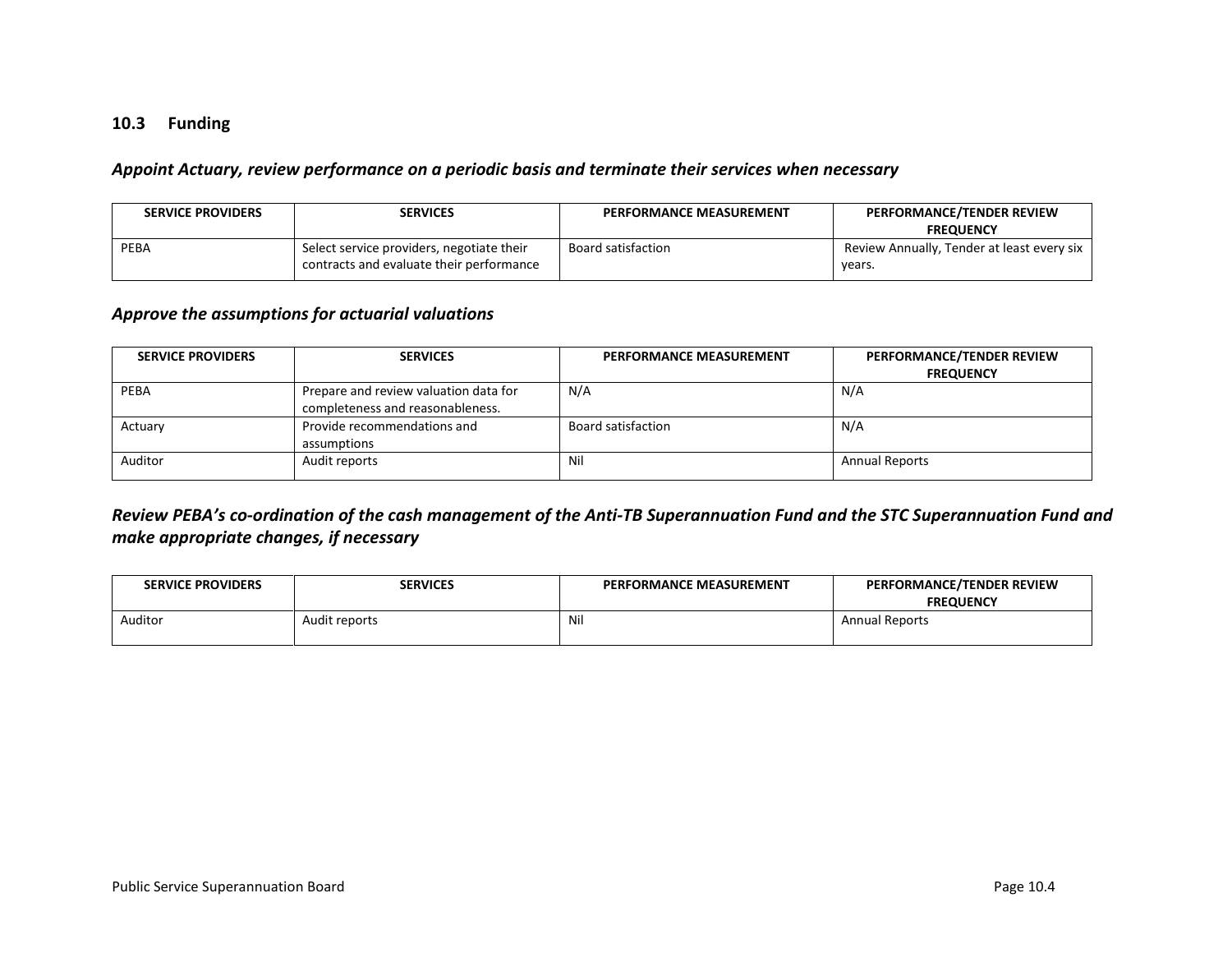### **10.4 Compliance**

### *Recommend changes to the Plan that are required by the* **Income Tax Act (Canada)**

| <b>SERVICE PROVIDERS</b> | <b>SERVICES</b>                                  | <b>PERFORMANCE MEASUREMENT</b>                                          | PERFORMANCE/TENDER REVIEW |
|--------------------------|--------------------------------------------------|-------------------------------------------------------------------------|---------------------------|
|                          |                                                  |                                                                         | <b>FREQUENCY</b>          |
| PEBA                     | Compliance with ITA, Plan document<br>compliance | Plan must be in compliance with ITA at all<br>times                     | <b>Quarterly Reports</b>  |
| Legal                    | Legal issues/advice, Draft Plan<br>amendments    | Yes - Amendments and advice must be<br>consistent with ITA at all times | N/A                       |

### *Ensure timely reporting to Canada Revenue Agency in accordance with the* **Income Tax Act (Canada)**

| <b>SERVICE PROVIDERS</b> | <b>SERVICES</b>      | PERFORMANCE MEASUREMENT                                           | PERFORMANCE/TENDER REVIEW<br><b>FREQUENCY</b>   |
|--------------------------|----------------------|-------------------------------------------------------------------|-------------------------------------------------|
| <b>PEBA</b>              | Compliance with ITA  | Plan must be in compliance with ITA at all<br>times               | <b>Quarterly Reports</b>                        |
| Legal                    | Legal issues, advice | Amendments and advice must be consistent<br>with ITA at all times | N/A                                             |
| <b>PEBA</b>              | Issue tax forms      | Yes, ITA                                                          | Annual Report, reported in Quarterly<br>Reports |

| <b>SERVICE PROVIDERS</b> | <b>SERVICES</b> | <b>PERFORMANCE MEASUREMENT</b> | PERFORMANCE/TENDER REVIEW<br><b>FREQUENCY</b> |
|--------------------------|-----------------|--------------------------------|-----------------------------------------------|
| Auditor                  | Audit reports   | N/A                            | <b>Annual Reports</b>                         |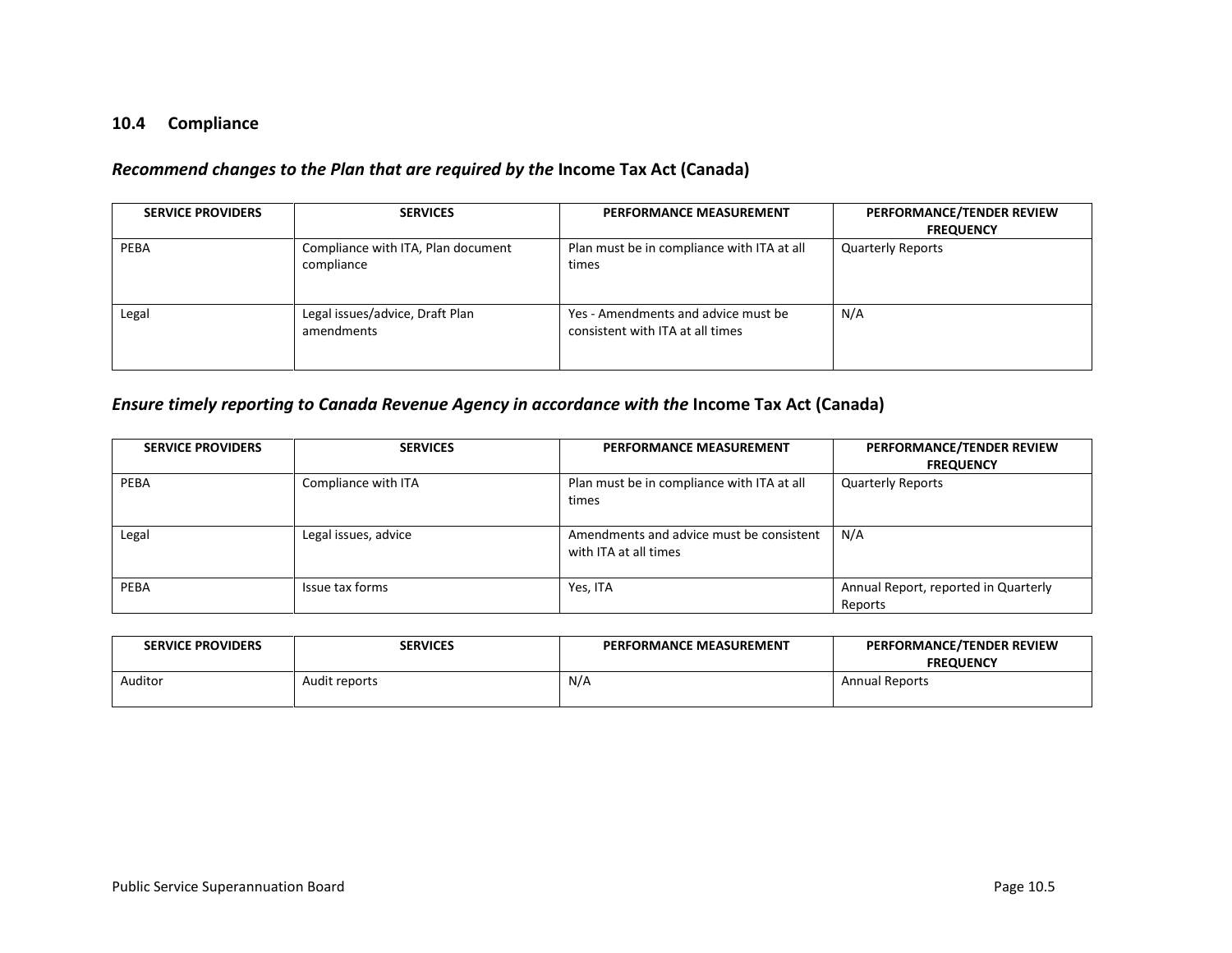### **10.4 Compliance Continued …**

### *Monitor plan administration to ensure compliance with* **The Public Service Superannuation Act** *and* **The Superannuation (Supplementary Provisions) Act**

| <b>SERVICE PROVIDERS</b> | <b>SERVICES</b>                                                                                                                            | <b>PERFORMANCE MEASUREMENT</b> | PERFORMANCE/TENDER REVIEW |
|--------------------------|--------------------------------------------------------------------------------------------------------------------------------------------|--------------------------------|---------------------------|
|                          |                                                                                                                                            |                                | <b>FREQUENCY</b>          |
| <b>PEBA</b>              | Maintenance of member accounts, Benefit<br>calculations and payments, Plan<br>amendments re. legislative changes, and<br>Orders in Council | PSSA, SSPA compliance          | <b>Quarterly Reports</b>  |

### *Monitor plan administration to ensure compliance with* **The Income Tax Act (Canada)**

| <b>SERVICE PROVIDERS</b> | <b>SERVICES</b>                                                                                              | <b>PERFORMANCE MEASUREMENT</b> | PERFORMANCE/TENDER REVIEW |
|--------------------------|--------------------------------------------------------------------------------------------------------------|--------------------------------|---------------------------|
|                          |                                                                                                              |                                | <b>FREQUENCY</b>          |
| PEBA                     | Maintenance of member accounts, Benefit<br>calculations/payments, Plan amendments<br>re. legislative changes | Yes - ITA compliance           | <b>Quarterly Reports</b>  |

#### *Ensure that statutory disclosure regulations are being met and exceeded for the benefit of Plan members / beneficiaries*

| <b>SERVICE PROVIDERS</b> | <b>SERVICES</b>                                | <b>PERFORMANCE MEASUREMENT</b>                                            | PERFORMANCE/TENDER REVIEW<br><b>FREQUENCY</b> |
|--------------------------|------------------------------------------------|---------------------------------------------------------------------------|-----------------------------------------------|
| PEBA                     | Compliance with ITA                            | Plan must be in compliance with ITA at all<br>times                       | <b>Quarterly Reports</b>                      |
|                          | Plan document compliance                       | Plan documents must be in compliance with<br>ITA at all times             | As Required                                   |
| Legal                    | Legal issues, advice,<br>Draft Plan amendments | Amendments and advice must be consistent<br>with ITA and PBA at all times | N/A                                           |
| Auditor                  | Audit reports                                  | N/A                                                                       | <b>Annual Reports</b>                         |
| Actuary                  | Monitor actuarial rules and principles         | Yes - compliance with Canadian Institute of<br>Actuaries practices        |                                               |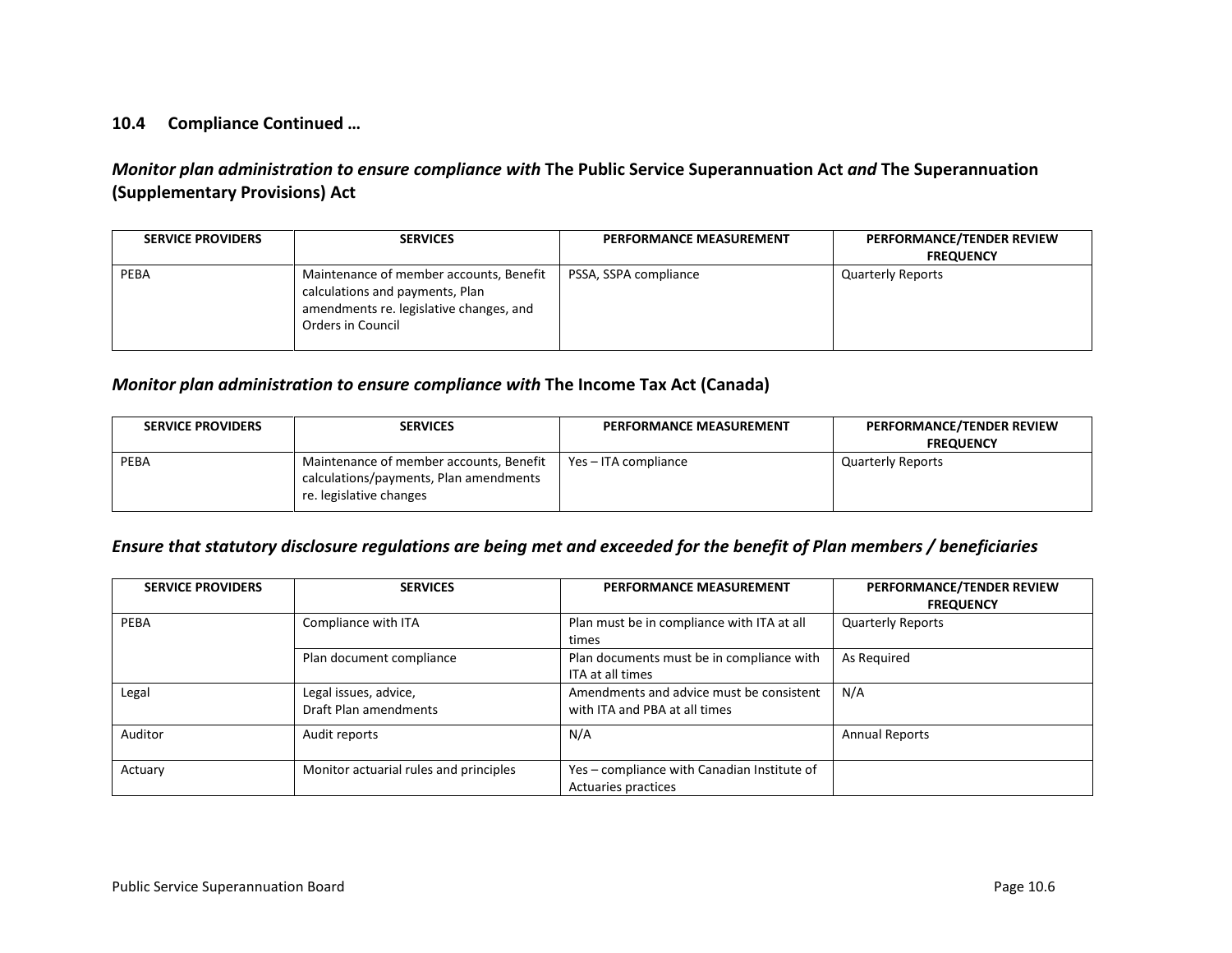### **10.5 Governance**

### *Conduct a self-assessment review of the governance process on a periodic basis*

| <b>SERVICE PROVIDERS</b> | <b>SERVICES</b>                                                             | PERFORMANCE MEASUREMENT                                       | PERFORMANCE/TENDER REVIEW |
|--------------------------|-----------------------------------------------------------------------------|---------------------------------------------------------------|---------------------------|
|                          |                                                                             |                                                               | <b>FREQUENCY</b>          |
| <b>PEBA</b>              | Assist and provide recommendations in<br>governance self-assessment process | Annual Governance Self-Assessment must<br>meet Board approval | Annually                  |
| Legal                    | Legal issues/advice                                                         | N/A                                                           | N/A                       |

### *Monitor and confirm the governance framework, and implement changes as deemed necessary*

| <b>SERVICE PROVIDERS</b> | <b>SERVICES</b>                                                  | <b>PERFORMANCE MEASUREMENT</b>                                | PERFORMANCE/TENDER REVIEW<br><b>FREQUENCY</b> |
|--------------------------|------------------------------------------------------------------|---------------------------------------------------------------|-----------------------------------------------|
| PEBA                     | Monitor and confirm or amend governance<br>framework as required | Annual Governance Self-Assessment must<br>meet Board approval | Annually                                      |
| Legal                    | Legal issues/advice                                              | N/A                                                           | N/A                                           |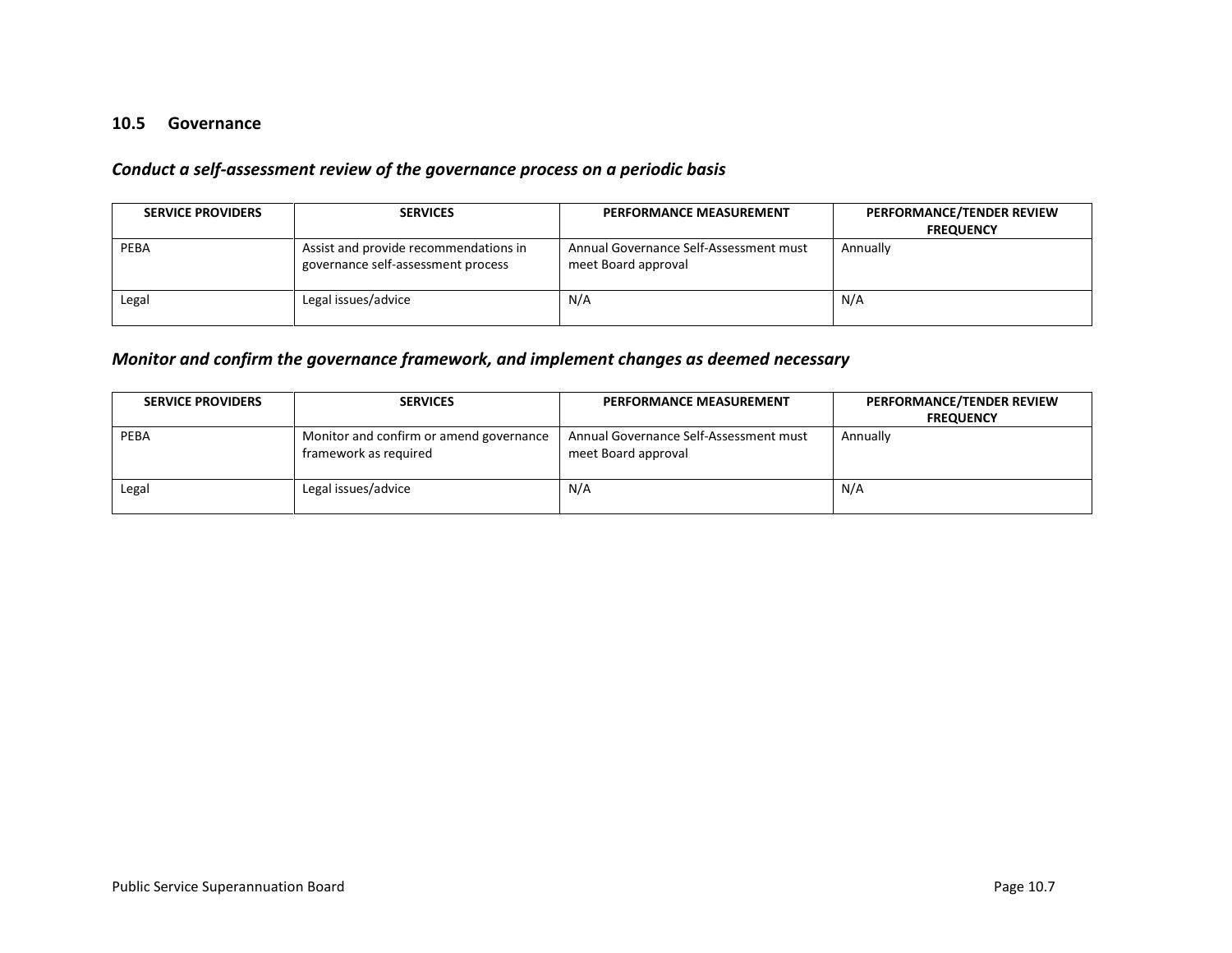### **10.6 Goals and Objectives**

#### *Develop, implement and assess short- and long-term measurable directions and objectives*

| <b>SERVICE PROVIDERS</b> | <b>SERVICES</b>         | <b>PERFORMANCE MEASUREMENT</b> | PERFORMANCE/TENDER REVIEW<br><b>FREQUENCY</b>                |
|--------------------------|-------------------------|--------------------------------|--------------------------------------------------------------|
| PEBA                     | Provide recommendations | <b>Board satisfaction</b>      | Board Meetings, Quarterly Reports,<br>Annual Plan and Review |

#### *Monitor performance against adopted directions and objectives*

| <b>SERVICE PROVIDERS</b> | <b>SERVICES</b>         | PERFORMANCE MEASUREMENT   | PERFORMANCE/TENDER REVIEW                                    |
|--------------------------|-------------------------|---------------------------|--------------------------------------------------------------|
|                          |                         |                           | <b>FREQUENCY</b>                                             |
| PEBA                     | Provide recommendations | <b>Board satisfaction</b> | Board Meetings, Quarterly Reports,<br>Annual Plan and Review |

#### *Review and approve annual capital allocations and budget, and monitor performance against those plans*

| <b>SERVICE PROVIDERS</b> | <b>SERVICES</b>         | <b>PERFORMANCE MEASUREMENT</b> | <b>PERFORMANCE/TENDER REVIEW</b>  |
|--------------------------|-------------------------|--------------------------------|-----------------------------------|
|                          |                         |                                | <b>FREQUENCY</b>                  |
| PEBA                     | Provide recommendations | <b>Board satisfaction</b>      | Board Meetings, Quarterly Reports |

### *Ensure, to the extent possible, that necessary resources will be available to pursue strategies, establish priorities and achieve objectives*

| <b>SERVICE PROVIDERS</b> | SERVICES                | <b>PERFORMANCE MEASUREMENT</b> | <b>PERFORMANCE/TENDER REVIEW</b>  |
|--------------------------|-------------------------|--------------------------------|-----------------------------------|
|                          |                         |                                | <b>FREOUENCY</b>                  |
| PEBA                     | Provide recommendations | Board satisfaction             | Board Meetings, Quarterly Reports |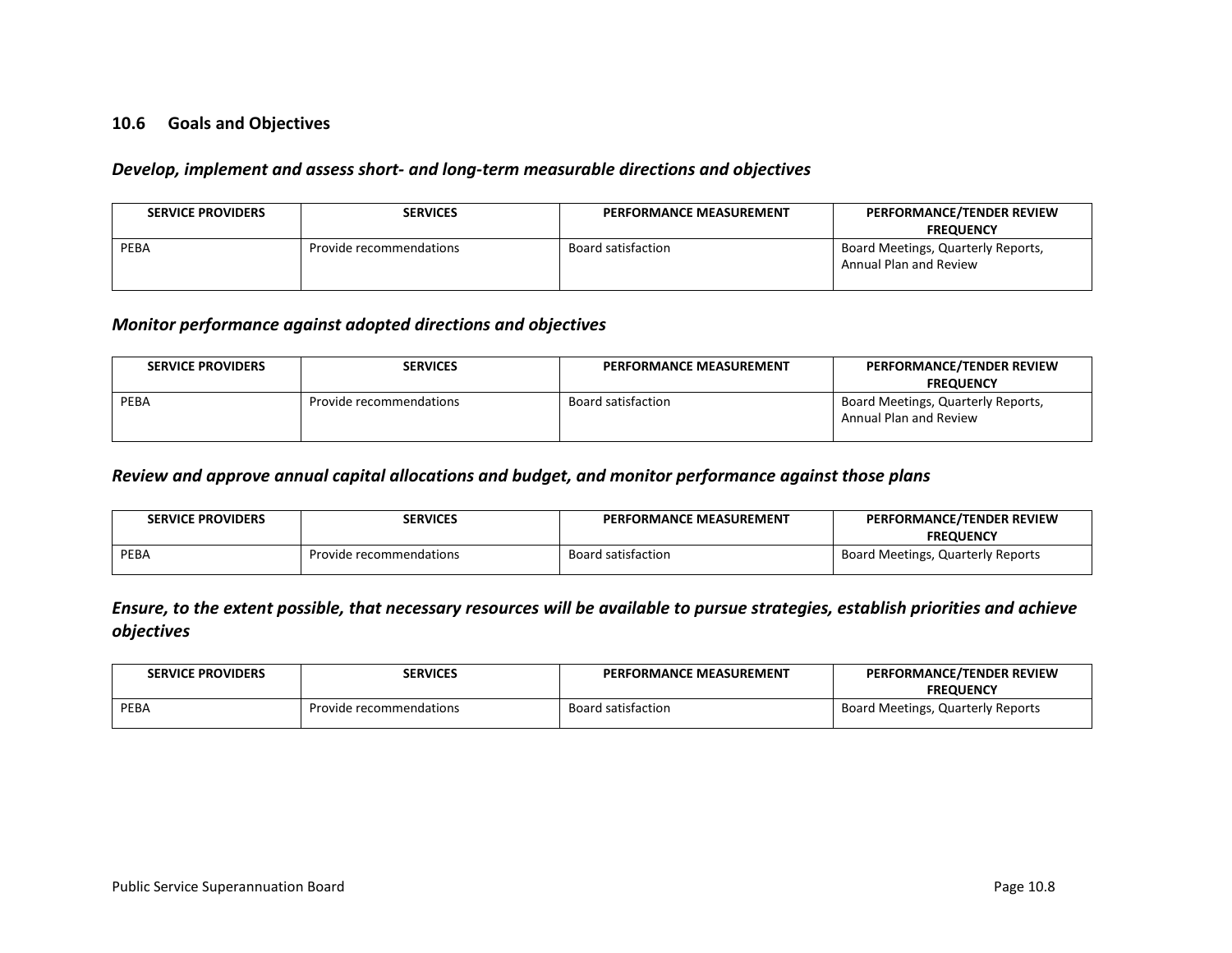### **10.7 Board Effectiveness**

### *Evaluate the effectiveness of the Board in fulfilling its responsibilities on a periodic basis*

| <b>SERVICE PROVIDERS</b> | <b>SERVICES</b>                                                                                                                     | <b>PERFORMANCE MEASUREMENT</b>                          | PERFORMANCE/TENDER REVIEW<br><b>FREQUENCY</b> |
|--------------------------|-------------------------------------------------------------------------------------------------------------------------------------|---------------------------------------------------------|-----------------------------------------------|
| PEBA                     | Maintenance of Board meeting minutes<br>and records, Assist and provide<br>recommendations in governance<br>self-assessment process | Governance Self-Assessment must be<br>approved by Board | Annually                                      |

#### *Monitor the effectiveness and contribution of individual members of the Board*

| <b>SERVICE PROVIDERS</b> | <b>SERVICES</b>                                                                                                                     | PERFORMANCE MEASUREMENT                                 | PERFORMANCE/TENDER REVIEW |
|--------------------------|-------------------------------------------------------------------------------------------------------------------------------------|---------------------------------------------------------|---------------------------|
|                          |                                                                                                                                     |                                                         | <b>FREQUENCY</b>          |
| PEBA                     | Maintenance of Board meeting minutes<br>and records, Assist and provide<br>recommendations in governance<br>self-assessment process | Governance Self-Assessment must be<br>approved by Board | Annually                  |

#### **10.8 Risk Assessment**

### *Identify business risks which would adversely or positively affect the operation of the Plan*

| <b>SERVICE PROVIDERS</b> | <b>SERVICES</b>                                                               | <b>PERFORMANCE MEASUREMENT</b> | PERFORMANCE/TENDER REVIEW      |
|--------------------------|-------------------------------------------------------------------------------|--------------------------------|--------------------------------|
|                          |                                                                               |                                | <b>FREQUENCY</b>               |
| <b>PEBA</b>              | Provide recommendations and report<br>progress of risk management initiatives | Board satisfaction             | Annually, Risk Management Plan |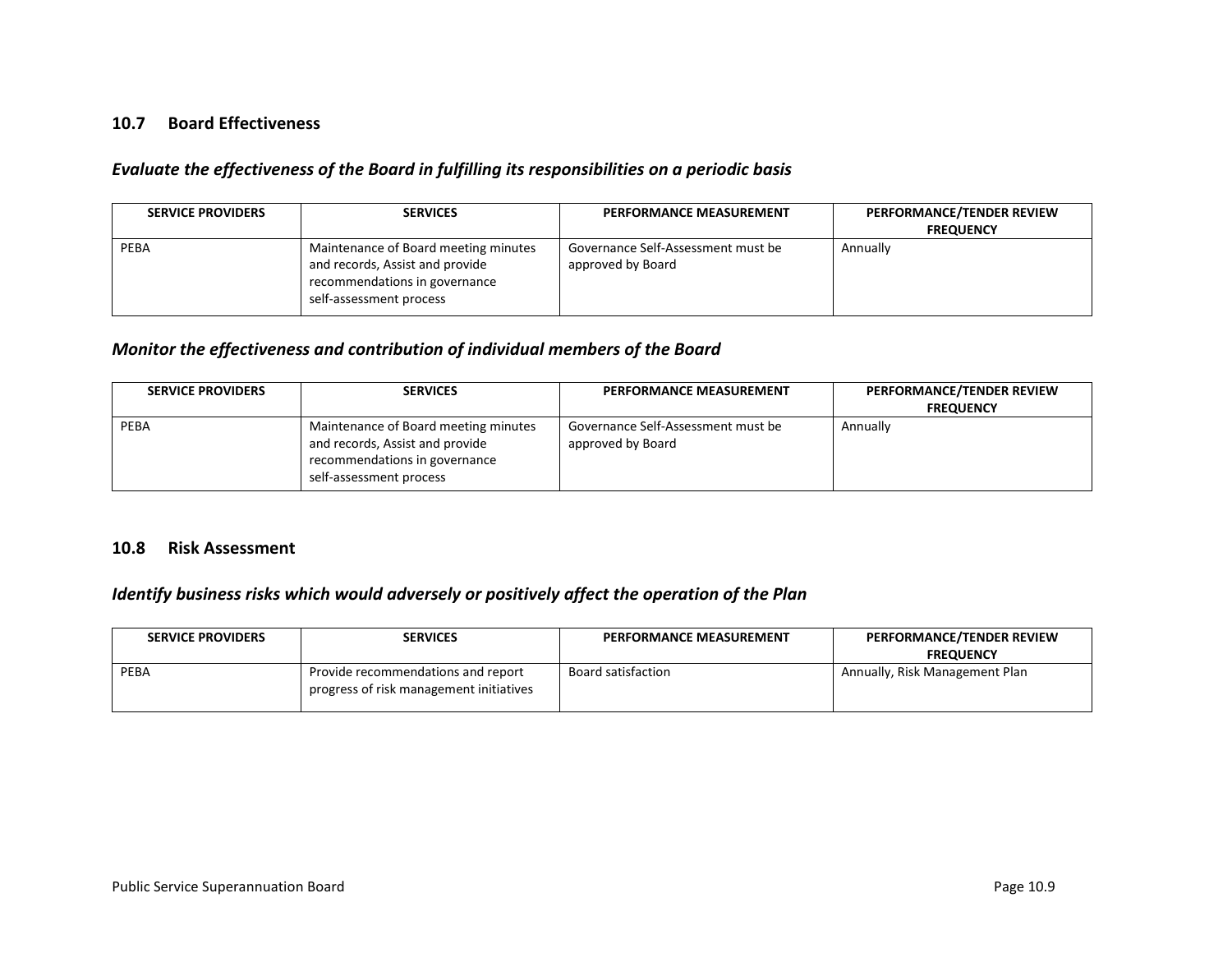### **10.8 Risk Assessment Continued…**

#### *Ensure that appropriate systems and actions are in place to manage such risks*

| <b>SERVICE PROVIDERS</b> | <b>SERVICES</b>                                                               | PERFORMANCE MEASUREMENT | <b>PERFORMANCE/TENDER REVIEW</b><br><b>FREQUENCY</b> |
|--------------------------|-------------------------------------------------------------------------------|-------------------------|------------------------------------------------------|
| PEBA                     | Provide recommendations and report<br>progress of risk management initiatives | Board satisfaction      | Annually, Risk Management Plan                       |

#### **10.9 Integrity**

# *Ensure the integrity of the Plan's internal controls and information systems*

| <b>SERVICE PROVIDERS</b> | <b>SERVICES</b>                                                                                    | PERFORMANCE MEASUREMENT                                  | PERFORMANCE/TENDER REVIEW<br><b>FREQUENCY</b> |
|--------------------------|----------------------------------------------------------------------------------------------------|----------------------------------------------------------|-----------------------------------------------|
| PEBA                     | Maintenance of Member Accounts,<br>Benefit Calculations, Payments,<br>Customer/Plan Member Service | Yes – Standards set by Board                             | <b>Quarterly Reports</b>                      |
| Legal                    | Legal issues/advice                                                                                | Advice must be consistent with applicable<br>legislation | N/A                                           |
| Auditor                  | Audit reports                                                                                      | Nil                                                      | <b>Annual Reports</b>                         |

### *Ensure ethical behavior of all participants involved in the administration of the Plan*

| <b>SERVICE PROVIDERS</b> | <b>SERVICES</b>         | <b>PERFORMANCE MEASUREMENT</b>                           | PERFORMANCE/TENDER REVIEW<br><b>FREQUENCY</b> |
|--------------------------|-------------------------|----------------------------------------------------------|-----------------------------------------------|
| PEBA                     | Provide recommendations | <b>Board satisfaction</b>                                | N/A                                           |
| Legal                    | Legal issues/advice     | Advice must be consistent with applicable<br>legislation | N/A                                           |
| Auditor                  | Audit reports           | Nil                                                      | <b>Annual Reports</b>                         |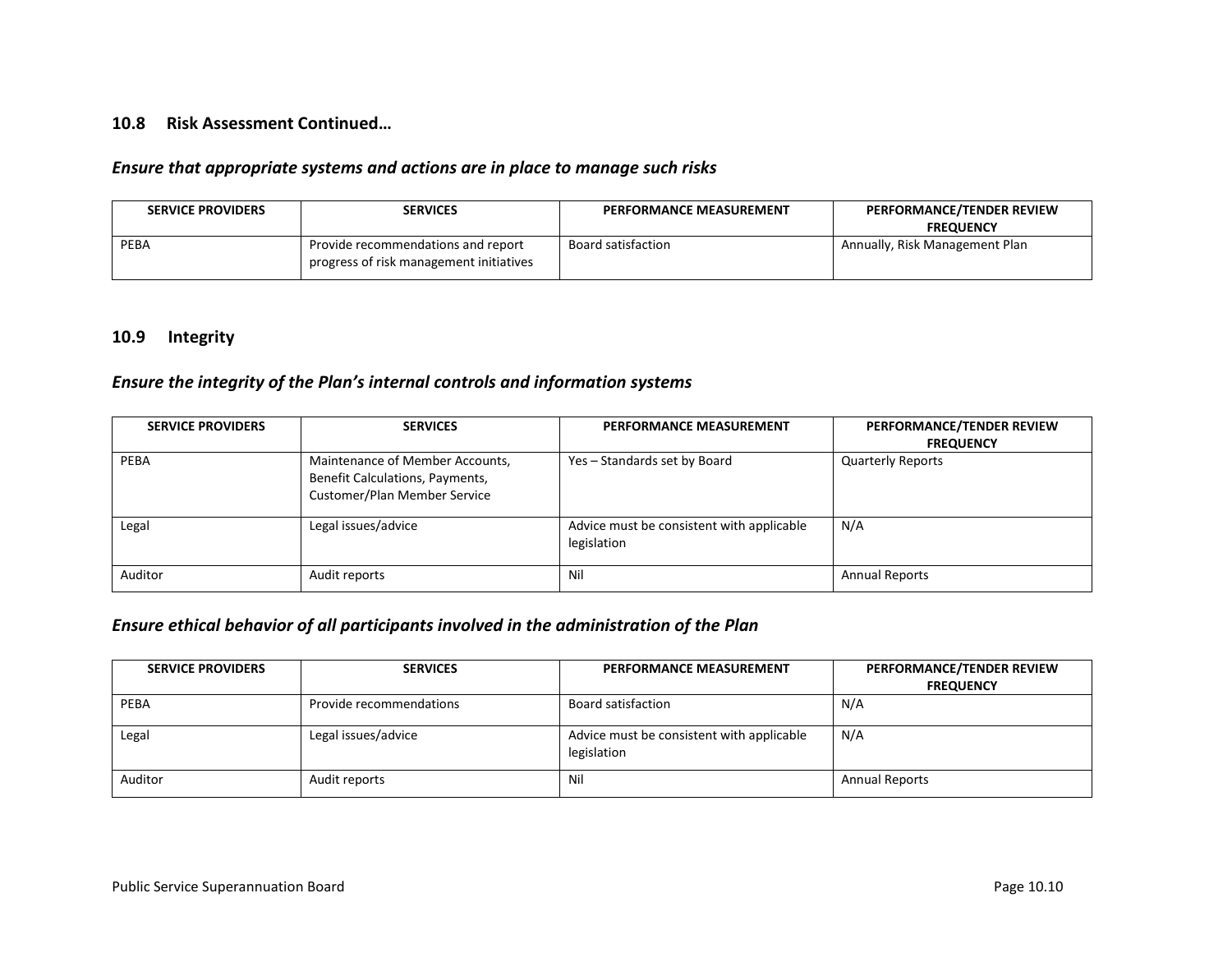### **10.10 Orientation/Ongoing Education**

### *Ensure the establishment and implementation of an appropriate, formal orientation program for new members of the Board*

| <b>SERVICE PROVIDERS</b> | <b>SERVICES</b>                              | PERFORMANCE MEASUREMENT                                      | PERFORMANCE/TENDER REVIEW<br><b>FREQUENCY</b> |
|--------------------------|----------------------------------------------|--------------------------------------------------------------|-----------------------------------------------|
| PEBA                     | Monitor/Confirm/Amend Orientation<br>Program | Yes, program and amendments must be<br>approved by the Board | Annually                                      |

### *Ensure that resources are available for an appropriate and practical ongoing educational program for all members of the Board*

| <b>SERVICE PROVIDERS</b> | <b>SERVICES</b>                            | <b>PERFORMANCE MEASUREMENT</b>                               | PERFORMANCE/TENDER REVIEW<br><b>FREQUENCY</b> |
|--------------------------|--------------------------------------------|--------------------------------------------------------------|-----------------------------------------------|
| <b>PEBA</b>              | Monitor/Confirm/Amend Education<br>Program | Yes, program and amendments must be<br>approved by the Board | Annually                                      |

### **10.11 History**

| Approval date:         | December 8, 2005, November 17, 2009,                                        |
|------------------------|-----------------------------------------------------------------------------|
|                        | November 17, 2010, November 18, 2011, November 30, 2012, November 24, 2014, |
|                        | December 9, 2015, November 22, 2018, and November 26, 2019                  |
| Last review:           | December 1, 2021                                                            |
| Next scheduled review: | November 2022                                                               |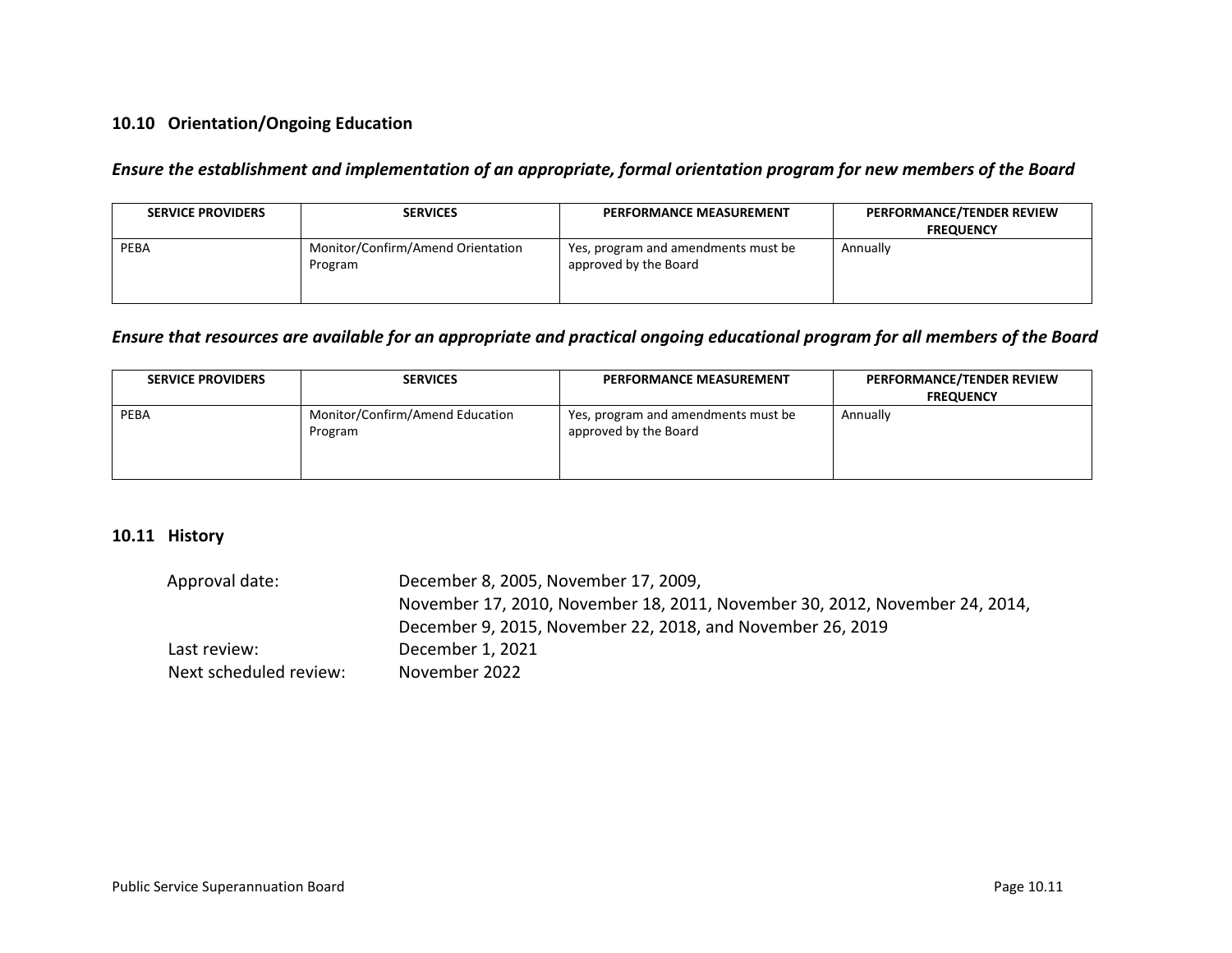# **IV. Code of Conduct/Conflict of Interest**

### **Section 11 – Code of Conduct and Conflict of Interest Procedures**

### **11.1 Purpose and Objective**

The purpose of this section of the governance manual is to establish and document guidelines for conduct required of all members of the Public Service Superannuation Board (the Board). The guidelines have been developed to create and sustain a business culture that promotes sound decision-making by the Board.

The purpose of establishing conflict of interest procedures goes beyond ensuring compliance with minimum statutory requirements. They provide a workable process for identifying, minimizing and resolving conflicts of interest, in order that Board members may fulfill their fiduciary obligations effectively while maintaining their independence and integrity.

The following guidelines and procedures have been developed to ensure that Board members have a full understanding of the Board's principles and values, and to assist Board members in determining appropriate business practices and behavior.

The Board recognizes the need to review these guidelines and procedures on an annual basis and has determined that all Board members are to acknowledge the guidelines and procedures by signing them upon appointment to the Board, each time they are amended and, in any event, no less than upon each annual review.

### **11.2 Application**

These guidelines and procedures govern the operation and conduct of members of the Board in the execution of their duties and responsibilities under *The Public Service Superannuation Act* and under *The Superannuation (Supplementary Provisions) Act*.

In the event a policy or procedure in this document is applicable to the Chair, another member of the Board shall administer the procedure with respect to the Chair.

### **11.3 Fiduciary Duties**

These duties apply to the members of the Board in their capacity as administrators of the pension plan.

• *Duty of Loyalty*

The duty of loyalty requires members of the Board to act honestly and in good faith, and in the best interest of all Public Service Superannuation Plan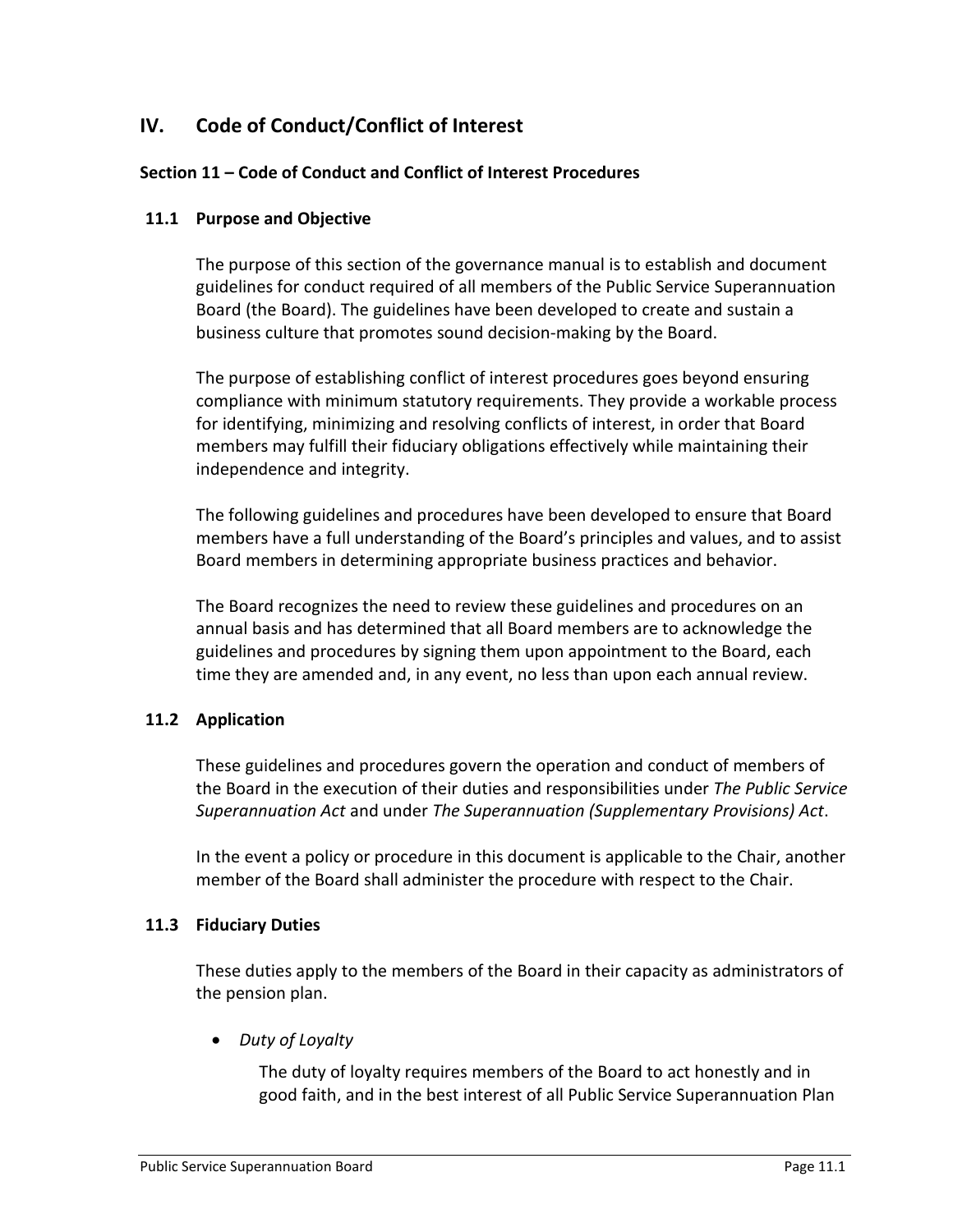(PSSP, the Plan) members. Furthermore, members of the Board must consider the effect of their individual actions on the integrity and credibility of the Board as a whole.

• *Opportunities Acquired Through Board Business*

Members of the Board must not take personal advantage of business opportunities of which they become aware in the course of carrying out their duties as Board members.

Similarly, confidential information obtained as a result of Board business must not be used for personal profit, or for the personal benefit of others.

• *Duty to Protect Confidential Information* 

Board members must at all times keep confidential all information, proprietary material and records received by them in their capacity as members of the Board. Confidential information may only be disclosed if it is otherwise generally available to the public, if the disclosure is required by law, or if the disclosure is consistent with the purpose for which the information was obtained.

• *Post Service Restrictions*

Board members who cease to serve on the Board must continue to refrain from taking improper advantage of their previous position. Former members of the Board must continue to observe the duty to protect confidential information, unless they have received written authorization from the Chair of the Board to disclose the information. Furthermore, former members of the Board must not use confidential information or opportunities acquired as a result of Board business for personal gain, or for the personal benefit of others.

### **11.4 Duty of Care**

In exercising their powers as administrators of the pension plan, it is the explicit duty of every member of the Board to exercise the care, skill and diligence that a reasonably prudent person would exercise in comparable circumstances.

In fulfilling this duty, members of the Board have a responsibility to ensure that they obtain expert advice to acquire the necessary information required to make informed decisions for the effective and timely operation of PSSP. Board decisions must be made pursuant to sound business practices respecting established policies and procedures.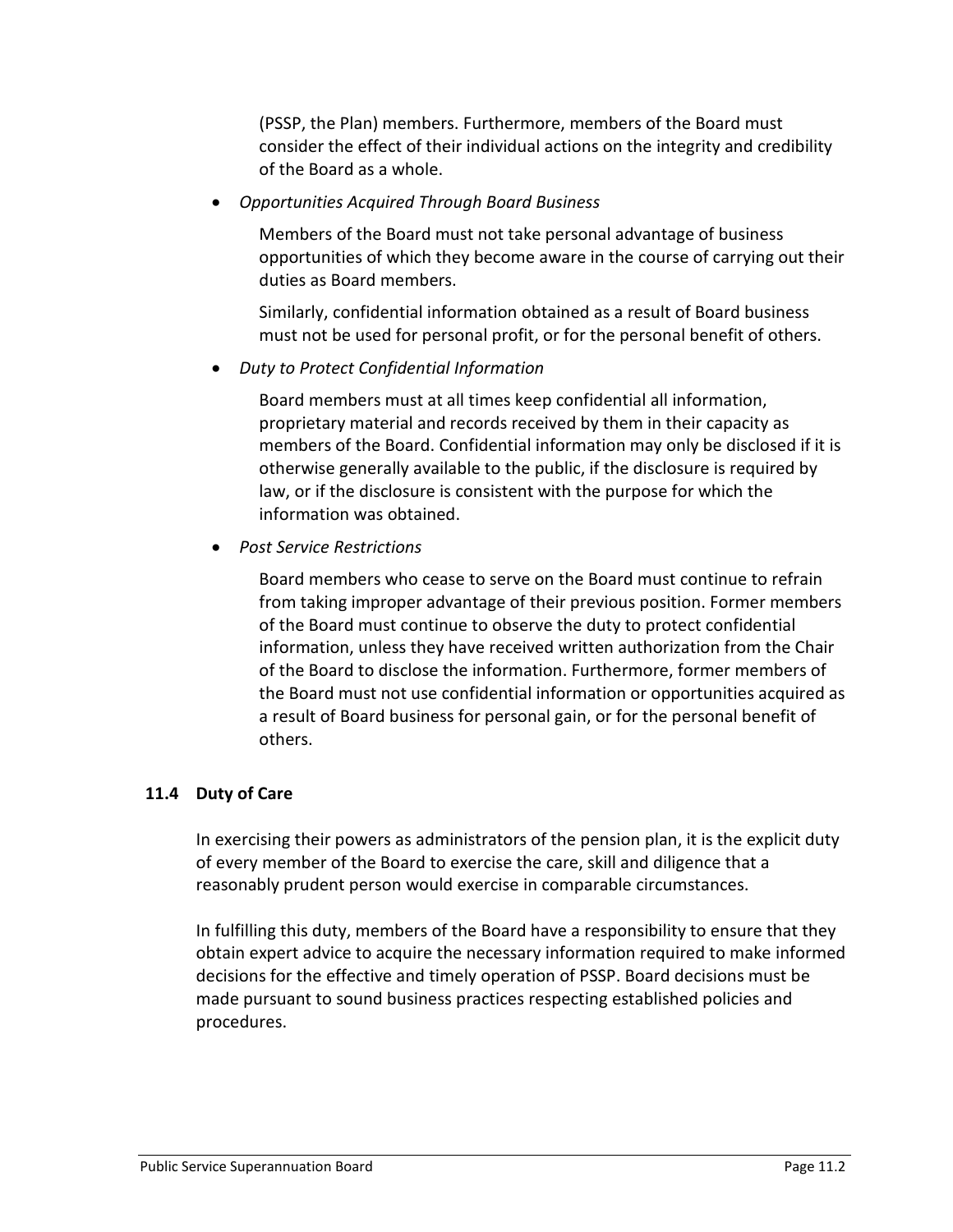Improper or ill-advised decisions can be costly to the Plan. Board members should undertake the training or educational opportunities necessary to ensure that they have a sufficient level of knowledge and understanding to fulfill their duties.

The Board has established its mission, and Board members should take actions which are consistent with the mission and the policies which support it.

Though the Board may delegate activities to its service providers, the Board retains responsibility for oversight of the Plan, and Board members should be engaged in reviewing the performance of the Plan and its success in meeting its goals.

### **11.5 Ethical Standards**

Members of the Board should adhere to the following standards when exercising all of their duties and responsibilities:

• *Preferential Treatment*

Board members must not use their position to benefit persons or organizations in their dealings with the PSSP if this may be perceived to result in preferential treatment to such persons or organizations.

• *Gifts, Benefits, and Entertainment*

Board members should not accept gifts, benefits, entertainment, or other personal favors, which would create, or appear to create, a favored position for persons or organizations doing business with PSSP.

Board members must not solicit or accept gifts, benefits, entertainment or other personal favors in exchange for, or as a condition of, the exercise of their duties or as an inducement for performing an act associated with the duties and responsibilities of their position.

Members of the Board may generally accept gifts, hospitality or other benefits, of nominal value, associated with the duties and responsibilities of their position, if such gifts, hospitality or other benefits:

- are within the bounds of propriety, a normal expression of courtesy, or within the normal standards of hospitality;
- would not bring suspicion on the Board member's objectivity and impartiality; and
- would not compromise the integrity of the Board.
- *Communication and Public Comment*

The Plan has the responsibility to communicate with its members and beneficiaries in a timely, accurate, and transparent manner. This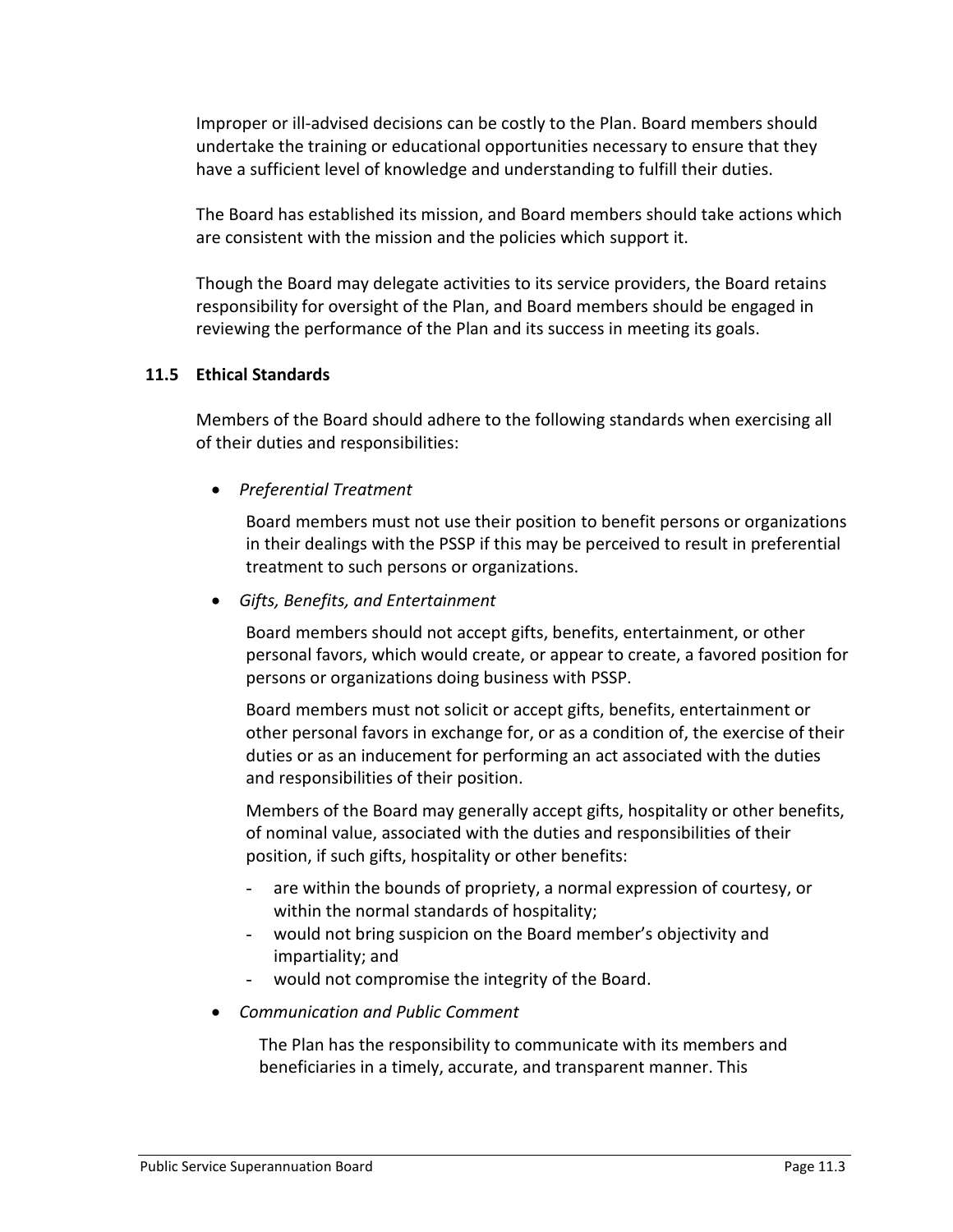communication is generally provided by the Plan, rather than by individual Board members.

In the instance where communication directly from the Board is necessary, public announcements or comments will be the responsibility of the Chair, unless approved otherwise by the Board.

Members of the Board must refrain from making media announcements or comments regarding the activities of the Board and the operation of the PSSP, unless authorized by the Chair to do so. Board members must avoid making public comments which are likely to bring the Board into disrepute or adversely affect the operation of PSSP.

• *Board Independence*

Although members of the Board are appointed by and serve at the pleasure of the Lieutenant Governor in Council, their primary duty and responsibility is to the members of PSSP. Board members must not serve the interests of specific offices, groups, associations or organizations.

• *Compliance with Laws*

Members of the Board must at all times be aware of and comply with all laws, rules and regulations applicable to the Plan.

Members of the Board must conduct their personal affairs with integrity, and must report any violation of the Code of Conduct and Conflict of Interest Procedures, or any charge or conviction under the Criminal Code (Canada) or any statute that may apply, directly or indirectly, to the administration of the Plan:

- (a) where the violation, charge or conviction occurred prior to the appointment of the member to the Board, prior to the first meeting that the member of the Board attends; and
- (b) where the violation, charge or conviction occurs after the appointment of the member to the Board, prior to the first meeting after it occurs.

Board members must report criminal or other illegal or unethical conduct by any other Board member of which they may become aware, including any potential violations of the Code of Conduct and Conflict of Interest Procedures. Such reports shall be made at the earliest possible opportunity and in any case no later than the next following regularly scheduled Board meeting.

Reports are to be made to the Board Chair. The Chair may determine that the violation, charge or conviction renders the participation of the member in decisions of the Board inappropriate, and may exclude or restrict the member of the Board from participating in some or all of the decisions of the Board.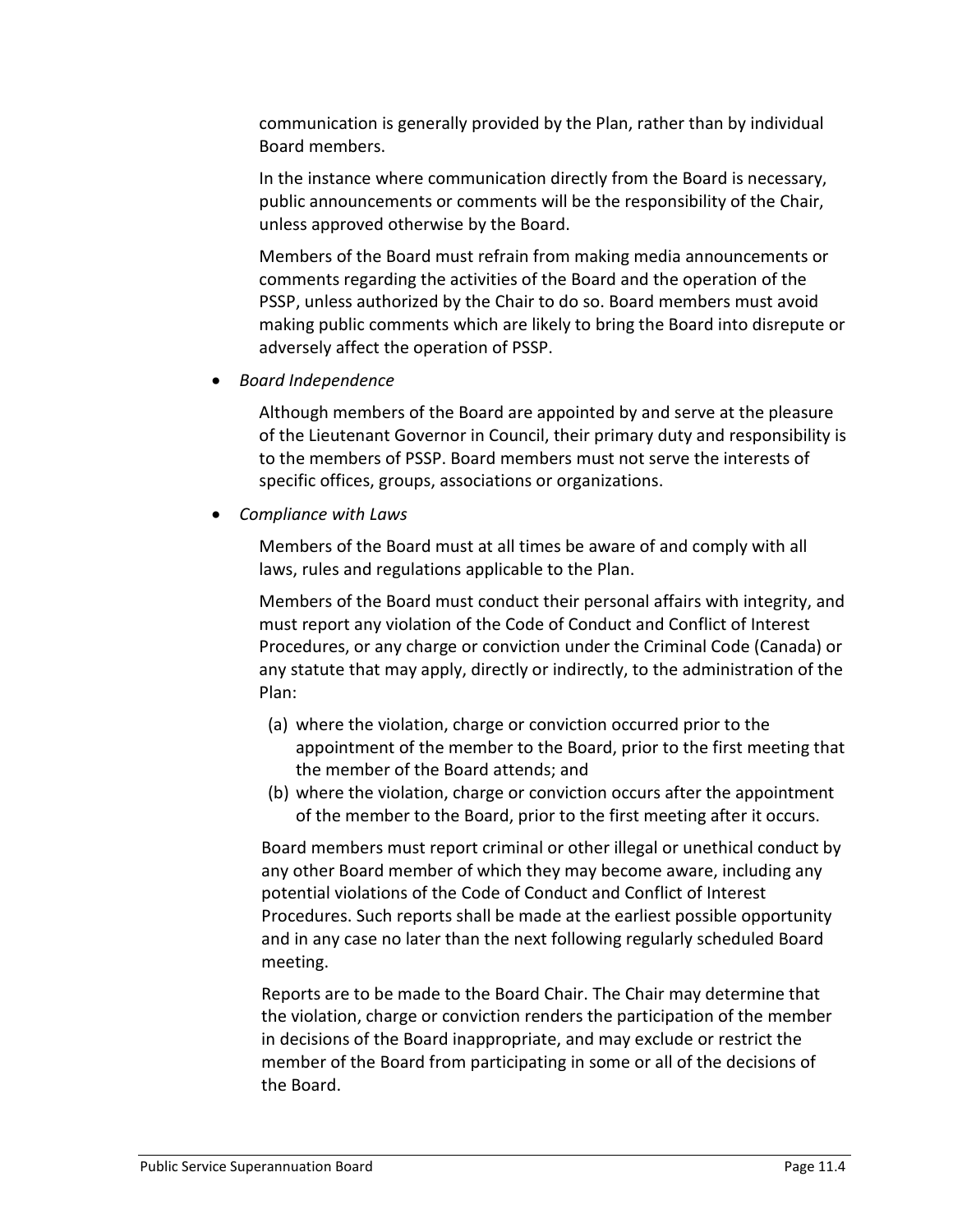### **11.6 Conflict of Interest Procedures**

These procedures apply to members of the Board with respect to their responsibilities as administrators of the pension plan and as decision-maker with respect to disputes regarding PSSP.

Members of the Board shall not knowingly permit their interests, actual or perceived, monetary or otherwise, direct or indirect, to conflict with the proper exercise of their duties and responsibilities.

Board members should familiarize themselves with the range of actions which may be taken to respond to a conflict of interest or ethical issue. Although not exhaustive, the following actions may be taken to remedy or avoid a possible conflict of interest or ethical issue.

• *Disclosure*

Members of the Board shall disclose in writing the nature and details of any actual, perceived or possible conflicts of interest, which could impair their ability to make unbiased decisions affecting PSSP. Such disclosure shall be made to the Chair of the Board as soon as practicable after the conflict of interest has been discovered by the Board member. In the event that the member is the Chair, the Chair must make the disclosure to the other members of the Board.

The Chair or other Board member will table the matter at the next regularly scheduled Board meeting. The Chair, or other Board member, in consultation with the Board (excluding the member who is in conflict of interest), will determine the appropriate action under the circumstances.

Should a Board member discover an actual or perceived conflict of interest during the course of a Board meeting, the member must immediately declare the conflict of interest. The Chair, in consultation with the Board (excluding the member who is in conflict of interest), will determine the appropriate action under the circumstances.

• *Register*

The Public Employees Benefits Agency (PEBA) shall maintain a register of all actual, perceived or possible conflicts of interest disclosed by members of the Board.

The register shall contain a description of each conflict of interest and the name of the Board member to whom the conflict of interest applies, the date upon which the conflict of interest arose and was subsequently disclosed by the Board member, and the manner in which the conflict of interest was dealt with by the Board.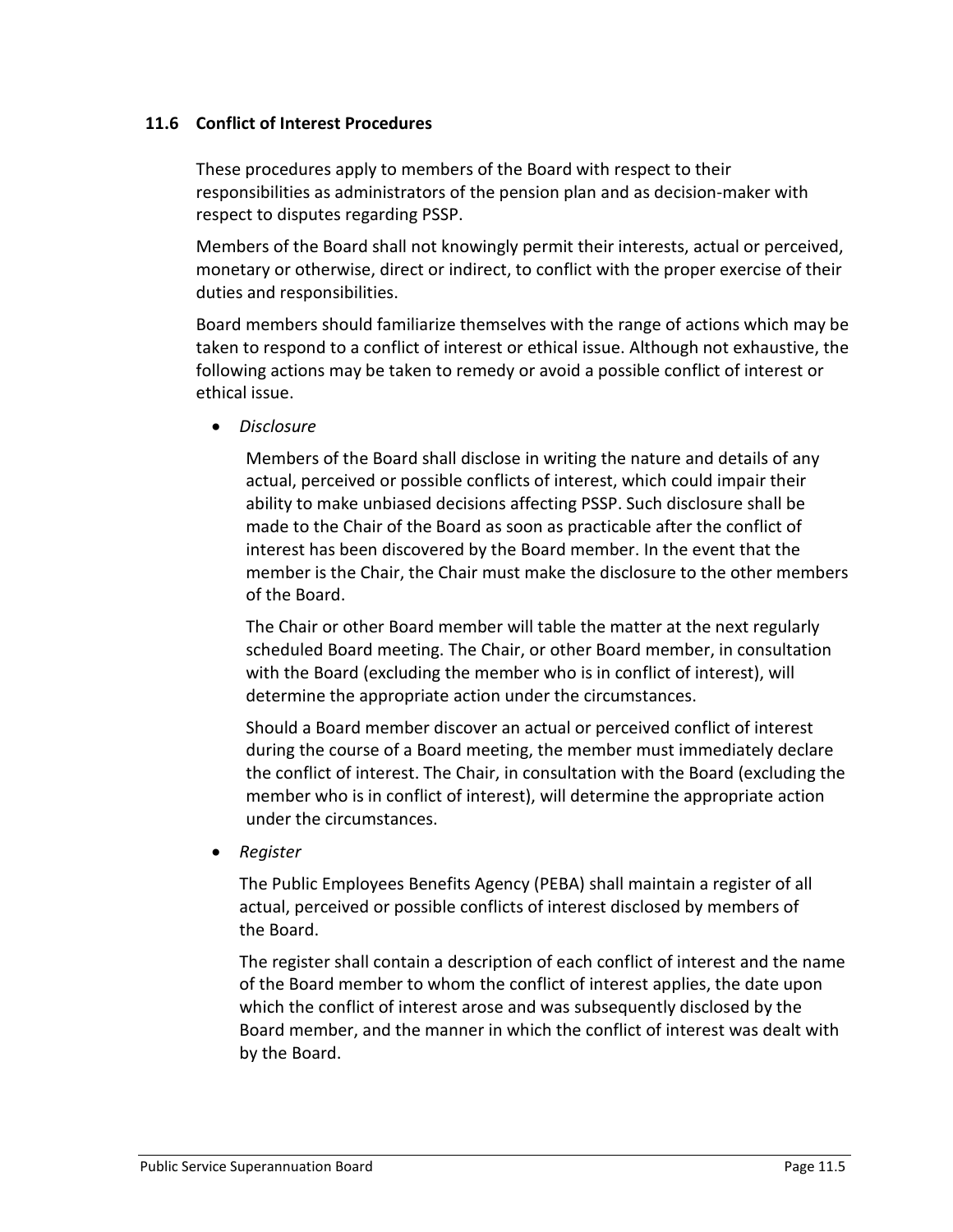• *Abstaining from Vote and Discussion*

Members of the Board who have disclosed a conflict of interest, or who are required to disclose an actual or perceived conflict of interest, shall not participate in any discussion, decision or vote relating to any transaction involving the aforementioned conflict of interest. Such members must consult with the Board to determine whether or not it is appropriate to leave the meeting during discussion of the matter.

Where a Board member has disclosed a conflict of interest, the member may continue to participate in the discussion, decision or vote, despite the conflict of interest, by obtaining prior approval from the Board. The approval to participate should be noted by PEBA in the register.

• *Other Business Activities*

Members of the Board engaging in any other business activities, directly or indirectly, which may conflict with or are in competition with their duties and responsibilities as Board members, must make full disclosure of such activities to the Chair of the Board.

In the event that the member making the disclosure is the Chair, the Chair must make the disclosure to the other members of the Board.

Adhering to the Disclosure procedures in this section, a resolution to the matter will be undertaken by the Board. The Board should determine whether an actual or perceived conflict of interest exists, and the appropriate action under the circumstances.

The Chair will advise the Board member, who is in conflict of interest, to comply with one of the following options determined by the Board:

- Discontinuation of the activity;
- Appropriate action to remedy the situation; or
	- Consent to the activity.
- *Gifts, Benefits and Entertainment*

It is deemed a conflict of interest if, without the consent of the Board, a member of the Board accepts gifts, benefits, entertainment or other personal favors of more than token or nominal value from persons or organizations doing business with PSSP. Any person or organization offering such inducements must be advised to discontinue the practice immediately if a sustained business relationship is to continue with PSSP.

Similarly, Board members must not offer gifts or favors to persons or organizations in order to secure preferential treatment for PSSP.

Inappropriate gifts or benefits that are received by members of the Board, which violate Section 11.5 – Ethical Standards, should be returned to the donor as soon as practicable.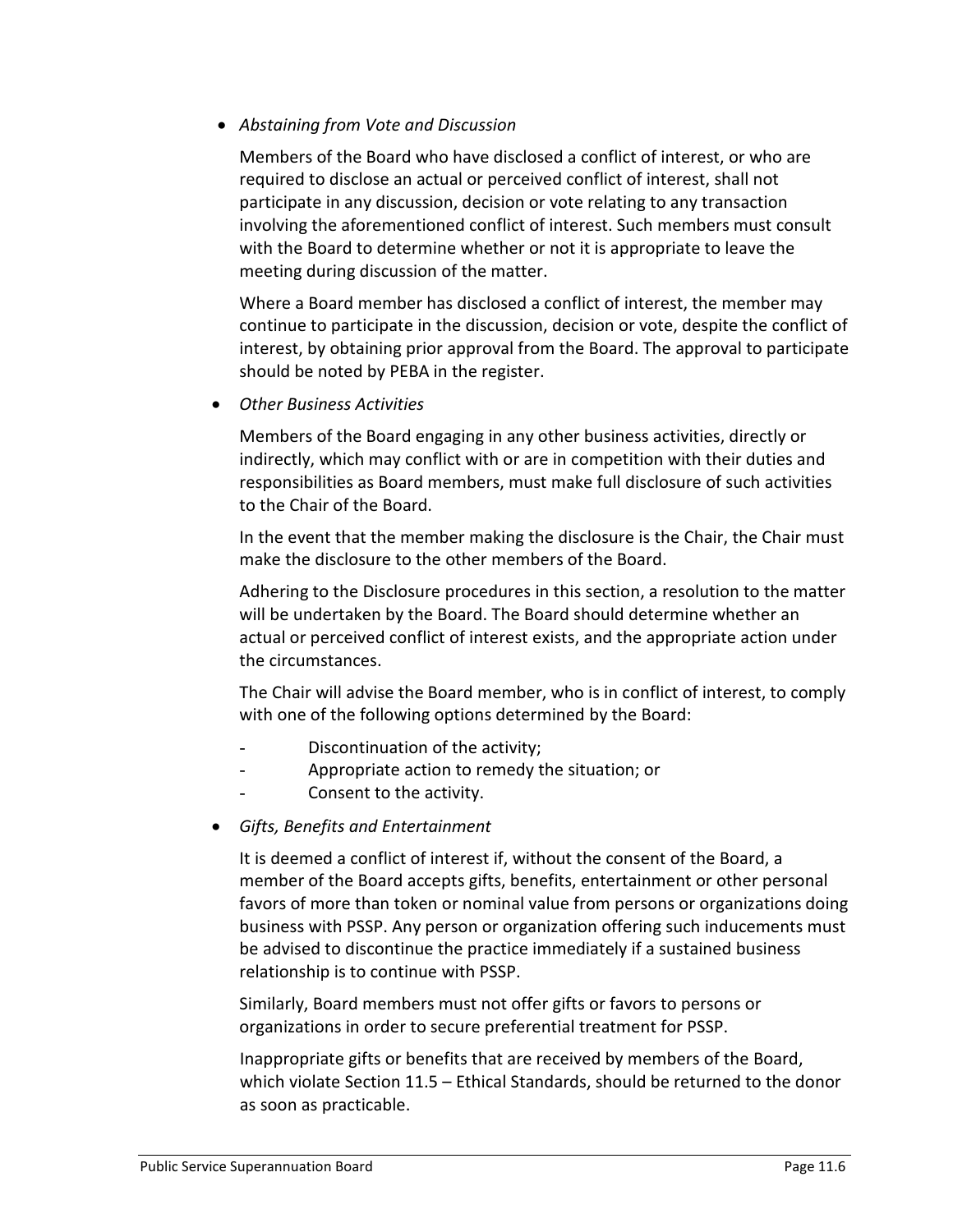Where the donor may perceive the return of an inappropriate gift or benefit as offensive, for cultural or other reasons, the Board member must make full and immediate disclosure of receipt of the gift or benefit. Such gift or benefit must be delivered to the Board, who will determine the suitable disposition of the item.

### **11.7 Consequences of a Breach**

In the event of a breach of the Code of Conduct and Conflict of Interest Procedures, or a failure to remedy or disclose an actual or perceived conflict of interest, the consequences of such infractions should reflect the nature, magnitude and seriousness of the breach.

The following are examples of possible consequences, which the Board may consider, when dealing with a breach of the Code of Conduct and Conflict of Interest Procedures:

- The Board member may be offered the opportunity to resign from the Board;
- The Board may recommend to the Minister of Finance to terminate the appointment of the Board member to the Board;
- The Board member may be required to make full restitution to the Board of any personal gain acquired as a result of the breach, for disposition by the Board;
- The Board may consider taking legal action against the Board member; and
- If the Board member is in breach of the law, the Board will report the Board member's action to the proper authorities.

This list of consequences is not exhaustive, and does not preclude any other course of action, which the Board may deem appropriate under the circumstances.

### **11.8 Avoidance of Bias**

These procedures apply to members of the Board with respect to their responsibilities as decision-maker with respect to disputes regarding PSSP.

Members of the Board shall not knowingly permit any relationship or other circumstances, either in the past or the present, to be perceived as a possible reason for the member to hold a bias either in favor or against a party with respect to whom a decision is to be made.

Board members should familiarize themselves with the range of actions that may constitute a potential bias issue, and the actions that might be taken to respond to the issue. A potential bias issue may arise as a result of circumstances such as:

- The member has a personal or business relationship with a party;
- The member is a member of an organization in which the party is also a member;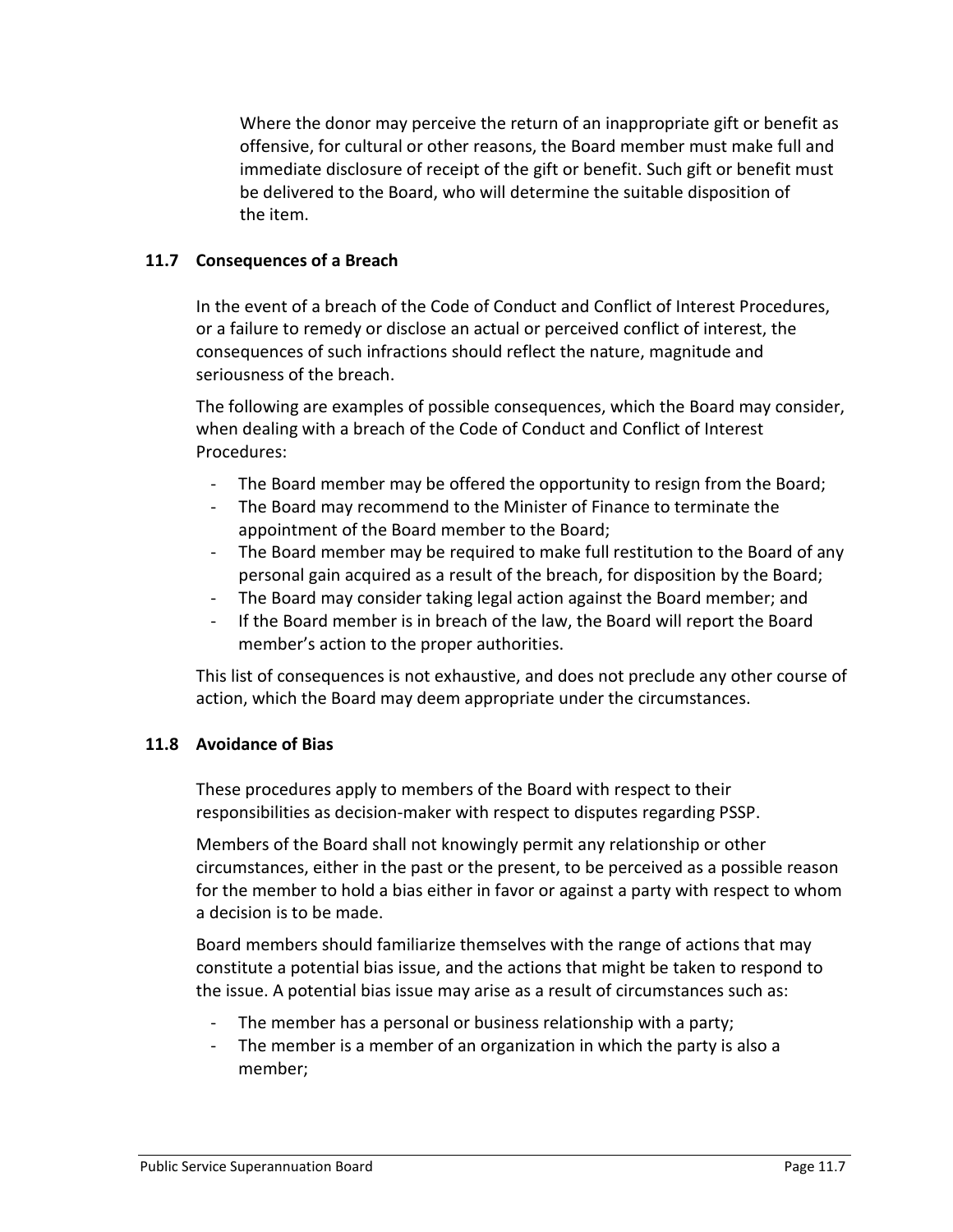- The member has information about the party which has not been placed before the other members of the Board as part of the decision-making process;
- The member has expressed views in public respecting the subject matter of the decision; and
- The member has communicated directly with one of the parties respecting the subject matter of the decision.

This list is not exhaustive. If a member of the Board is aware of any circumstances which might give rise to a bias issue, the member must disclose the circumstances to the Chair at the earliest opportunity. In the event that the member is the Chair, disclosure must be made to the other members of the Board. The Chair may:

- Remove the member from the panel of members that are making the decision;
- If the Chair is of the opinion that the circumstances may not warrant removal of the member, the Chair shall disclose the circumstances to the parties and provide them with an opportunity to make representations to the Board with respect to the ability of the member to participate in the hearing; and
- The Board shall determine the extent, if any, to which the member may participate in the hearing.

A Board member cannot be removed from the panel where doing so would mean that a quorum of members would not be present. A Board member is not required to disclose a relationship that is inherent in the manner of the member's appointment, such as being a member of PSSP or a member or employee of a body that is entitled to appoint a member of the Board.

Where this procedure is applicable to the Chair, another Board member shall administer the procedure with respect to the Chair**.**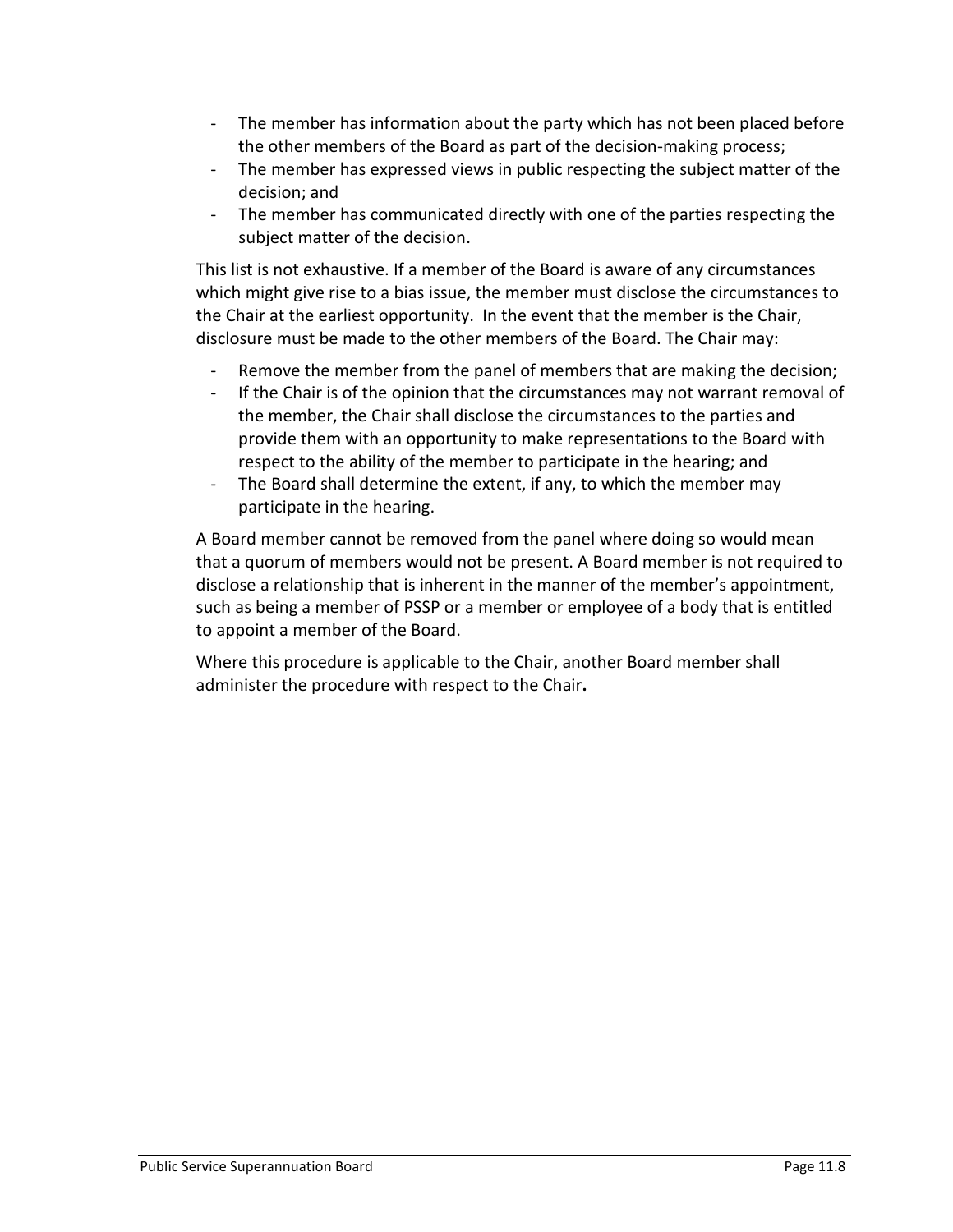### **11.9 Board Member's Acknowledgement**

I ACKNOWLEDGE that I have read and considered the Code of Conduct and Conflict of Interest Procedures for members of the Public Service Superannuation Board, and as a member of the Board, agree to conduct myself in accordance with the Code of Conduct and Conflict of Interest Procedures as it applies to members of the Board.

I UNDERTAKE to affirm in writing that I have read, understood and will comply with the most recent version of the Code of Conduct and Conflict of Interest Procedures for members of the Public Service Superannuation Board.

Signature

**11.10 History**

Last review: December 1, 2021 Next scheduled review: November 2022

\_\_\_\_\_\_\_\_\_\_\_\_\_\_\_\_\_\_\_\_\_\_\_\_\_\_\_

Approval date: December 8, 2005, December 16, 2008, and November 30, 2012 and November 26, 2019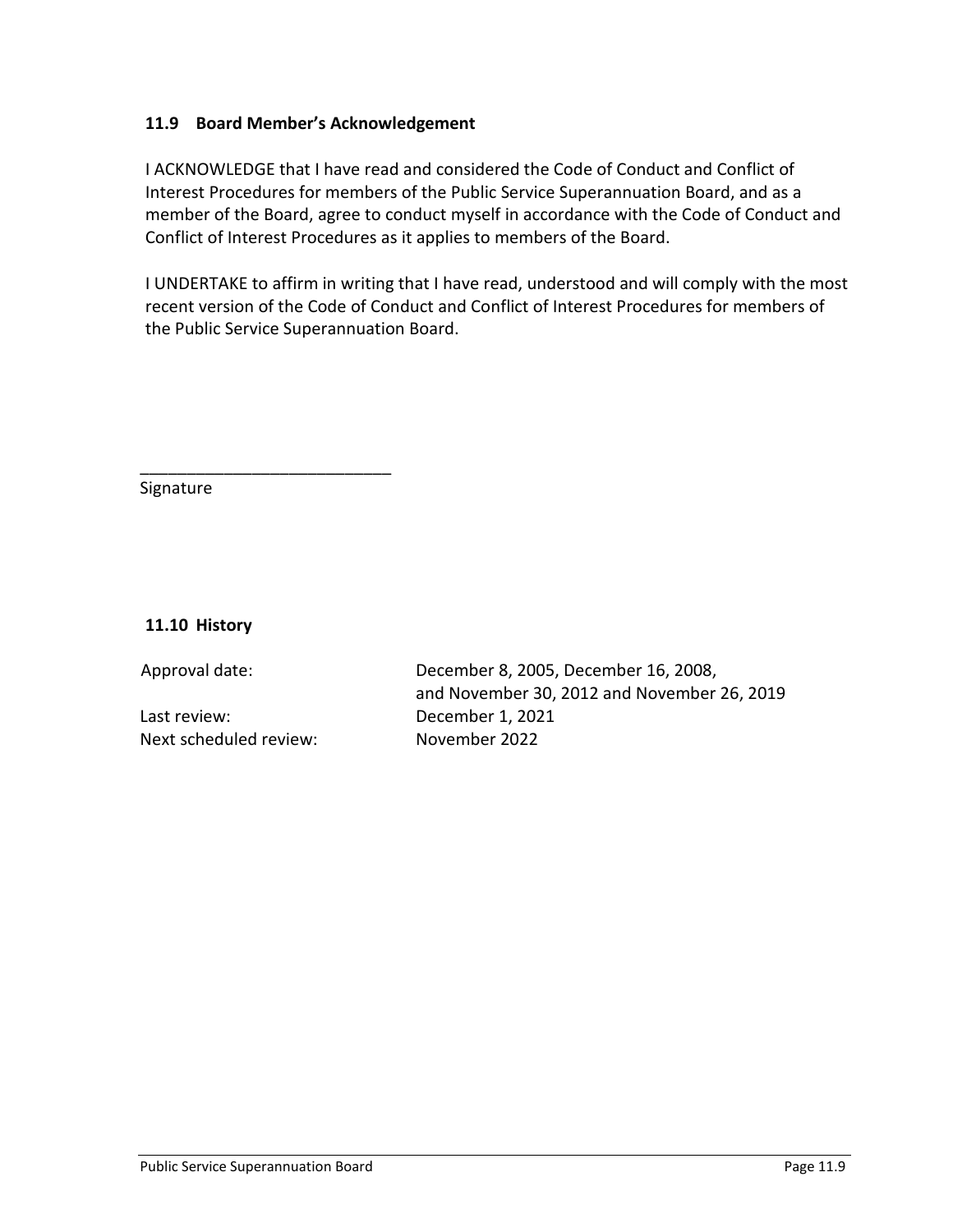# **V. Board Self-Assessment**

### **Section 12 – Governance: Periodic Self-Assessment**

### **12.1 Benefits of Self-Assessment**

An effective governance system is a good method of overall risk management. Controlling legal and other risks facing the Public Service Superannuation Board (PSSB, the Board) is one of the benefits of good governance practices. An equally important and transparent benefit of effective governance is the reliable assurance to members of the Public Service Superannuation Plan (PSSP, the Plan) that the Plan is capable of providing benefits presently and into the future.

The PSSB Governance Self-Assessment Questionnaire has been designed to assist members of the Board in assessing their own performance and determining where weaknesses exist that may require corrective measures.

The self-assessment process also offers an opportunity for the Board to share responsibility for the pension benefit delivery with other stakeholders. Transparency of information about existing conditions, decisions and actions is integrally related to accountability. Reporting the self-assessment results provides accountability to interested stakeholders and is consistent with the recommendation by the Joint Task Force on Pension Plan Governance and with the Canadian Association of Pension Supervisory Authorities (CAPSA) *Pension Plan Governance Guidelines* for industry best practices.

### **12.2 About the Questionnaire**

The objective of the Governance Self-Assessment Questionnaire is to enhance the awareness and knowledge of the individual Board members as to the performance of PSSP and its governance practices in an effort to strengthen the governance capabilities of the Board as a whole.

The questionnaire will assist the Board in assessing its own performance and determining where weaknesses exist that may require corrective measures.

The questionnaire used is the CAPSA *Guideline No. 4: Pension Plan Administrator Governance Guidelines and Self-Assessment Questionnaire,* which is recommended as a useful tool for pension plan trustees and administrators in assessing their own plan's performance. Responses to the questions should be thorough and analytical in order to reflect the current situation of the Plan, thus pointing out areas that require improvement.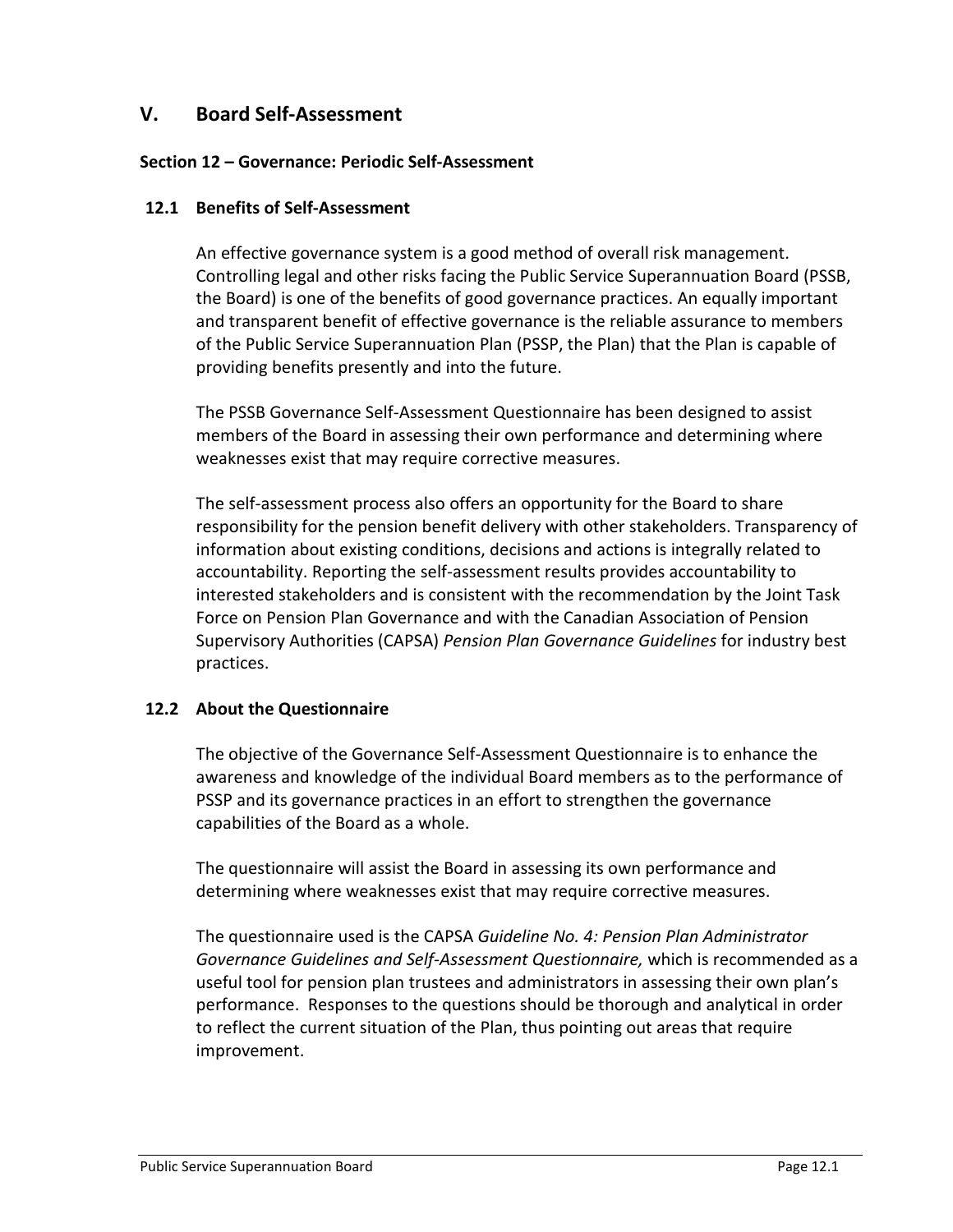This questionnaire will be completed in writing by a person who possesses the best knowledge of the answer to each question, and will be approved by the Chair of the Board, after due consultation with the Board. The questionnaire will be completed annually, at the end of each fiscal year of the Plan.

A report of the results of the questionnaire, approved by the Board, will be made available to all interested stakeholders through the Plan's website.

### **12.3 History**

| Approval date:         | December 8, 2005, November 17, 2009,  |
|------------------------|---------------------------------------|
|                        | March 22, 2013, and November 26, 2019 |
| Last review:           | December 1, 2021                      |
| Next scheduled review: | November 2022                         |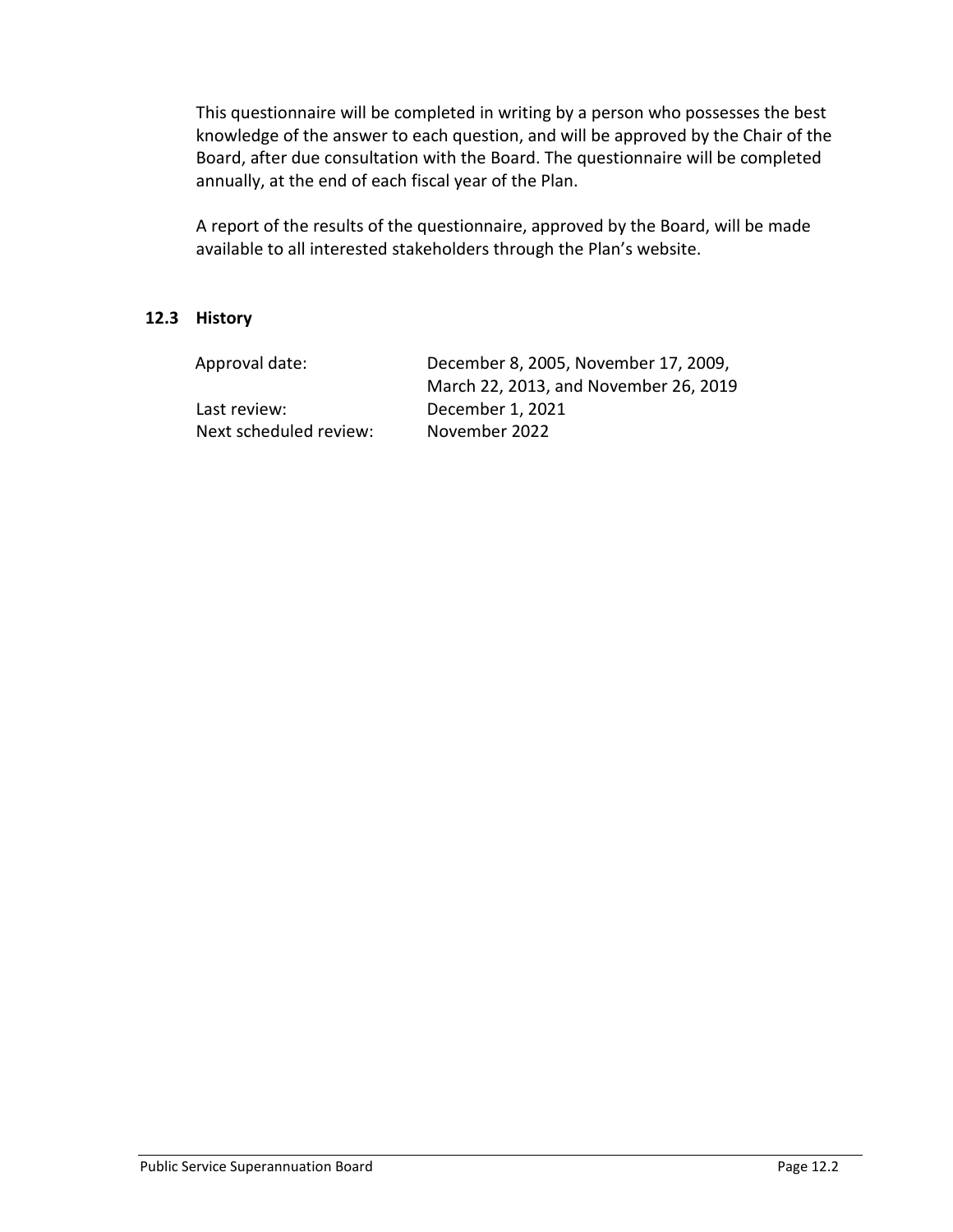## **VI. General**

### **Section 13 – Complaint Process**

### **13.1 The Process**

The Public Service Superannuation Board (the Board) is committed to making timely decisions in an open and consultative manner, in accordance with the principles of procedural fairness and natural justice, to ensure fair and equitable treatment of Public Service Superannuation Plan (PSSP) members.

The Complaint Process provides the parties to a dispute with an opportunity to have their respective points of view considered by the Board before the matter in dispute is decided.

The parties to a dispute may be any combination of the following:

- A member of PSSP;
- An employee of a participating employer in PSSP;
- A participating employer in PSSP; and
- The PSSP's administration.

The Board's authority to resolve disputes is derived from derived from *The Public Service Superannuation Act (the Act)*, which states as follows:

### *Application of Act determined by the board*

"**65** *Where a question arises as to the application of this Act to any employee or class or description of employees, it shall be determined by the [B]oard."*

The Board has determined that the following process must be followed in order for a matter to come before the Board for a decision:

- 1. A complaint is to be filed in writing, by the party or parties in dispute, with the Director Policy & Governance, Public Employees Benefits Agency (the Director).
- 2. The Director will promptly inform all members of the Board that a complaint has been filed, affording all Board members the ability to respond appropriately, and in keeping with the Board's Code of Conduct and Conflict of Interest Procedures (Section 11 of this Governance Manual) to any inquiries on the matter they may receive. The Director will provide Board members with the names of the parties in dispute, but will not provide any further information with respect to the dispute.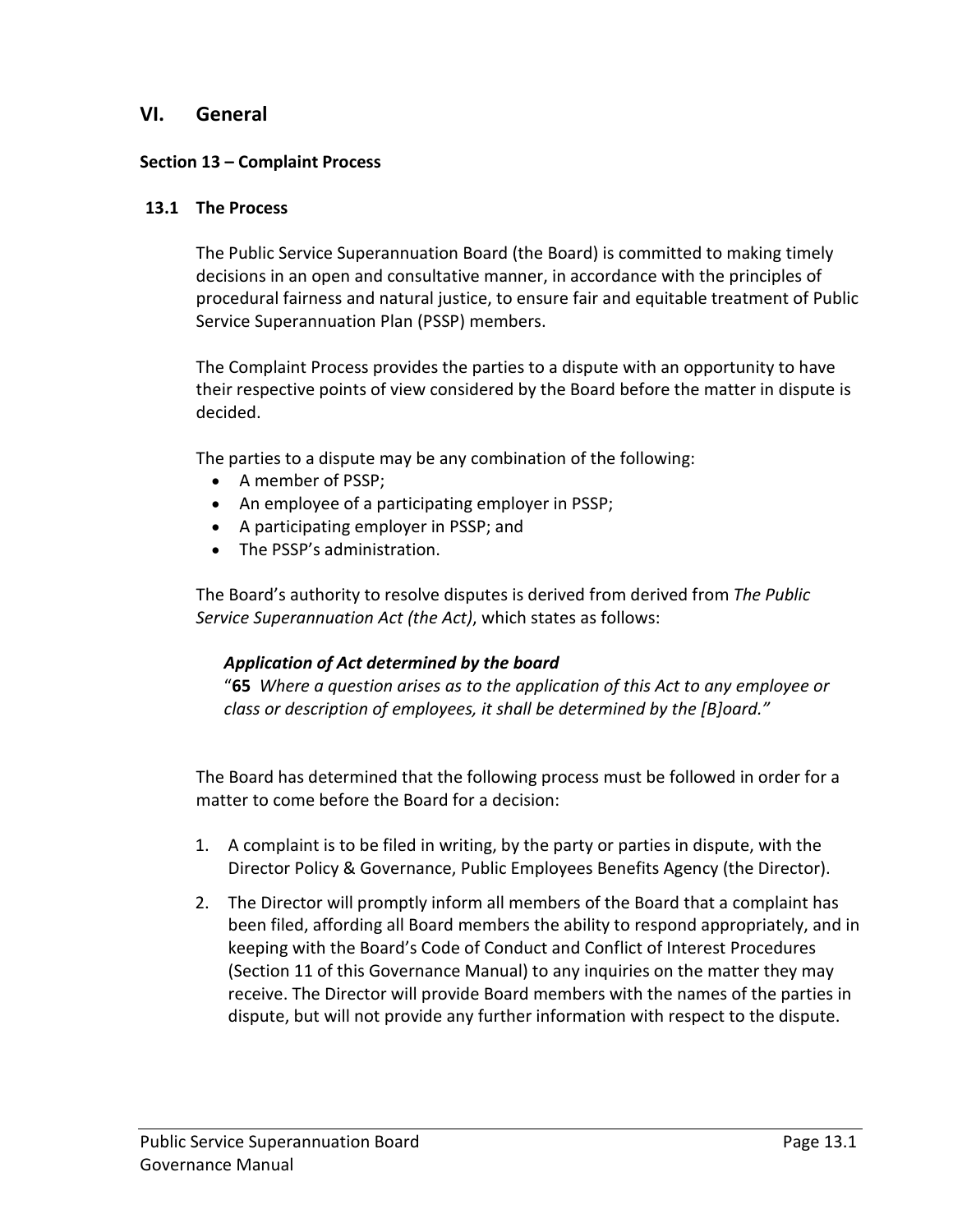- 3. The Director will research the complaint and prepare a report containing full details of the matter in dispute, a copy of which will be provided to each party having an interest in the matter together with a request for submissions with respect to the matter in dispute.
- 4. The Director will review the submissions from the parties. The review is to determine whether additional issues have been raised or additional parties have been identified which may require additional submissions in order for the Board to have before it everything it needs to make an informed decision.
- 5. The Director will provide a copy of the submissions from each party to the other parties for their review and comment.
- 6. The Director will review the responses from the parties. The review is to determine whether additional issues have been raised or additional parties have been identified which may require additional submissions in order for the Board to have before it everything it needs to make an informed decision.
- 7. A party to the dispute may request to make a presentation in person to the Board when it meets to hear the matter. A party cannot request a presentation in person in lieu of a written submission. The request must state in writing the reason for the request and provide submissions as to why the written materials would not be sufficient for the Board to make a decision on the dispute. The Director will inform all parties with an interest in the matter of a party's request to appear in person before the Board and provide the parties with an opportunity to:
	- i. Make submissions with respect to the request; and
	- ii. Notify the Board whether, if the request is granted, they wish to also make a presentation in person to the Board.
- 8. The Director will place a request pursuant to paragraph 7 together with a report and all submissions, responses and documentation relating to the matter in dispute on the agenda for the next available meeting of the Board. If the Board decides to grant the request, the Board will either:
	- i. Schedule a hearing of the matter for the next available Board meeting; or
	- ii. Strike a Hearing Committee of the Board members to schedule and hold a hearing of the matter on behalf of the Board.

If the Board decides not to grant the request, the Board will proceed to make a decision with respect to the dispute based on the written materials submitted by the party or parties.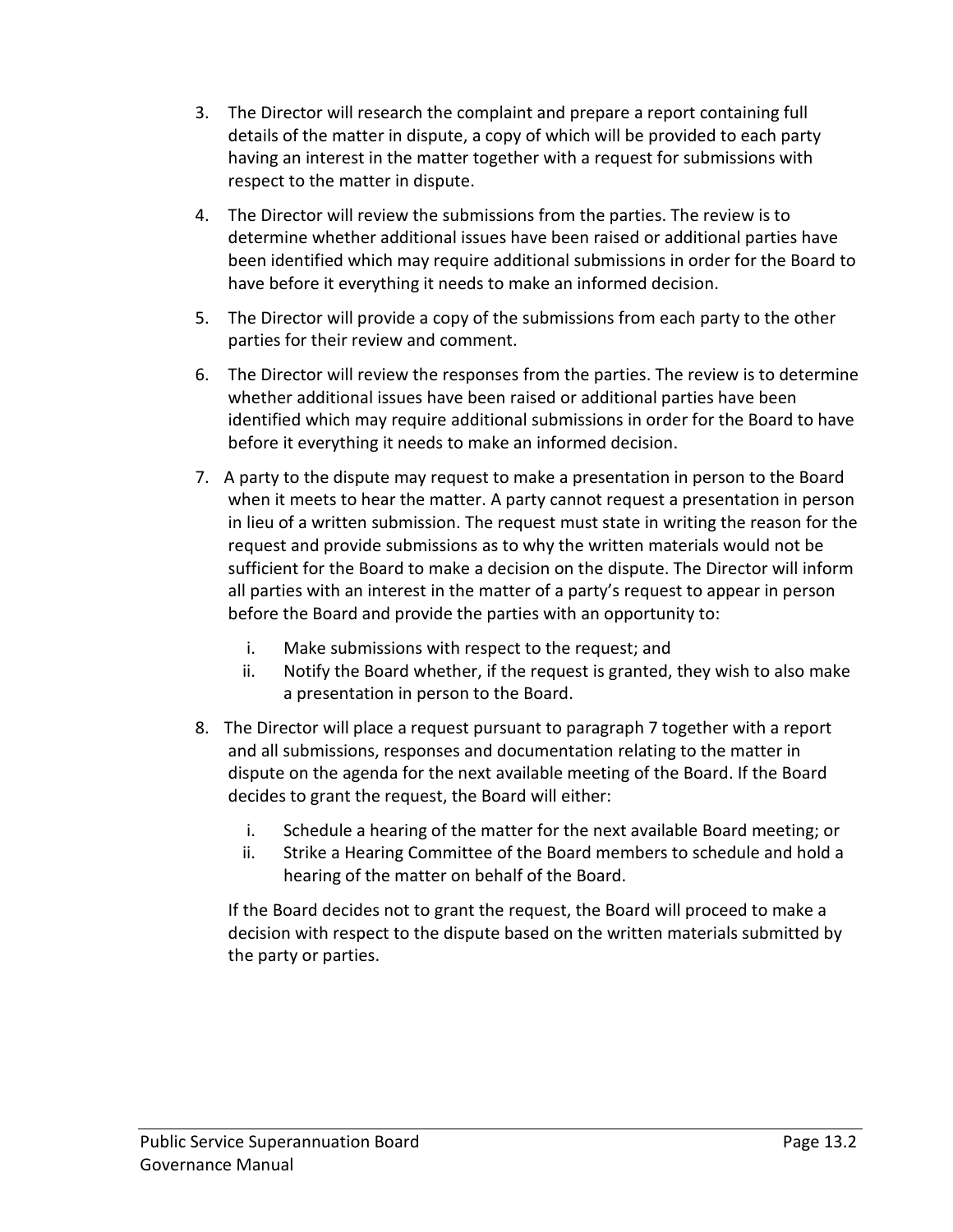- 9. Where the Board grants a request pursuant to Paragraph 7, the Chair or the person designated as the Chair of the Hearing Committee, shall determine the procedure for making the presentations and may:
	- i. Permit further documents to be filed at the hearing;
	- ii. Permit the parties to ask questions of the party making a presentation; or
	- iii. Adjourn the hearing to permit a party to respond to any document or information that had not been disclosed in the written submissions.
- 10. In the absence of a request pursuant to Paragraph 7, the Director will place the report and all submissions, responses and documentation relating to the matter in dispute before the next available meeting of the Board, which will make a decision based upon the materials submitted by the party or parties.
- 11. The Board will render its decision in writing, stating:
	- i. The decision; and
	- ii. The reasons for the decision.

The decision of the Board is final and will be communicated in writing to all the parties involved in the dispute.

12. The Board may review a decision, should the party or parties in dispute provide new information which was not available at the time of the initial decision, where the Board considers it appropriate and no other party is prejudiced by the review.

### **13.2 Board's Point of Reference**

The Board will make its decision based upon its interpretation of the Act and *Regulations*, and may consider established policy practices and previous decisions that it considers relevant.

### **13.3 History**

| Approval date:         | December 8, 2005, November 17, 2009, and |
|------------------------|------------------------------------------|
|                        | November 26, 2019                        |
| Last review:           | December 1, 2021                         |
| Next scheduled review: | November 2022                            |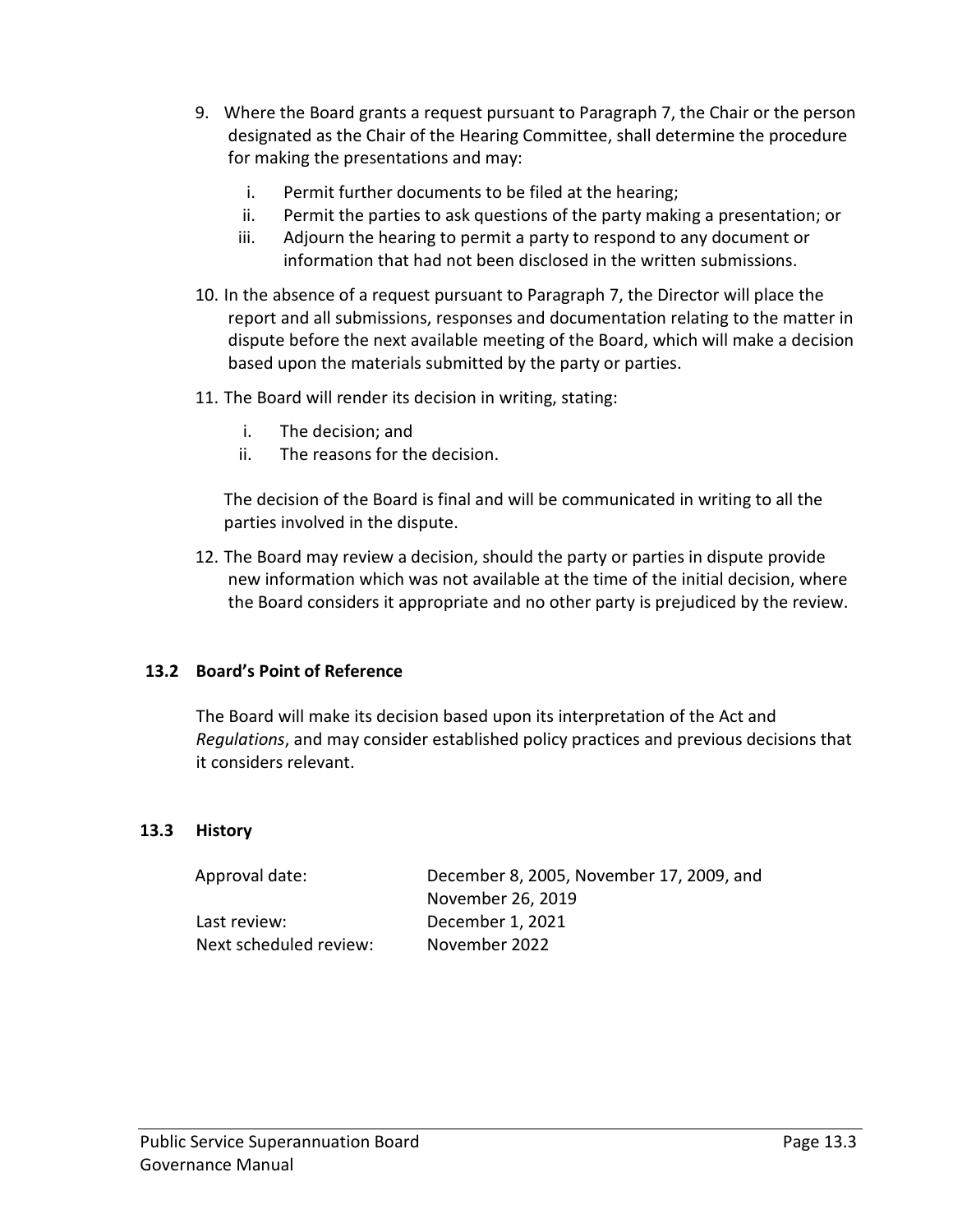### **VI. General**

### **Section 14 – Board Liability**

#### **14.1 Indemnity of Board Members**

The Legislation governing the Public Service Superannuation Plan does not specifically authorize the payment of any indemnity for liability incurred by the Public Service Superannuation Board (the Board) or any of its members. Any entitlement to an indemnity can only arise through the operation of the common law. In that event, the indemnity is properly characterized as an expense that may be charged to the party normally responsible for the payment of the expenses of the Board.

As appointees of the Lieutenant Governor in Council, Board members who become liable to a third party as a result of actions taken in good faith in the course of discharging their duties as a Board member may look to the Government of Saskatchewan for indemnity. In the event that a claim is made against any Board member that might result in a liability for which the member would intend to seek an indemnity from the Government of Saskatchewan, the member must bring the claim to the attention of the Director Policy & Governance, Public Employees Benefits Agency (PEBA) (the Director). The Director will consult with legal counsel for the Board to determine:

- If the claim is one for which indemnity is available;
- Whether legal counsel will be provided for the member or whether the member should retain his or her own counsel; and
- In the event that the member retains his or her own counsel, whether an advance of funds should be made to the member on account of the member's legal expenses.

The Board member must provide the Director with any information that PEBA may require for the purpose of administering this provision, and PEBA may share that information with legal counsel for the Board.

### **14.2 History**

| Approval date:         | December 8, 2005, December 6, 2007, |
|------------------------|-------------------------------------|
|                        | and November 30, 2012               |
| Last review:           | December 1, 2021                    |
| Next scheduled review: | November 2022                       |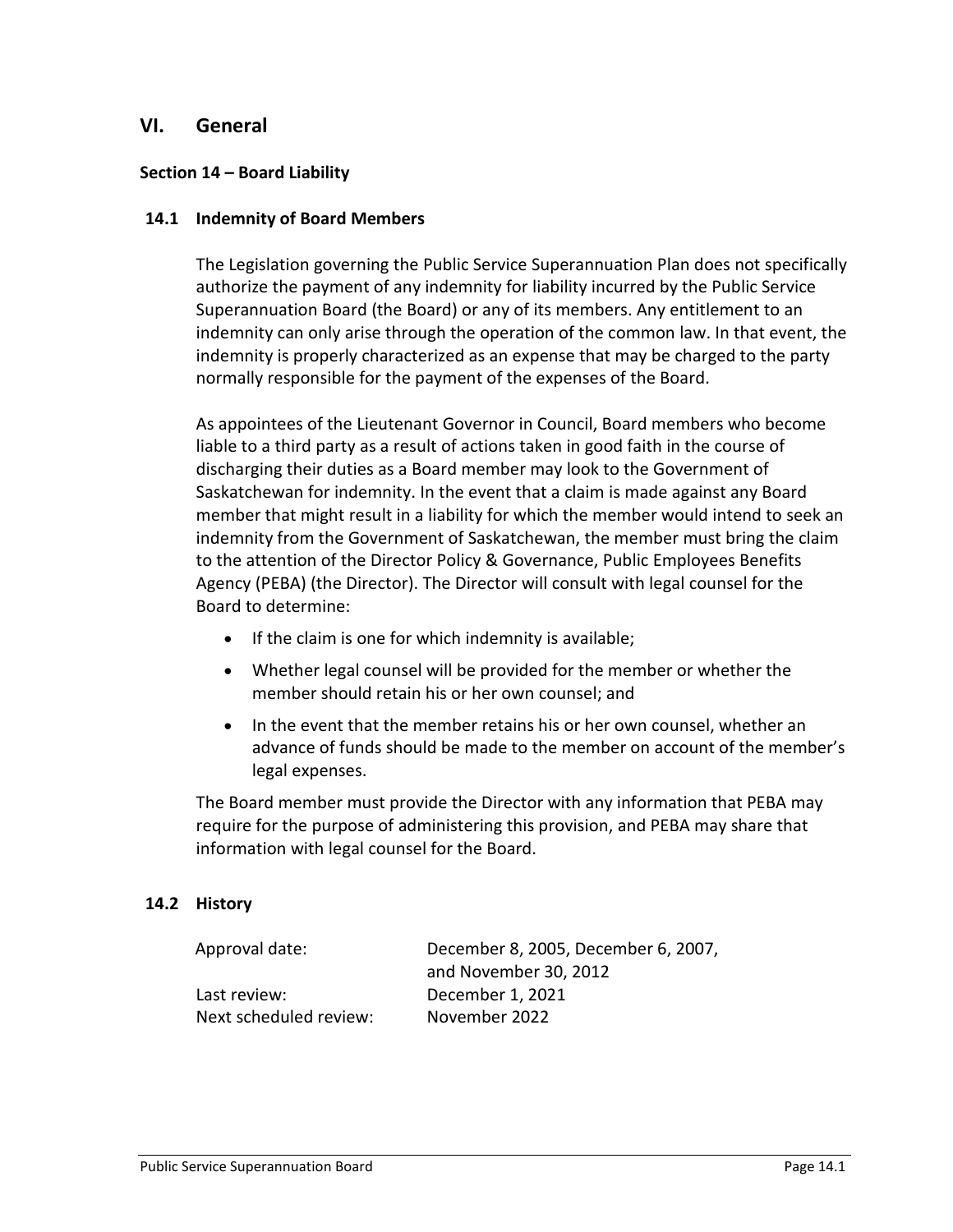## **VII. Definitions**

### **15.1 Definitions**

Words importing the masculine gender will have the same meaning in the feminine gender, and words used in the singular form will have the same meaning as those used in the plural form, as the context requires.

For purposes of the Public Service Superannuation Board's Governance Manual, the following shall apply:

- a) **"Act"** means *The Public Service Superannuation Act.*
- b) **"Actuary"** means a Fellow of the Canadian Institute of Actuaries.
- c) **"Administrator"** means the Public Service Superannuation Board as administrator of the Public Service Superannuation Plan.
- d) **"A.I.R."** means the Annual Information Return required to be filed with the Canada Revenue Agency by the pension plan administrator on an annual basis.
- e) **"Annual Report"** means the report submitted in each fiscal year of the Public Service Superannuation Plan by the Board to the Minister of Finance setting out the business of the Board and audited financial statements for the preceding fiscal year.
- f) **"Anti-TB Fund"** means the Anti-Tuberculosis League Employees Superannuation Fund.
- g) **"Assistant Deputy Minister"** means an individual, reporting to the Board, who is responsible for communicating Board decisions, negotiating and executing agreements on behalf of the Board, recommending Board policies and changes thereto, and apprising the Board regarding the activities of any party with whom the Board has entered into an agreement. The Board has delegated the responsibility for the performance of such services to PEBA.
- h) **"CAPSA"** means the Canadian Association of Pension Supervisory Authorities.
- i) **"CRA"** means the Canada Revenue Agency.
- j) **"Chair"** means a member of the Board who has been elected by members of the Board to act as the chair of the Board.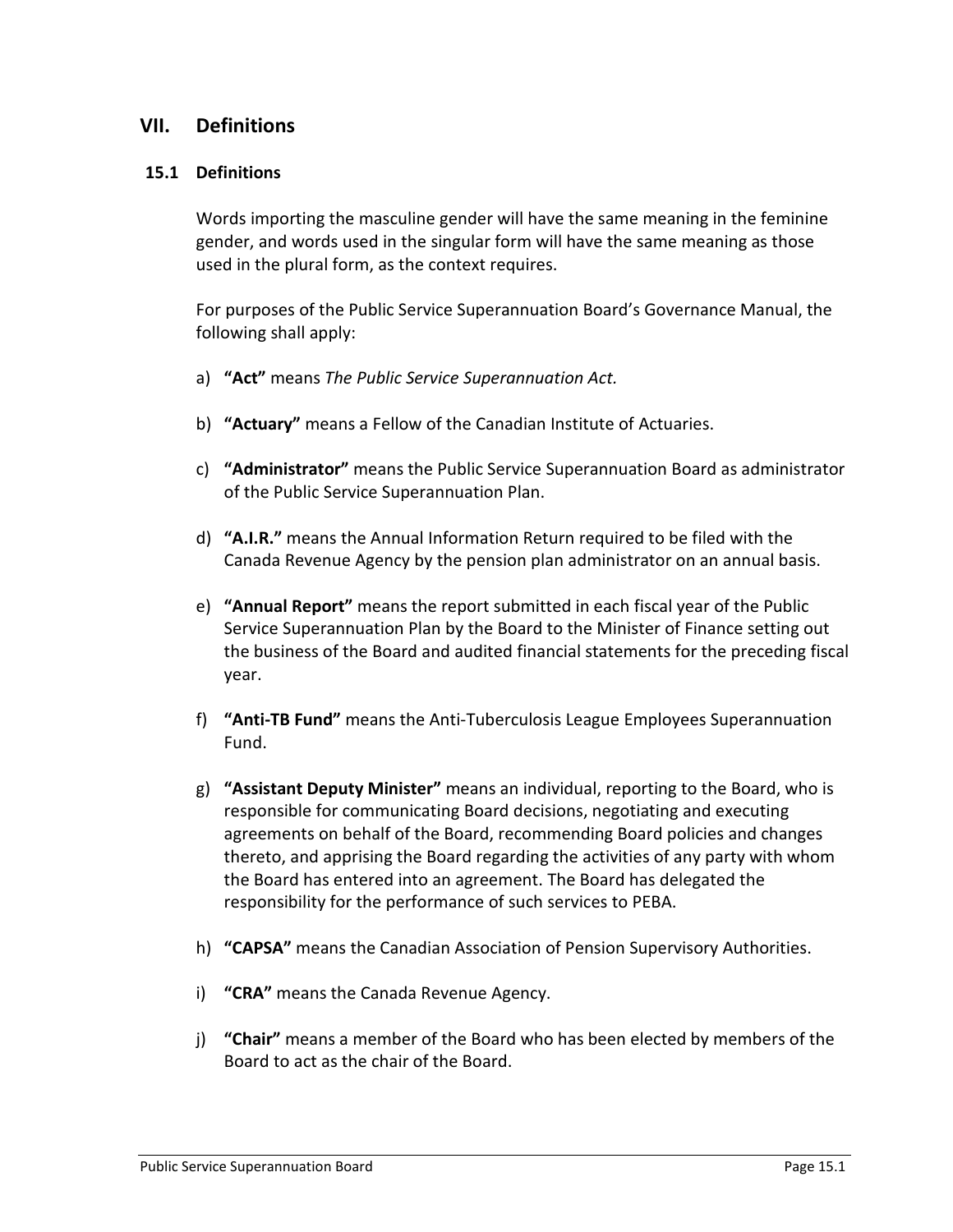- k) **"Executive Secretary Services"** means the tasks necessary for the organization of all Board business and meetings.
- l) **"Fiscal Year"** means a period of time commencing on April 1 of any given year and ending on March 31 of the immediately following year.
- m) **"ITA"** means the *Income Tax Act* (Canada).
- n) **"PBA"** means *The Pension Benefits Act, 1992*.
- o) **"PEBA"** means the Public Employees Benefits Agency.
- p) **"Periodic Checklist"** means the list of activities that are being performed to support the oversight and management of the Plan. The checklist documents the key personnel responsible for ensuring the activities are being carried out, personnel who are responsible for carrying out tasks associated with each activity, when the task was completed and the supporting documentation to verify the completion of each task.
- q) **"PSSA"** means *The Public Service Superannuation Act.*
- r) **"PSSP"** means the Public Service Superannuation Plan.
- s) **"Plan"** means the Public Service Superannuation Plan.
- t) **"Service Provider"** means an individual or organization providing administrative or support services, which have been delegated by the Board through negotiated agreements, to ensure the proper administration and management of the Public Service Superannuation Plan. Service providers include the following: Plan Administrator; Actuary; Legal Counsel; and Auditor.
- u) **"SSPA"** means *The Superannuation (Supplementary Provisions) Act.*
- v) **"Stakeholder"** means an individual or organization that has a substantial interest in the operation and management of the Public Service Superannuation Plan, such as: plan members, beneficiaries, plan sponsor; employer, unions/associations, and plan administration staff.
- w) **"STC Fund"** means the Saskatchewan Transportation Company Employees Superannuation Fund.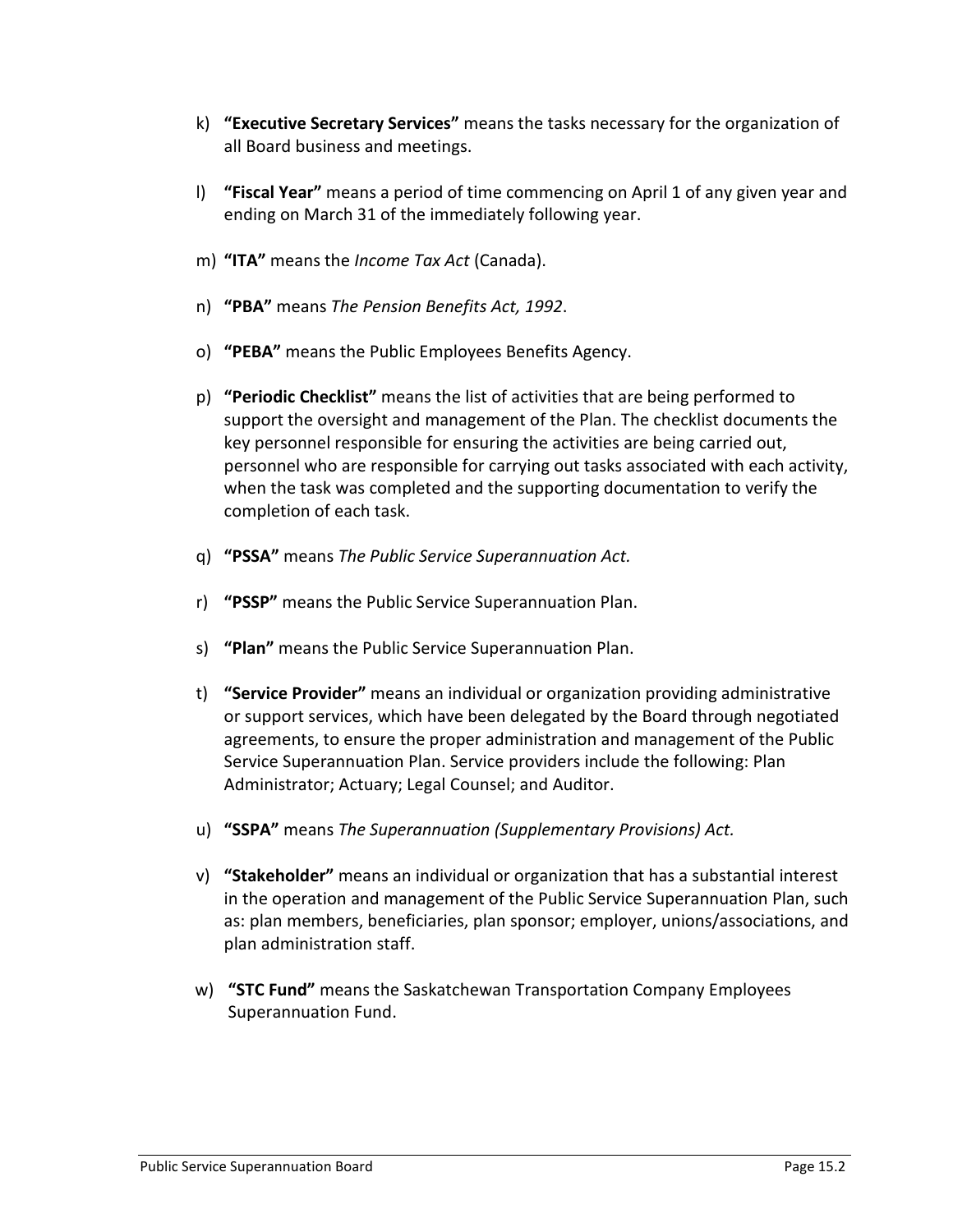# **History**

| Approval date:         | December 8, 2005, December 6, 2007,      |
|------------------------|------------------------------------------|
|                        | November 17, 2010, November 18, 2011,    |
|                        | November 30, 2012, December 9, 2015, and |
|                        | November 26, 2019                        |
| Last review:           | December 1, 2021                         |
| Next scheduled review: | November 2022                            |
|                        |                                          |